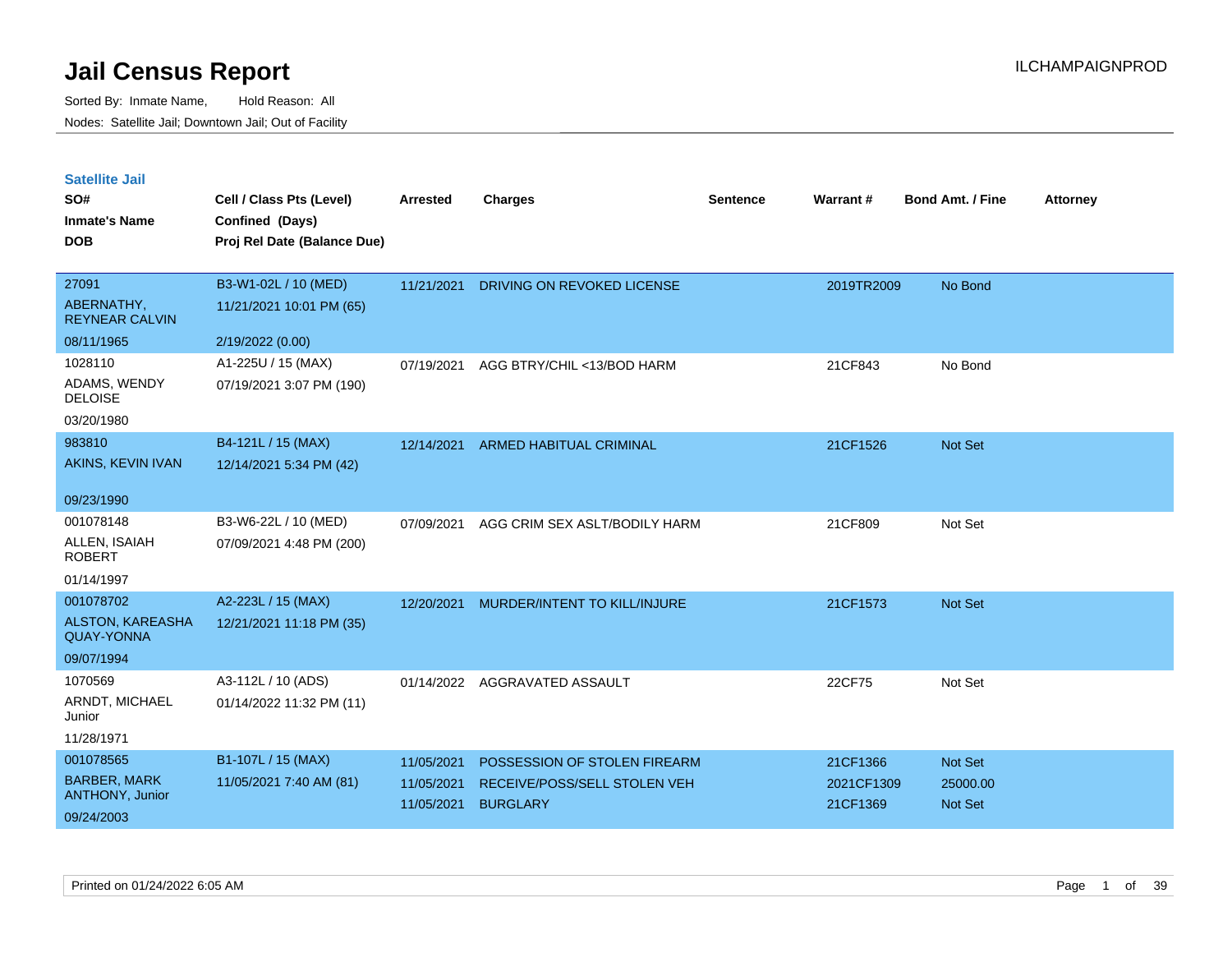| Sorted By: Inmate Name,                               | Hold Reason: All                            |                 |                                           |                 |               |                  |                 |    |    |
|-------------------------------------------------------|---------------------------------------------|-----------------|-------------------------------------------|-----------------|---------------|------------------|-----------------|----|----|
| Nodes: Satellite Jail; Downtown Jail; Out of Facility |                                             |                 |                                           |                 |               |                  |                 |    |    |
| SO#                                                   | Cell / Class Pts (Level)                    | <b>Arrested</b> | <b>Charges</b>                            | <b>Sentence</b> | Warrant#      | Bond Amt. / Fine | <b>Attorney</b> |    |    |
| <b>Inmate's Name</b>                                  | Confined (Days)                             |                 |                                           |                 |               |                  |                 |    |    |
| <b>DOB</b>                                            | Proj Rel Date (Balance Due)                 |                 |                                           |                 |               |                  |                 |    |    |
|                                                       |                                             |                 |                                           |                 |               |                  |                 |    |    |
| 518851                                                | A3-216L / 10 (ADS)                          | 01/11/2022      | <b>FELON POSS/USE WEAPON/FIREARM</b>      |                 | 20CF361       | 15000.00         |                 |    |    |
| BARKER, ALEXANDER<br><b>MASSIE</b>                    | 01/11/2022 2:37 PM (14)                     | 01/11/2022      | POSS AMT CON SUB EXCEPT(A)/(D)            |                 | 2020CF863     | 15000.00         |                 |    |    |
|                                                       |                                             |                 | 01/11/2022 BAD CHK/OBTAIN CON PROP/>150   |                 | 20CF192       | 15000.00         |                 |    |    |
|                                                       |                                             | 01/11/2022      | <b>BAD CHK/OBTAIN CON PROP/&gt;150</b>    |                 | 19CF1686      | 15000.00         |                 |    |    |
|                                                       |                                             |                 | 01/11/2022 METH DELIVERY/15<100 GRAMS     | 20y (DOC)       | 20CF1383      | No Bond          |                 |    |    |
|                                                       |                                             | 01/11/2022      | DRIVING ON REVOKED LICENSE                |                 | 2020TR16539   | 1500.00          |                 |    |    |
|                                                       |                                             |                 | 01/11/2022 OBSTRUCTING IDENTIFICATION     |                 | 2020CM222     | 1500.00          |                 |    |    |
| 09/24/1986                                            |                                             |                 |                                           |                 |               |                  |                 |    |    |
| 1073281                                               | A2-222L / 5 (ADS)                           | 11/15/2021      | DOM BTRY/CONTACT/1-2 PRECONV              |                 | 2021CF206     | 5000.00          |                 |    |    |
| <b>BASLER, MONET</b>                                  | 11/15/2021 11:08 PM (71)                    |                 |                                           |                 |               |                  |                 |    |    |
| <b>MARISA</b>                                         |                                             |                 |                                           |                 |               |                  |                 |    |    |
| 08/17/1994                                            |                                             |                 |                                           |                 |               |                  |                 |    |    |
| 1072477                                               | A4-104U / 15 (ADS)                          |                 | 01/13/2022 FELON POSS/USE WEAPON/FIREARM  |                 | <b>22CF74</b> | Not Set          |                 |    |    |
|                                                       | BEASLEY, KEVIN CORY 01/13/2022 8:47 PM (12) |                 |                                           |                 |               |                  |                 |    |    |
| 06/16/2000                                            |                                             |                 |                                           |                 |               |                  |                 |    |    |
| 001078535                                             | B2-T2-07U / 15 (SPH)                        |                 |                                           |                 |               |                  |                 |    |    |
| BERRY, DAVID ISAAC                                    |                                             | 10/26/2021      | <b>CRIM SEX ASSAULT/FORCE</b>             |                 | 21CF1305      | Not Set          |                 |    |    |
|                                                       | 10/26/2021 10:52 AM (91)                    |                 |                                           |                 |               |                  |                 |    |    |
| 09/23/2000                                            |                                             |                 |                                           |                 |               |                  |                 |    |    |
| 001078781                                             | <b>BOOKH-8 / 15 (ADS)</b>                   |                 | 01/19/2022 MACHINE GUN/AUTOMATIC WEAPON   |                 | 22CF89        | Not Set          |                 |    |    |
| <b>BILLINGS, DEMONTE</b>                              | 01/19/2022 9:57 PM (6)                      |                 |                                           |                 |               |                  |                 |    |    |
| <b>JADON</b>                                          |                                             |                 |                                           |                 |               |                  |                 |    |    |
| 02/06/2000                                            |                                             |                 |                                           |                 |               |                  |                 |    |    |
| 001078789                                             | BOOKH-3 / 5 (ADS)                           |                 | 01/22/2022 INDIRECT CRIMINAL CONTEMPT     |                 | ACC21009201   | Not Set          |                 |    |    |
| BIVENS, ERIC JAMES                                    | 01/22/2022 2:38 AM (3)                      |                 |                                           |                 |               |                  |                 |    |    |
|                                                       |                                             |                 |                                           |                 |               |                  |                 |    |    |
| 12/30/1982                                            |                                             |                 |                                           |                 |               |                  |                 |    |    |
| 47897                                                 | A3-214U / 15 (ADS)                          |                 | 01/19/2022 VIOLATE ORDER PROTECTION       |                 | 22CF85        | <b>Not Set</b>   |                 |    |    |
| BRANAMAN,<br><b>CLIFFORD EARL</b>                     | 01/19/2022 9:21 PM (6)                      |                 | 01/19/2022 DRVG REVOKED/2+/PERS INJ/DEATH |                 | 22CF84        | Not Set          |                 |    |    |
|                                                       |                                             |                 |                                           |                 |               |                  |                 |    |    |
| 03/09/1975                                            |                                             |                 |                                           |                 |               |                  |                 |    |    |
| Printed on 01/24/2022 6:05 AM                         |                                             |                 |                                           |                 |               |                  | 2<br>Page       | of | 39 |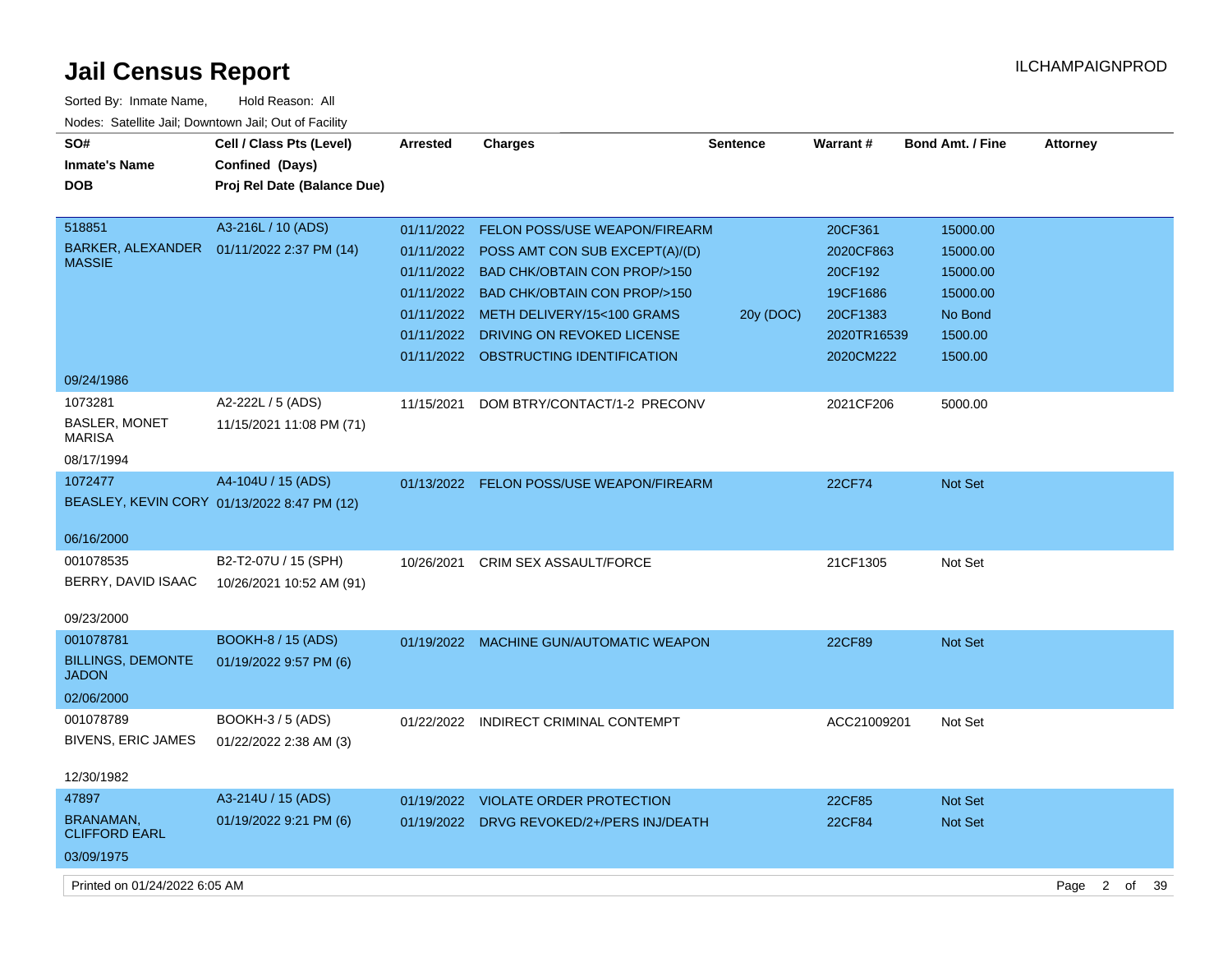| roaco. Catolino dall, Downtown dall, Out of Fability             |                                                                            |                          |                                                                         |                 |                         |                           |                 |
|------------------------------------------------------------------|----------------------------------------------------------------------------|--------------------------|-------------------------------------------------------------------------|-----------------|-------------------------|---------------------------|-----------------|
| SO#<br><b>Inmate's Name</b><br><b>DOB</b>                        | Cell / Class Pts (Level)<br>Confined (Days)<br>Proj Rel Date (Balance Due) | <b>Arrested</b>          | <b>Charges</b>                                                          | <b>Sentence</b> | Warrant#                | <b>Bond Amt. / Fine</b>   | <b>Attorney</b> |
| 923208<br><b>BREADY, ANDREW</b><br><b>NICHOLAS</b><br>06/08/1988 | <b>BOOKH-3 / 10 (ADS)</b><br>01/22/2022 7:43 PM (3)                        | 01/22/2022               | <b>CRIM TRES TO RES/PERS PRESENT</b>                                    |                 | 2022CFAWOW              | Not Set                   |                 |
|                                                                  |                                                                            |                          |                                                                         |                 |                         |                           |                 |
| 51247<br><b>BROWN, DANTE</b><br><b>MAURICE</b>                   | B1-202U / 10 (MED)<br>04/15/2021 6:24 PM (285)                             | 04/15/2021               | FELON POSS/USE WEAPON/FIREARM                                           |                 | 21CF411                 | Not Set                   |                 |
| 04/19/1979                                                       |                                                                            |                          |                                                                         |                 |                         |                           |                 |
| 1028966                                                          | <b>BOOKH-3 / 15 (ADS)</b>                                                  | 01/22/2022               | <b>AGGRAVATED BATTERY</b>                                               |                 | 2022CFAWOW              | Not Set                   |                 |
| <b>BROWN, DARRION</b><br><b>DEVON</b>                            | 01/22/2022 3:10 PM (3)                                                     | 01/22/2022<br>01/22/2022 | <b>RESIST/OBSTRUCTING A PEACE OFFICEL</b><br>CRIM DMG TO PROP \$500-10K |                 | 2022CMAWOW<br>2020CF726 | <b>Not Set</b><br>5000.00 |                 |
| 03/05/1994                                                       |                                                                            |                          | 01/22/2022 AGG BATTERY/GREAT BODILY HARM                                |                 | 2021CF390               | 10000.00                  |                 |
| 990921                                                           | A3-214L / 15 (ADS)                                                         | 01/20/2022               | MFG/DEL 1<15 GR COCAINE/ANLG                                            |                 | 19CF369                 | 25000.00                  |                 |
| <b>BROWN, QUINTIN</b><br><b>MARSHAUN</b>                         | 01/20/2022 7:19 PM (5)                                                     |                          | 01/20/2022 ARMED HABITUAL CRIMINAL                                      |                 | 21CF935                 | 750000.00                 |                 |
| 09/26/1991                                                       |                                                                            |                          |                                                                         |                 |                         |                           |                 |
| 29957                                                            | B4-222L / 15 (MAX)                                                         | 11/13/2021               | FELON POSS/USE WEAPON/FIREARM                                           |                 | 21CF1390                | <b>Not Set</b>            |                 |
| <b>BROWN, RODNEY</b><br><b>LOUIS</b>                             | 11/13/2021 8:57 PM (73)                                                    | 11/13/2021               | AGG CRIM SX AB/>5 YR OLDER VIC                                          |                 | 2019CF0718              | 250000.00                 |                 |
| 01/07/1968                                                       |                                                                            |                          |                                                                         |                 |                         |                           |                 |
| 001077945                                                        | A1-224U / 10 (MED)                                                         | 11/13/2021               | AGG ASLT PEACE OFF/FIRE/ER WRK                                          |                 | 2021CF637               | 1000.00                   |                 |
| <b>BROWN, SIDREA</b>                                             | 11/13/2021 10:49 AM (73)                                                   | 11/13/2021               | <b>BURGLARY</b>                                                         |                 | 2021CF543               | 50000.00                  |                 |
| <b>RENEIA</b><br>07/23/1992                                      |                                                                            | 11/17/2021               | <b>BURGLARY</b>                                                         |                 | 21CF1264                | 1000.00                   |                 |
| 001078739                                                        | <b>BOOKF-2 / 5 (ADS)</b>                                                   |                          | 01/05/2022 CRIMINAL TRESPASS BUILDING                                   |                 | 2020CM392               | 1000.00                   |                 |
| BRYANT, JUDITH ANN                                               | 01/05/2022 6:36 PM (20)                                                    |                          |                                                                         |                 |                         |                           |                 |
| 10/22/1957                                                       |                                                                            |                          |                                                                         |                 |                         |                           |                 |
| 56936                                                            | A3-215L / 15 (SPH)                                                         | 11/01/2021               | PUBLIC INDECENCY/EXPOSURE/3+                                            | 3y/0m/0d (DO    |                         | Not Set                   |                 |
| CALDWELL, STEVEN<br>ANDRE                                        | 11/01/2021 1:09 PM (85)                                                    |                          |                                                                         |                 |                         |                           |                 |
| 04/19/1982                                                       |                                                                            |                          |                                                                         |                 |                         |                           |                 |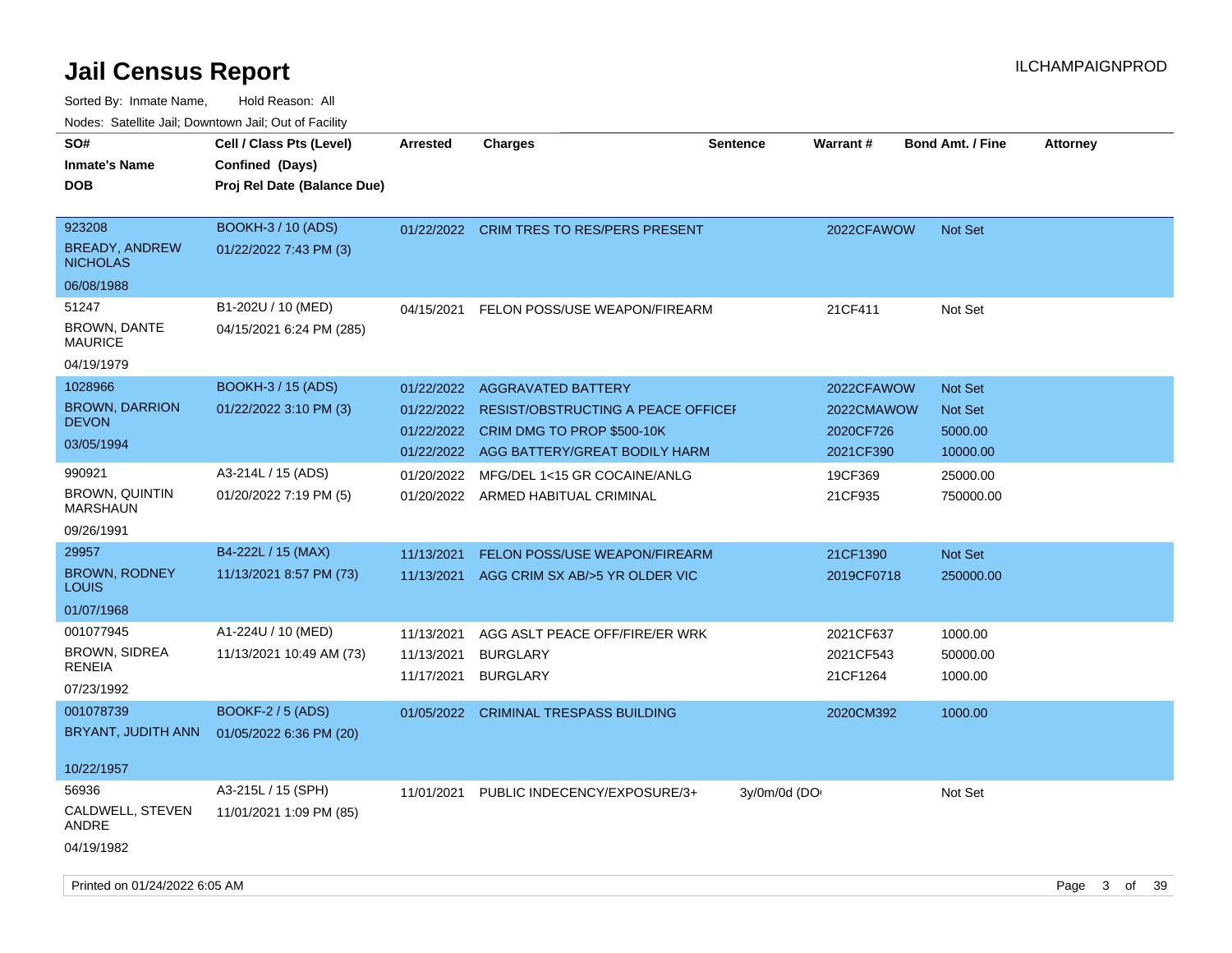Sorted By: Inmate Name, Hold Reason: All

Nodes: Satellite Jail; Downtown Jail; Out of Facility

| SO#                                                         | Cell / Class Pts (Level)                     | <b>Arrested</b> | <b>Charges</b>                          | <b>Sentence</b> | Warrant#   | <b>Bond Amt. / Fine</b> | <b>Attorney</b> |
|-------------------------------------------------------------|----------------------------------------------|-----------------|-----------------------------------------|-----------------|------------|-------------------------|-----------------|
| <b>Inmate's Name</b>                                        | Confined (Days)                              |                 |                                         |                 |            |                         |                 |
| <b>DOB</b>                                                  | Proj Rel Date (Balance Due)                  |                 |                                         |                 |            |                         |                 |
|                                                             |                                              |                 |                                         |                 |            |                         |                 |
| 001077954                                                   | B3-W1-04L / 10 (MED)                         | 12/21/2021      | <b>RESIDENTIAL BURGLARY</b>             |                 | 21CF1570   | Not Set                 |                 |
| CALKINS, STEVEN RAY 12/21/2021 6:35 AM (35)                 |                                              |                 |                                         |                 |            |                         |                 |
|                                                             |                                              |                 |                                         |                 |            |                         |                 |
| 01/01/1992                                                  |                                              |                 |                                         |                 |            |                         |                 |
| 39474                                                       | B1-101U / 10 (ADS)                           | 07/06/2021      | MFG/DEL 15<100 GR HEROIN/ANLG           |                 | 21CF792    | Not Set                 |                 |
| CAMPBELL, AARON<br><b>JACOB</b>                             | 07/06/2021 11:56 PM (203)                    |                 |                                         |                 |            |                         |                 |
| 07/18/1974                                                  |                                              |                 |                                         |                 |            |                         |                 |
| 48473                                                       | A4-107L / 10 (ADS)                           |                 | 01/14/2022 VIOLATE OP/OTHER PRIOR       |                 | 22CF70     | Not Set                 |                 |
| CARRINGTON, ALBERT 01/14/2022 6:08 PM (11)<br>LAMONT, Third |                                              |                 |                                         |                 |            |                         |                 |
| 10/03/1966                                                  |                                              |                 |                                         |                 |            |                         |                 |
| 1060436                                                     | A4-204L / 5 (ADS)                            | 01/06/2022      | AGGRAVATED UNLAWFUL RESTRAINT           |                 | 22CF29     | Not Set                 |                 |
| CARTER, DERESHEO<br><b>DEWAYNE</b>                          | 01/06/2022 8:43 PM (19)                      |                 | 01/06/2022 FELON ESCAPE/PEACE OFFICER   |                 | 22CF28     | Not Set                 |                 |
| 09/10/1991                                                  |                                              |                 |                                         |                 |            |                         |                 |
| 1029088                                                     | B1-201U / 10 (MED)                           | 12/21/2021      | FELON POSS/USE FIREARM PRIOR            |                 | 21CF1338   | 250000.00               |                 |
| <b>CHAPPLE, MALIK</b><br><b>BIANCO</b>                      | 12/22/2021 10:02 AM (34)                     |                 |                                         |                 |            |                         |                 |
| 10/25/1994                                                  |                                              |                 |                                         |                 |            |                         |                 |
| 56241                                                       | A4-205L / 5 (ADS)                            |                 | 01/13/2022 VIOLATE ORDER/PRIOR DOM BTRY |                 | 22CF59     | Not Set                 |                 |
| CLARK, DAMON<br><b>GILLMORE</b>                             | 01/13/2022 4:36 AM (12)                      |                 |                                         |                 |            |                         |                 |
| 12/21/1976                                                  |                                              |                 |                                         |                 |            |                         |                 |
| 001077485                                                   | A1-124L / 15 (MAX)                           |                 | 12/21/2021 MURDER/INTENT TO KILL/INJURE |                 | 2021CF1282 | 1000000.00              |                 |
| <b>COLBERT, ARIEANA</b><br><b>FELICIA</b>                   | 12/21/2021 2:08 PM (35)                      |                 |                                         |                 |            |                         |                 |
| 12/13/2000                                                  |                                              |                 |                                         |                 |            |                         |                 |
| 34805                                                       | B4-227U / 15 (MAX)                           | 10/01/2021      | <b>DOMESTIC BATTERY</b>                 |                 | 21CF1183   | Not Set                 |                 |
|                                                             | CONERLY, KIN JOSEPH 10/01/2021 1:53 AM (116) | 10/01/2021      | ARMED HABITUAL CRIMINAL                 |                 | 21CF1184   | Not Set                 |                 |
| 11/16/1971                                                  |                                              | 10/06/2021      | POSS STOLEN VEHICLE > \$25,000          |                 | 19CF1786   | Not Set                 |                 |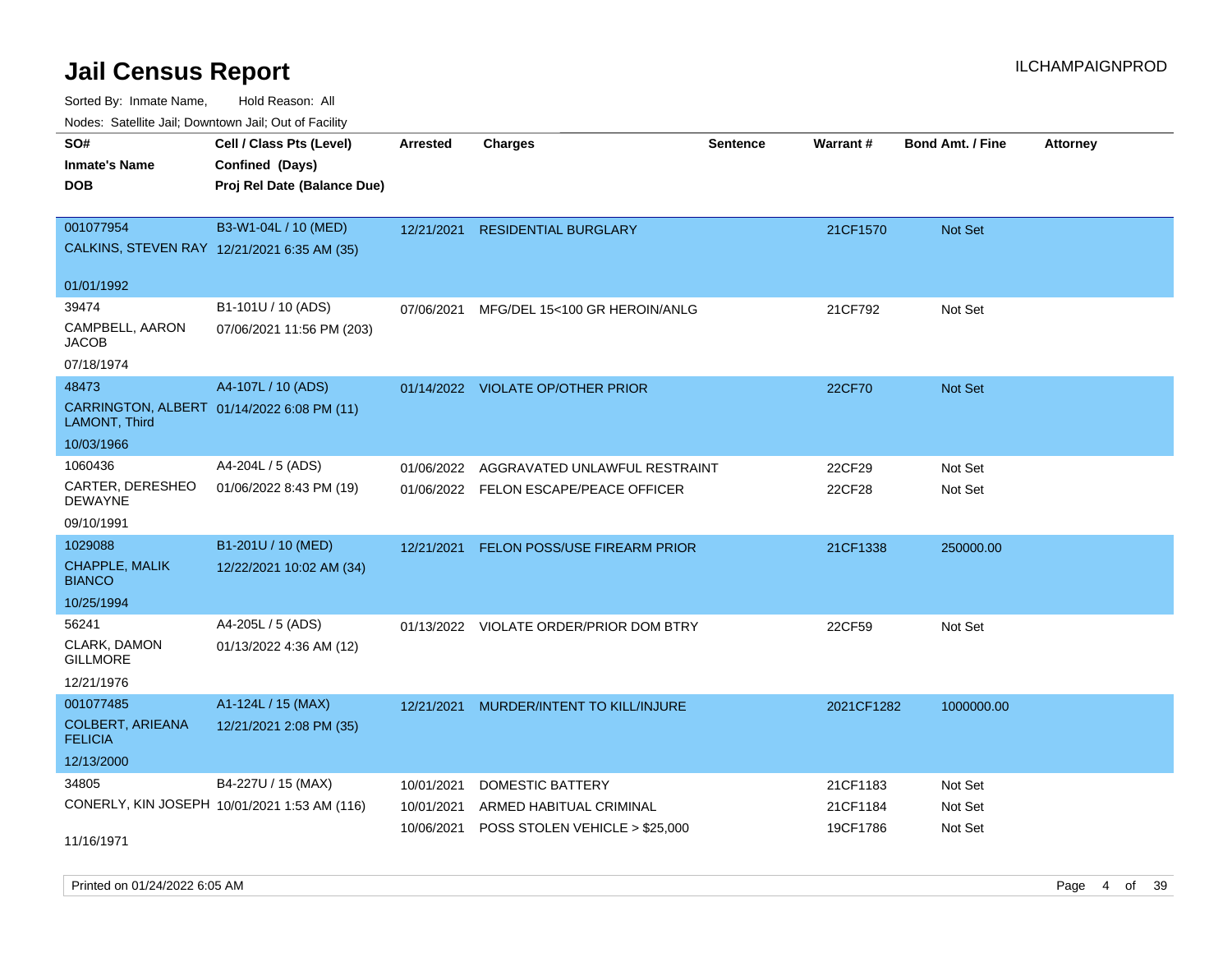Sorted By: Inmate Name, Hold Reason: All Nodes: Satellite Jail; Downtown Jail; Out of Facility

| SO#<br><b>Inmate's Name</b>            | Cell / Class Pts (Level)<br>Confined (Days) | <b>Arrested</b> | <b>Charges</b>                            | <b>Sentence</b> | Warrant#             | <b>Bond Amt. / Fine</b> | <b>Attorney</b> |
|----------------------------------------|---------------------------------------------|-----------------|-------------------------------------------|-----------------|----------------------|-------------------------|-----------------|
| <b>DOB</b>                             | Proj Rel Date (Balance Due)                 |                 |                                           |                 |                      |                         |                 |
| 958936                                 | BOOKF-2 / 10 (ADS)                          |                 | 01/11/2022 FELON FAIL/RETURN FRM FURLOUGH |                 | 21CF1351             | 150000.00               |                 |
| <b>COWAN, CAPRICE</b><br><b>CASHAY</b> | 01/11/2022 7:04 PM (14)                     |                 | 01/12/2022 AGG BATTERY/USE DEADLY WEAPON  |                 | 2y/6m (DOC) 18CF1571 | No Bond                 |                 |
| 07/19/1988                             |                                             |                 |                                           |                 |                      |                         |                 |
| 1074319                                | B1-104L / 15 (MAX)                          | 10/12/2021      | AGGRAVATED CRUELTY TO ANIMALS             |                 | 21CF1238             | Not Set                 |                 |
| CRAIG, DAVUCCI<br><b>DAVION</b>        | 10/12/2021 11:36 AM (105)                   | 10/14/2021      | <b>MURDER</b>                             |                 | 21CF1239             | Not Set                 |                 |
| 08/02/2001                             |                                             |                 |                                           |                 |                      |                         |                 |
| 001077549                              | B2-T3-10L / 10 (SPH)                        | 12/22/2020      | <b>PRED CRIM SEX ASLT/VICTIM &lt;13</b>   |                 | 2020CF1469           | Not Set                 |                 |
| CRISTOBAL-MATEO,<br><b>CRISTOBAL</b>   | 12/22/2020 1:17 PM (399)                    |                 |                                           |                 |                      |                         |                 |
| 12/02/1988                             |                                             |                 |                                           |                 |                      |                         |                 |
| 1076848                                | A4-103L / 15 (ADS)                          |                 | 01/18/2022 AGG BATTERY/PUBLIC PLACE       |                 | 20CF1491             | No Bond                 |                 |
| CROSS, STEED<br><b>GATHON</b>          | 01/18/2022 4:02 PM (7)                      |                 |                                           |                 |                      |                         |                 |
| 10/11/1974                             |                                             |                 |                                           |                 |                      |                         |                 |
| 988538                                 | B1-106L / 10 (MED)                          | 12/21/2021      | AGGRAVATED DOMESTIC BATTERY               |                 | 21CF1564             | <b>Not Set</b>          |                 |
| DAVIDSON, HARLEY<br><b>KYLE SCOTT</b>  | 12/21/2021 5:45 AM (35)                     |                 |                                           |                 |                      |                         |                 |
| 08/05/1990                             |                                             |                 |                                           |                 |                      |                         |                 |
| 1023587                                | B1-203U / 15 (MAX)                          | 09/24/2021      | MFG/DEL CANNABIS/2.5-10 GRAMS             |                 | 21CF1155             | Not Set                 |                 |
| DAVIS, MARTIN<br><b>DENNIS</b>         | 09/24/2021 9:38 PM (123)                    | 09/24/2021      | ARMED HABITUAL CRIMINAL                   |                 | 2021-CF681           | 500000.00               |                 |
| 12/02/1994                             |                                             |                 |                                           |                 |                      |                         |                 |
| 001078538                              | B1-205L / 10 (MED)                          | 10/26/2021      | <b>CRIM SEX ASSAULT/FORCE</b>             |                 | 21CF1301             | <b>Not Set</b>          |                 |
| DAWKINS, LEN                           | 10/26/2021 8:18 PM (91)                     |                 |                                           |                 |                      |                         |                 |
| 03/23/1987                             |                                             |                 |                                           |                 |                      |                         |                 |
| 56972                                  | B3-W3-10L / 10 (MED)                        | 08/30/2021      | POSS STOLEN VEHICLE > \$25,000            |                 | 21CF1044             | Not Set                 |                 |
| DAY, DANIEL JOSEPH                     | 08/30/2021 3:07 PM (148)                    | 09/04/2021      | <b>BURGLARY</b>                           |                 | 21CF1054             | Not Set                 |                 |

10/16/1982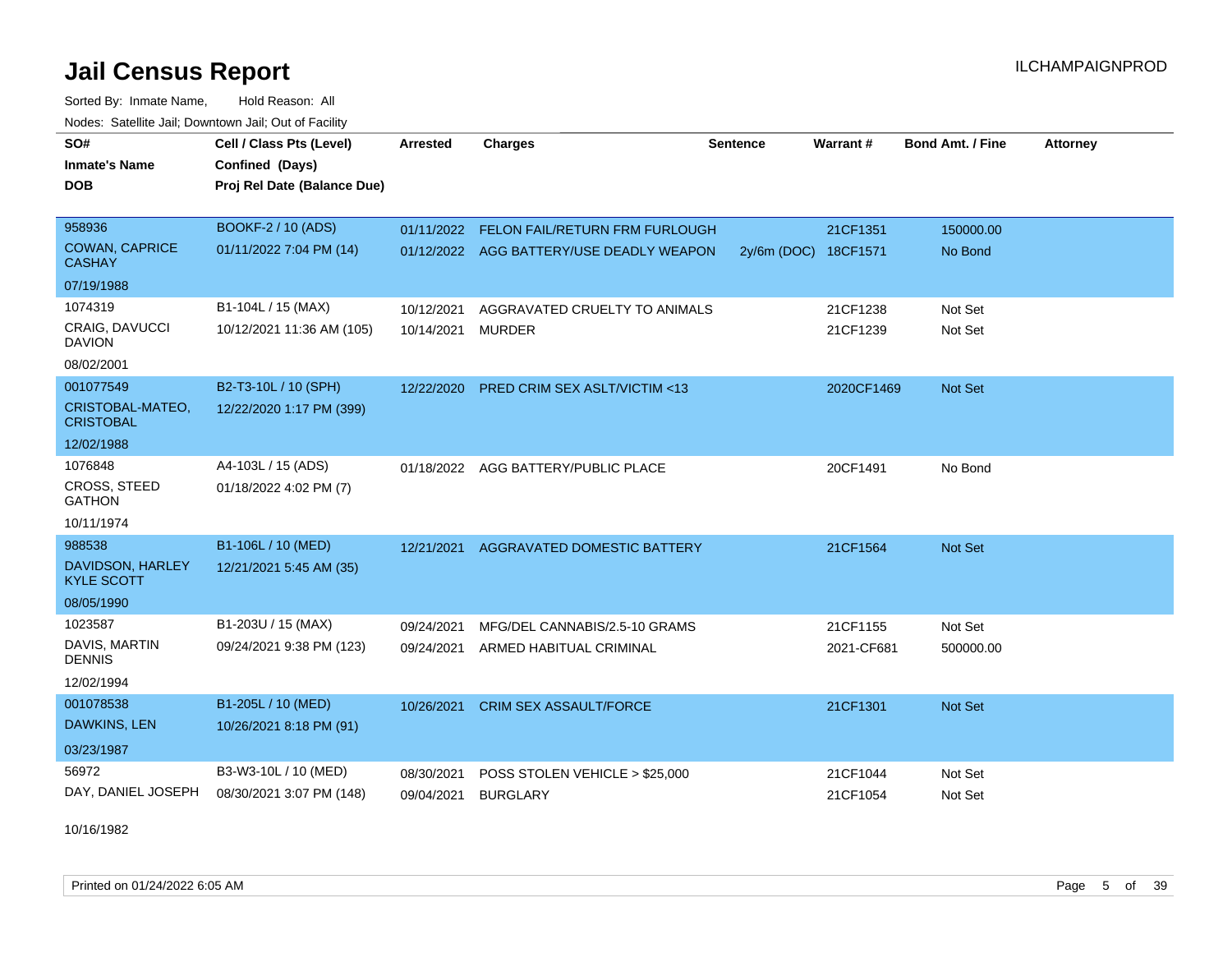| voues. Saleline Jali, Downtown Jali, Out of Facility |                             |                 |                                          |                 |             |                         |                 |
|------------------------------------------------------|-----------------------------|-----------------|------------------------------------------|-----------------|-------------|-------------------------|-----------------|
| SO#                                                  | Cell / Class Pts (Level)    | <b>Arrested</b> | <b>Charges</b>                           | <b>Sentence</b> | Warrant#    | <b>Bond Amt. / Fine</b> | <b>Attorney</b> |
| <b>Inmate's Name</b>                                 | Confined (Days)             |                 |                                          |                 |             |                         |                 |
| <b>DOB</b>                                           | Proj Rel Date (Balance Due) |                 |                                          |                 |             |                         |                 |
|                                                      |                             |                 |                                          |                 |             |                         |                 |
| 25659                                                | B4-125L / 15 (MAX)          | 06/15/2021      | <b>RESIDENTIAL BURGLARY</b>              |                 | 2020CF1218  | 50000.00                |                 |
| DORRIS, LORENZO                                      | 06/15/2021 6:17 AM (224)    | 06/15/2021      | <b>BURGLARY</b>                          |                 | 21CF689     | Not Set                 |                 |
| 07/19/1966                                           |                             |                 |                                          |                 |             |                         |                 |
| 1024895                                              | B3-W4-14L / 10 (MED)        | 12/15/2021      | MFG/DEL 100<400 GR COCA/ANLG             |                 | 21CF1535    | Not Set                 |                 |
| EDWARDS, GEORGE                                      | 12/15/2021 12:26 PM (41)    |                 | 12/15/2021 AGGRAVATED BATTERY            |                 | 21CF1536    | Not Set                 |                 |
| <b>CORTEZ</b>                                        |                             |                 |                                          |                 |             |                         |                 |
| 06/19/1994                                           |                             |                 |                                          |                 |             |                         |                 |
| 1074720                                              | BOOKF-3 / 15 (ADS)          |                 | 01/19/2022 PRED CRIM SEX ASLT/VICTIM <13 |                 | 21CF1414    | 500000.00               |                 |
| ELVIR-REYES, JORGE<br><b>LEONARDO</b>                | 01/19/2022 1:43 PM (6)      |                 |                                          |                 |             |                         |                 |
| 06/03/1988                                           |                             |                 |                                          |                 |             |                         |                 |
| 1069992                                              | A3-116L / 10 (ADS)          |                 | 01/14/2022 VIO BAIL BOND/CLASS 4 OFFENSE |                 | 22CM19      | Not Set                 |                 |
| EMBEYA, CRISTAVI<br><b>TSHOMBA</b>                   | 01/14/2022 5:19 PM (11)     |                 |                                          |                 |             |                         |                 |
| 03/19/1999                                           |                             |                 |                                          |                 |             |                         |                 |
| 987328                                               | A2-122L / 10 (MED)          | 12/11/2021      | AGG ASLT PEACE OFF/FIRE/ER WRK           |                 | 21CF1515    | Not Set                 |                 |
| ERVIN, DEIDRA ANN<br><b>RUTH</b>                     | 12/11/2021 8:48 PM (45)     |                 |                                          |                 |             |                         |                 |
| 04/15/1991                                           |                             |                 |                                          |                 |             |                         |                 |
| 45194                                                | B3-W7-28L / 10 (MED)        | 10/20/2021      | DOMESTIC BATTERY/OTHER PRIOR             |                 | 21CF1265    | Not Set                 |                 |
| <b>FALLS, ANDREW</b>                                 | 10/20/2021 12:59 AM (97)    |                 |                                          |                 |             |                         |                 |
| 08/15/1976                                           |                             |                 |                                          |                 |             |                         |                 |
| 527081                                               | B3-W6-24L / 10 (MED)        | 09/06/2021      | ARSON/REAL/PERSONAL PROP>\$150           |                 | 2021 CF 797 | 25000.00                |                 |
| FERGUSON,<br><b>CHRISTOPHER</b>                      | 09/06/2021 1:18 PM (141)    |                 |                                          |                 |             |                         |                 |
| 12/21/1981                                           |                             |                 |                                          |                 |             |                         |                 |
| 1039744                                              | B4-224U / 15 (MAX)          | 12/06/2021      | <b>MURDER</b>                            |                 | 20CF959     | 1000000.00              |                 |
| FONVILLE, TREVOY<br><b>JERMAINE</b>                  | 12/06/2021 10:52 AM (50)    |                 |                                          |                 |             |                         |                 |
| 01/13/1996                                           |                             |                 |                                          |                 |             |                         |                 |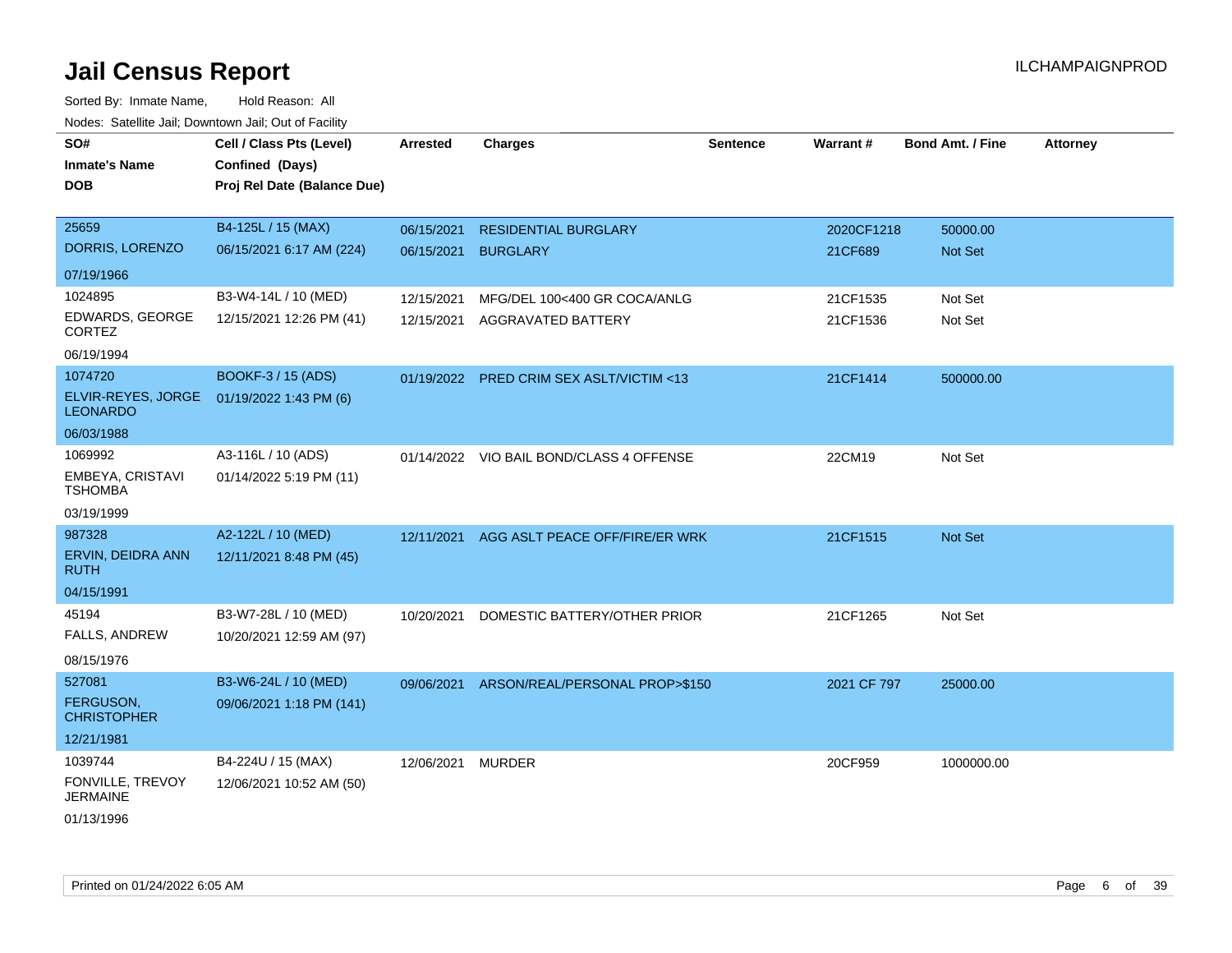Sorted By: Inmate Name, Hold Reason: All Nodes: Satellite Jail; Downtown Jail; Out of Facility

| Youes. Sateme Jan, Downtown Jan, Out or Facility |                                             |            |                                          |          |              |                         |          |
|--------------------------------------------------|---------------------------------------------|------------|------------------------------------------|----------|--------------|-------------------------|----------|
| SO#                                              | Cell / Class Pts (Level)                    | Arrested   | <b>Charges</b>                           | Sentence | Warrant#     | <b>Bond Amt. / Fine</b> | Attorney |
| <b>Inmate's Name</b>                             | Confined (Days)                             |            |                                          |          |              |                         |          |
| <b>DOB</b>                                       | Proj Rel Date (Balance Due)                 |            |                                          |          |              |                         |          |
|                                                  |                                             |            |                                          |          |              |                         |          |
| 518395                                           | B2-T3-12L / 15 (SPH)                        | 07/07/2020 | <b>CRIMINAL SEXUAL ASSAULT</b>           |          | 2020-CF735   | 250000.00               |          |
|                                                  | FRANDLE, MARK RYAN 07/07/2020 3:42 PM (567) |            |                                          |          |              |                         |          |
|                                                  |                                             |            |                                          |          |              |                         |          |
| 09/10/1985                                       |                                             |            |                                          |          |              |                         |          |
| 001077934                                        | A1-125L / 10 (MED)                          | 08/22/2021 | DOMESTIC BATTERY                         |          | 21 CM 172    | 10000.00                |          |
| FREED, LOGAN<br><b>SUZANNE</b>                   | 08/22/2021 11:45 PM (156)                   | 08/22/2021 | AGG DUI/ACCIDENT/DEATH                   |          | 21CF1024     | Not Set                 |          |
| 08/18/1996                                       |                                             |            |                                          |          |              |                         |          |
| 001078290                                        | A1-125U / 10 (ADS)                          | 08/19/2021 | MACHINE GUN/AUTO WEAPON/VEH              |          | 21CF1012     | Not Set                 |          |
| <b>FREEMAN, ANGEL</b><br><b>JANILA KAY</b>       | 08/19/2021 1:26 AM (159)                    |            |                                          |          |              |                         |          |
| 12/25/1995                                       |                                             |            |                                          |          |              |                         |          |
| 001078780                                        | BOOKH-8 / 15 (ADS)                          |            | 01/19/2022 FIREARM/FOID INVALID/NOT ELIG |          | 2CF90        | Not Set                 |          |
| FULWILEY, KANYE<br><b>TONY</b>                   | 01/19/2022 9:39 PM (6)                      |            |                                          |          |              |                         |          |
| 09/24/2003                                       |                                             |            |                                          |          |              |                         |          |
| 1063104                                          | A3-212L / 5 (ADS)                           | 01/10/2022 | <b>VIOLATE ORDER PROTECTION</b>          |          | 21CF1258     | 25000.00                |          |
| <b>FUSON, KEITH</b><br><b>EDWARD</b>             | 01/10/2022 9:14 PM (15)                     |            | 01/10/2022 VIOLATE ORDER PROTECTION      |          | 21CF1259     | 25000.00                |          |
| 05/07/1987                                       |                                             |            |                                          |          |              |                         |          |
| 001078154                                        | A3-217U / 10 (ADS)                          | 01/09/2022 | DRVG UNDER INFLU OF ALCOHOL              |          | 2021 DT 182  | 5000.00                 |          |
| <b>GENTRY, DAMON</b><br><b>LIONEL</b>            | 01/09/2022 4:41 PM (16)                     |            | 01/09/2022 AGG DOMESTIC BATTERY/STRANGLE |          | 2021 CF 1396 | 50000.00                |          |
| 12/25/1971                                       |                                             |            |                                          |          |              |                         |          |
| 001078633                                        | B2-T4-13U / 25 (SPH)                        | 12/01/2021 | PRED CRIM SEX ASLT/VICTIM <13            |          | 21CF1416     | 250000.00               |          |
| GONZALEZ-GUILLEN,<br><b>EDWARD</b>               | 12/01/2021 12:08 PM (55)                    |            |                                          |          |              |                         |          |
| 08/25/2002                                       |                                             |            |                                          |          |              |                         |          |
| 001078607                                        | B4-221L / 15 (MAX)                          | 11/22/2021 | FELON POSS/USE FIREARM/PAROLE            |          | 21CF1437     | Not Set                 |          |
| GRAY, WILLIAM<br>DA'VON                          | 11/22/2021 2:57 PM (64)                     | 11/22/2021 | ATTEMPT (FIRST DEGREE MURDER)            |          | 21CF1435     | Not Set                 |          |
| 04/18/1984                                       |                                             |            |                                          |          |              |                         |          |

Printed on 01/24/2022 6:05 AM Page 7 of 39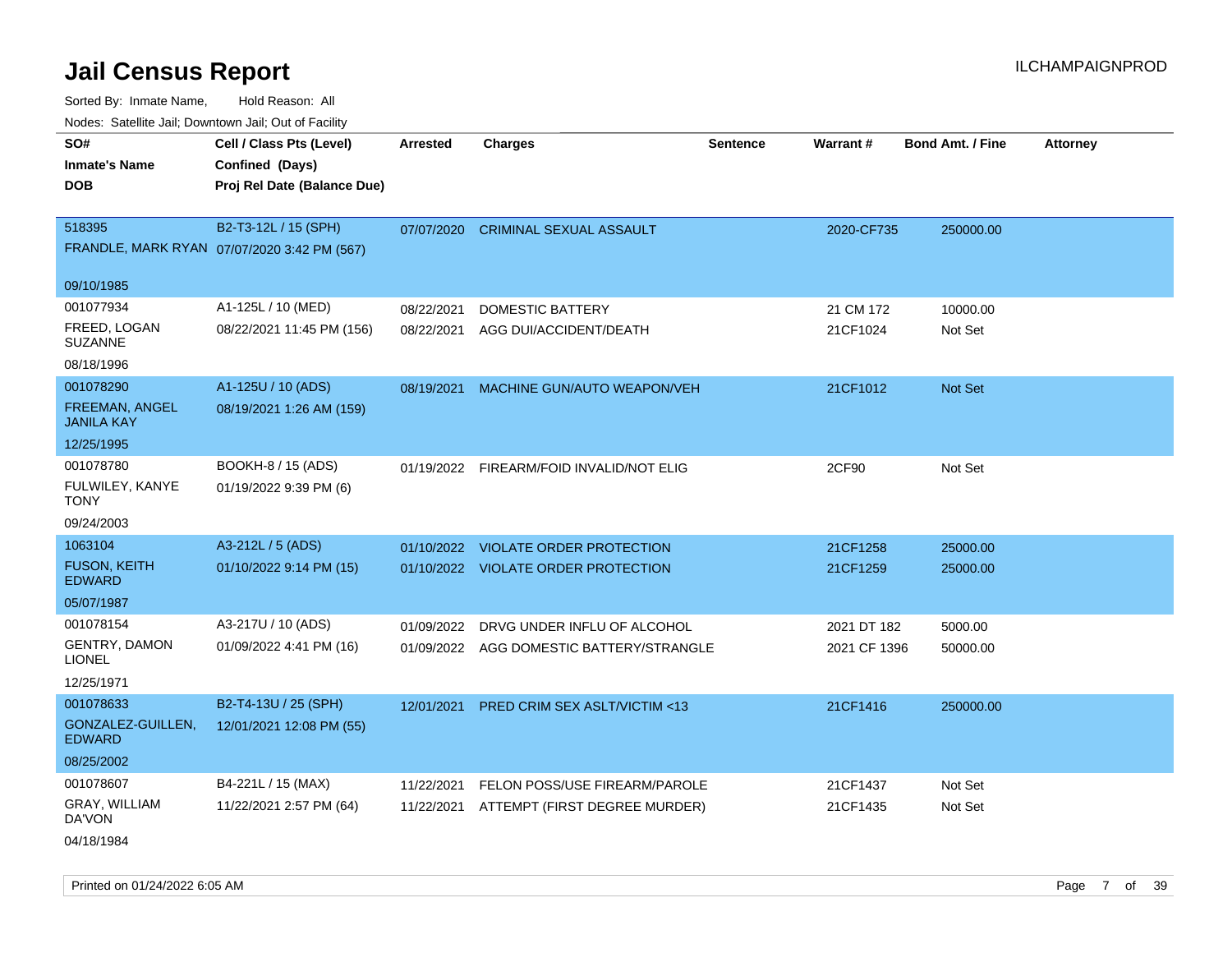| SO#<br><b>Inmate's Name</b><br><b>DOB</b>                                                                          | Cell / Class Pts (Level)<br>Confined (Days)<br>Proj Rel Date (Balance Due)                    | <b>Arrested</b>                                                    | <b>Charges</b>                                                                                                                                  | <b>Sentence</b> | <b>Warrant#</b>                                          | <b>Bond Amt. / Fine</b>                                                  | <b>Attorney</b> |
|--------------------------------------------------------------------------------------------------------------------|-----------------------------------------------------------------------------------------------|--------------------------------------------------------------------|-------------------------------------------------------------------------------------------------------------------------------------------------|-----------------|----------------------------------------------------------|--------------------------------------------------------------------------|-----------------|
| 56342<br><b>GRIFFIN, NATHAN</b><br><b>EUGENE</b><br>02/24/1969<br>1049103<br>HAGGARD, RYAN<br>PHILIP<br>06/01/1983 | B1-206L / 10 (MED)<br>10/21/2021 4:20 PM (96)<br>A4-106U / 5 (ADS)<br>12/27/2021 9:15 PM (29) | 10/21/2021<br>10/21/2021<br>10/21/2021<br>12/27/2021               | THEFT CONTROL INTENT <\$500<br>DRIVING ON REVOKED LICENSE<br><b>ARMED HABITUAL CRIMINAL</b><br><b>DOMESTIC BATTERY</b>                          |                 | 17CF1451<br>20TR1979<br>21CF1279<br>2021CM595            | 10000.00<br>3000.00<br><b>Not Set</b><br>Not Set                         |                 |
| 987254<br>HAYES, CARL DONJO<br>03/02/1963                                                                          | A3-115L / 10 (ADS)<br>01/12/2022 5:20 PM (13)                                                 | 01/12/2022                                                         | DOMESTIC BATTERY/OTHER PRIOR                                                                                                                    | 6y (DOC)        | 20CF356                                                  | No Bond                                                                  |                 |
| 001078488<br>HERNANDEZ-LOPEZ,<br><b>ERNESTO</b><br>11/28/1975                                                      | B2-T4-15U / 15 (SPH)<br>10/14/2021 3:15 PM (103)                                              | 10/14/2021<br>10/14/2021                                           | PRED CRIM SEX ASLT/VICTIM <13<br><b>FUGITIVE FROM JUSTICE</b>                                                                                   |                 | 21CF1232<br>21CF1246                                     | 500000.00<br>Not Set                                                     |                 |
| 975293<br>HILL, JACOB MILES<br>02/06/1988                                                                          | B2-T4-14L / 10 (SPH)<br>07/21/2021 8:43 PM (188)                                              | 07/21/2021<br>07/21/2021<br>07/25/2021<br>08/18/2021<br>09/09/2021 | <b>STALKING</b><br>VIO ORDER/PRIOR VIO OF ORDER<br><b>PAROLE REVOCATION</b><br><b>HARASS WITNESS/FAMILY MBR/REP</b><br>AGG STALKING/BODILY HARM |                 | 2021CF863<br>21CF914<br>CH2104646<br>21CF992<br>21CF1073 | Not Set<br>No Bond<br><b>Not Set</b><br><b>Not Set</b><br><b>Not Set</b> |                 |
| 48471<br>HILL, RAMESH<br><b>JERMAINE</b><br>12/11/1978                                                             | B1-207L / 15 (MAX)<br>08/08/2021 4:45 AM (170)                                                | 08/08/2021                                                         | AGG BATTERY/DISCHARGE FIREARM                                                                                                                   |                 | 21CF946                                                  | Not Set                                                                  |                 |
| 1043704<br>HOUSTON, STEVEN<br><b>CORDELL</b><br>01/24/1989                                                         | B4-223L / 15 (MAX)<br>07/13/2021 5:56 AM (196)                                                | 07/13/2021                                                         | ARMED ROBBERY/ARMED W/FIREARM                                                                                                                   | 12y (DOC)       | 21CF815                                                  | Not Set                                                                  |                 |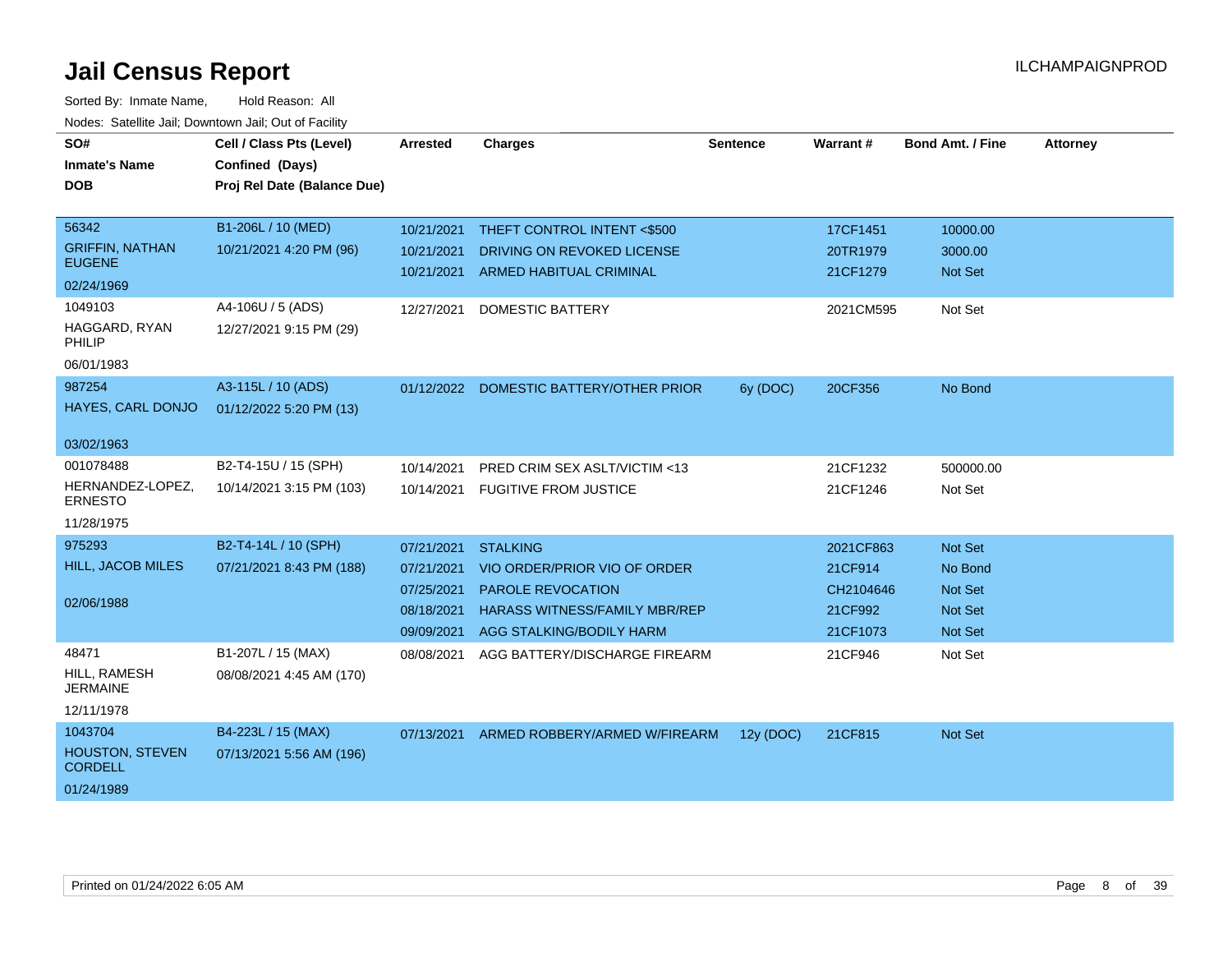| roaco. Oatomto dan, Downtown dan, Oat or Fability  |                                            |            |                                   |                 |             |                         |                 |
|----------------------------------------------------|--------------------------------------------|------------|-----------------------------------|-----------------|-------------|-------------------------|-----------------|
| SO#                                                | Cell / Class Pts (Level)                   | Arrested   | <b>Charges</b>                    | <b>Sentence</b> | Warrant#    | <b>Bond Amt. / Fine</b> | <b>Attorney</b> |
| <b>Inmate's Name</b>                               | Confined (Days)                            |            |                                   |                 |             |                         |                 |
| <b>DOB</b>                                         | Proj Rel Date (Balance Due)                |            |                                   |                 |             |                         |                 |
|                                                    |                                            |            |                                   |                 |             |                         |                 |
| 999198                                             | B4-226L / 15 (MAX)                         | 11/30/2021 | FELON POSS/USE FIREARM PRIOR      |                 | 21CF1377    | 500000.00               |                 |
| HOWARD, BRION LIN                                  | 11/30/2021 10:41 AM (56)                   |            |                                   |                 |             |                         |                 |
|                                                    |                                            |            |                                   |                 |             |                         |                 |
| 06/10/1992                                         |                                            |            |                                   |                 |             |                         |                 |
| 1061996                                            | A1-224L / 5 (MIN)                          | 10/30/2021 | DRVG UNDER INFLUENCE OF DRUG      |                 |             | No Bond                 |                 |
| HUBBARD, REBEKIAH                                  | 10/30/2021 1:37 PM (87)                    | 10/30/2021 | RETAIL THEFT/DISP MERCH/<\$300    |                 | 2018CF1302  | 20000.00                |                 |
| <b>DIONA</b>                                       |                                            | 10/31/2021 | USE FORGED CR/DEBIT CARD/<\$300   | 2y (DOC)        |             | No Bond                 |                 |
| 04/08/1998                                         | 1/26/2022 (0.00)                           |            |                                   |                 |             |                         |                 |
| 953555                                             | B4-122L / 15 (MAX)                         | 03/10/2021 | <b>CRIM TRESPASS TO RESIDENCE</b> |                 | 21CF272     | <b>Not Set</b>          |                 |
| HUNT, TAVARIS EARL                                 | 03/10/2021 4:58 AM (321)                   | 04/14/2021 | AGG FLEEING POLICE/21 MPH OVER    | 3y (DOC)        | 2020CF94    | 10000.00                |                 |
|                                                    |                                            |            |                                   |                 |             |                         |                 |
| 12/29/1987                                         |                                            |            |                                   |                 |             |                         |                 |
| 38993                                              | B4-126L / 15 (MAX)                         | 02/13/2021 | ATTEMPT (FIRST DEGREE MURDER)     |                 | 21CF181     | Not Set                 |                 |
| JACKSON, LAMONT<br><b>JEREMIE</b>                  | 02/13/2021 7:45 AM (346)                   |            |                                   |                 |             |                         |                 |
| 07/31/1973                                         |                                            |            |                                   |                 |             |                         |                 |
| 001078689                                          | B1-201L / 15 (MAX)                         | 12/17/2021 | FIREARM/FOID INVALID/NOT ELIG     |                 | 21CF1551    | No Bond                 |                 |
| <b>JACKSON, PRENTISS</b><br><b>MANSION DEWAYNE</b> | 12/18/2021 12:39 AM (38)                   | 12/17/2021 | POSS STOLEN VEHICLE > \$25,000    |                 | 21JD37      | <b>Not Set</b>          |                 |
| 09/02/2003                                         | 1/30/2022 (0.00)                           |            |                                   |                 |             |                         |                 |
| 001077487                                          | B3-W8-30L / 10 (MED)                       | 12/03/2020 | FELON POSS/USE WEAPON/FIREARM     |                 | 20CF1377    | Not Set                 |                 |
| <b>JACKSON, TERRELL</b><br>DANDRE                  | 12/03/2020 10:18 AM (418)                  | 11/09/2021 | AGG DISCHARGE FIREARM/OCC VEH     |                 | 21CR0331401 | No Bond                 |                 |
| 08/11/1990                                         |                                            |            |                                   |                 |             |                         |                 |
| 001077864                                          | B1-103L / 15 (MAX)                         | 04/18/2021 | FELON POSS/USE WEAPON/FIREARM     |                 | 21CF428     | Not Set                 |                 |
| D                                                  | JAMERSON, ANTHONY 04/18/2021 7:21 PM (282) |            |                                   |                 |             |                         |                 |
| 01/26/1990                                         |                                            |            |                                   |                 |             |                         |                 |
| 001078703                                          | A2-220L / 15 (ADS)                         | 12/20/2021 | MURDER/INTENT TO KILL/INJURE      |                 | 21CF1574    | Not Set                 |                 |
| JOHNS, SHAMIQUH<br><b>THERESA</b>                  | 12/22/2021 6:41 AM (34)                    |            |                                   |                 |             |                         |                 |
| 04/03/1992                                         |                                            |            |                                   |                 |             |                         |                 |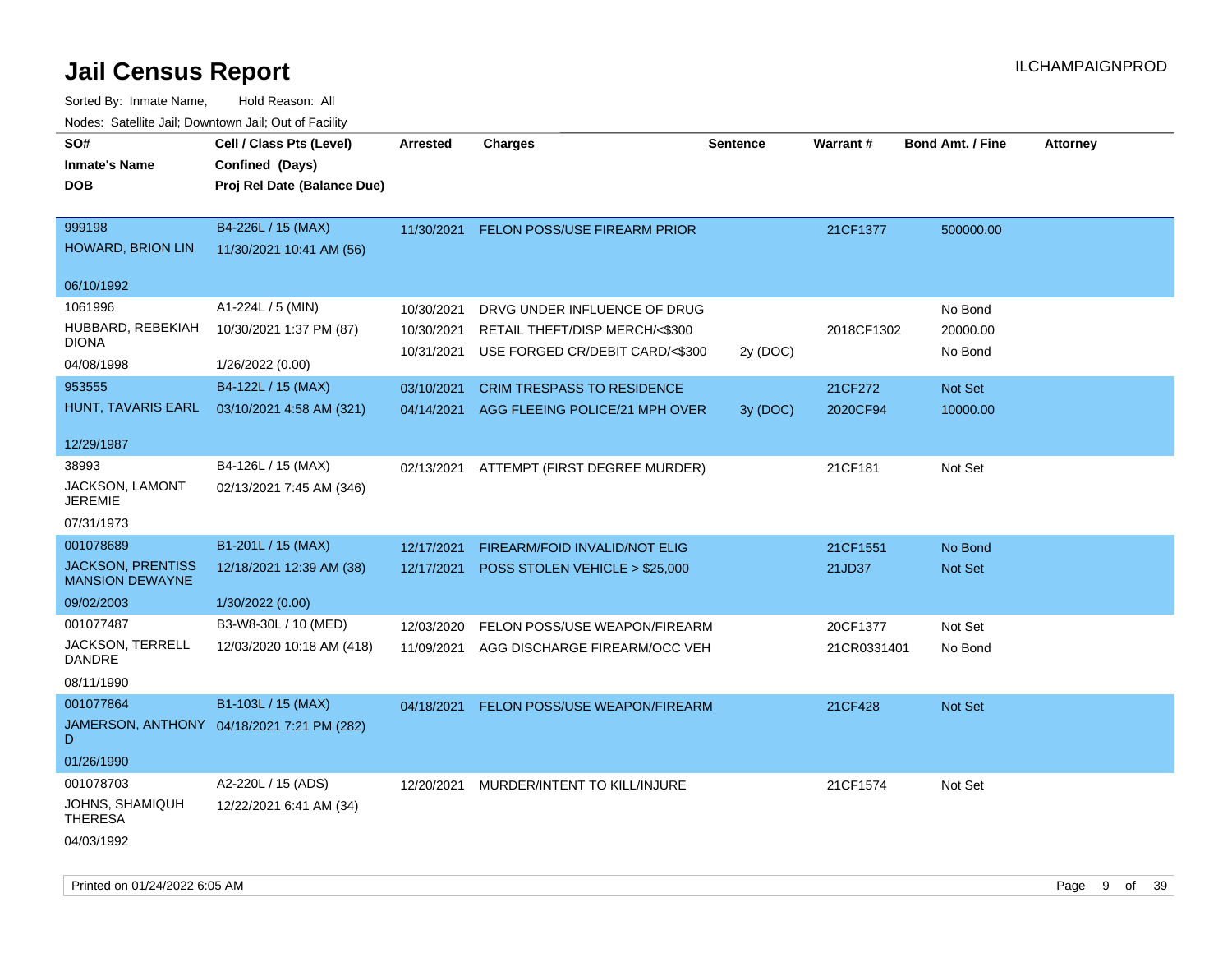Sorted By: Inmate Name, Hold Reason: All Nodes: Satellite Jail; Downtown Jail; Out of Facility

| ivodes. Satellite Jali, Downtown Jali, Out of Facility |                                            |            |                                    |                 |                 |                         |                 |
|--------------------------------------------------------|--------------------------------------------|------------|------------------------------------|-----------------|-----------------|-------------------------|-----------------|
| SO#                                                    | Cell / Class Pts (Level)                   | Arrested   | <b>Charges</b>                     | <b>Sentence</b> | <b>Warrant#</b> | <b>Bond Amt. / Fine</b> | <b>Attorney</b> |
| <b>Inmate's Name</b>                                   | Confined (Days)                            |            |                                    |                 |                 |                         |                 |
| <b>DOB</b>                                             | Proj Rel Date (Balance Due)                |            |                                    |                 |                 |                         |                 |
|                                                        |                                            |            |                                    |                 |                 |                         |                 |
| 001078788                                              | <b>BOOKH-3/5 (ADS)</b>                     |            | 01/21/2022 DOMESTIC BATTERY        |                 | 2022CMAWOW      | Not Set                 |                 |
| JOHNSON, BRENTON Z 01/21/2022 8:33 PM (4)              |                                            |            |                                    |                 |                 |                         |                 |
| 08/07/1987                                             |                                            |            |                                    |                 |                 |                         |                 |
| 1071536                                                | B4-127L / 15 (MED)                         | 06/17/2021 | UNLAWFUL RESTRAINT                 | 2y (DOC)        | 21CF702         | Not Set                 |                 |
| JOHNSON, ZACHERY<br><b>EDWARD</b>                      | 06/17/2021 2:00 AM (222)                   |            |                                    |                 |                 |                         |                 |
| 10/30/1987                                             |                                            |            |                                    |                 |                 |                         |                 |
| 1017120                                                | B3-W4-16L / 5 (MIN)                        | 10/29/2021 | AGG ASLT/USE DDLY WEAPON           |                 |                 | No Bond                 |                 |
|                                                        | JONES, JOSHUA LYNN 10/29/2021 3:15 AM (88) |            |                                    |                 |                 |                         |                 |
|                                                        |                                            |            |                                    |                 |                 |                         |                 |
| 05/16/1993                                             | 1/25/2022 (0.00)                           |            |                                    |                 |                 |                         |                 |
| 001078645                                              | B4-222U / 10 (MED)                         | 12/02/2021 | AGG DISCHARGE FIREARM              |                 | 21CF1478        | No Bond                 |                 |
| JONES, KELVIN<br><b>KHYRIC</b>                         | 12/02/2021 6:56 PM (54)                    | 12/02/2021 | ILLEG POSS AMMUNITION/FOID         |                 | 21CM472         | 1000.00                 |                 |
| 02/27/2001                                             |                                            |            |                                    |                 |                 |                         |                 |
| 956822                                                 | B1-205U / 15 (MAX)                         | 11/25/2021 | <b>AGGRAVATED DOMESTIC BATTERY</b> |                 | 21CF1442        | Not Set                 |                 |
| <b>JONES, MARIO</b>                                    | 11/25/2021 10:37 AM (61)                   | 11/25/2021 | <b>PAROLE REVOCATION</b>           |                 | CH2106361       | No Bond                 |                 |
| <b>NATHANIEL</b>                                       |                                            | 11/25/2021 | <b>UNLAWFUL RESTRAINT</b>          |                 | 21CF1443        | <b>Not Set</b>          |                 |
| 10/27/1987                                             |                                            |            |                                    |                 |                 |                         |                 |
| 1008468                                                | B4-226U / 10 (MED)                         | 12/01/2021 | FELON POSS/USE WEAPON/FIREARM      |                 | 21CF1472        | Not Set                 |                 |
| JONES, MARTEZ<br>LAMONTE                               | 12/01/2021 1:28 PM (55)                    | 12/01/2021 | VIO BAIL BOND/FAMILY MEMBER        |                 | 22CM9           | Not Set                 |                 |
| 06/22/1993                                             |                                            | 12/02/2021 | PROBATION VIOLATION                |                 | 20CF1151        | Not Set                 |                 |
| 506244                                                 | B1-204L / 15 (MAX)                         | 07/15/2021 | ARMED ROBBERY/ARMED W/FIREARM      |                 | 2021CF791       | 250000.00               |                 |
| JOSLIN, JASON LEE                                      | 07/15/2021 4:38 AM (194)                   |            |                                    |                 |                 |                         |                 |
|                                                        |                                            |            |                                    |                 |                 |                         |                 |
| 12/22/1985                                             |                                            |            |                                    |                 |                 |                         |                 |
| 66662                                                  | B3-W5-20L / 10 (MED)                       | 12/05/2021 | POSS AMT CON SUB EXCEPT(A)/(D)     | 2y (DOC)        | 18CF597         | 200000.00               |                 |
| KINTNER, WESLEY J                                      | 12/05/2021 1:57 PM (51)                    |            |                                    |                 |                 |                         |                 |
|                                                        |                                            |            |                                    |                 |                 |                         |                 |

04/15/1986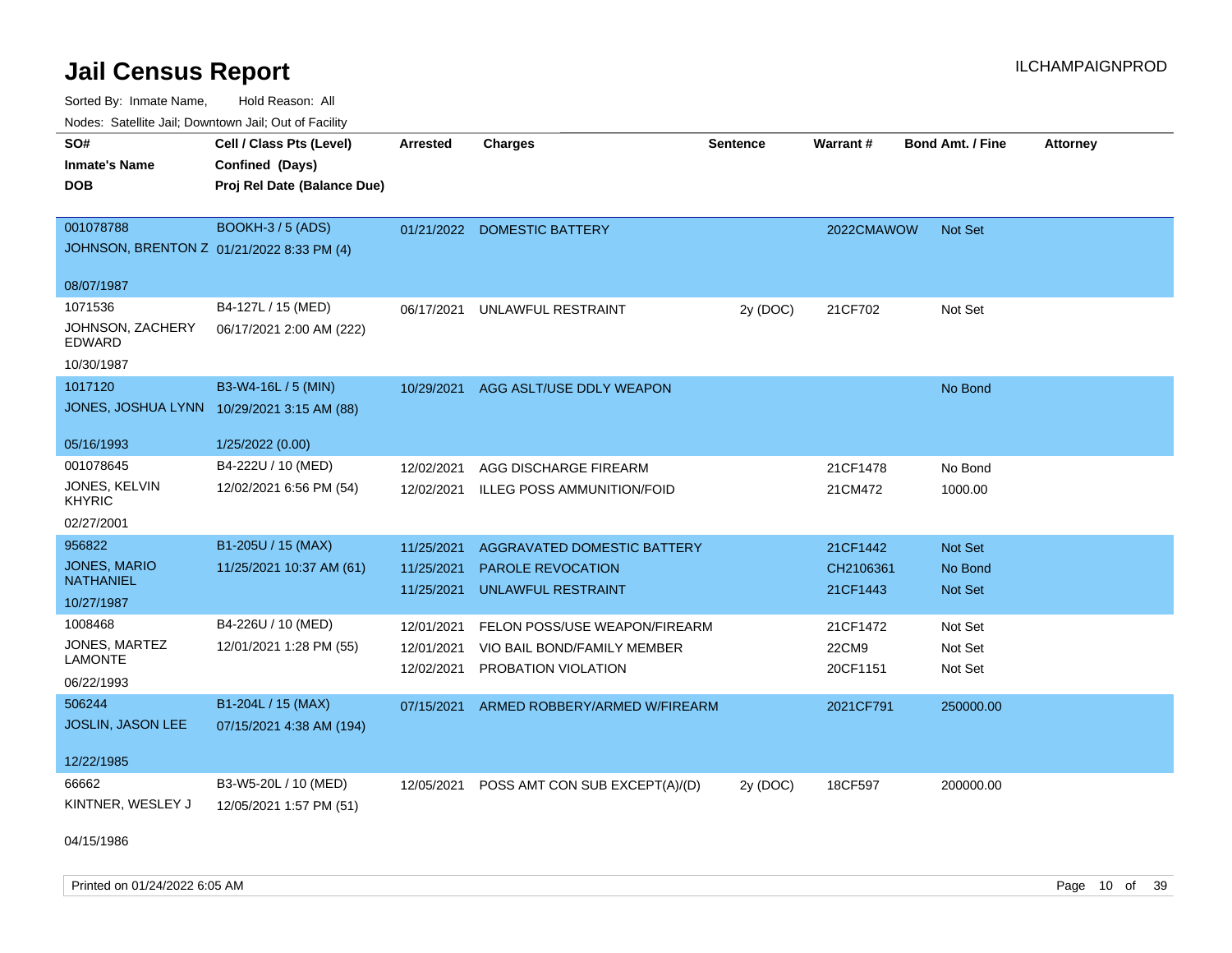Sorted By: Inmate Name, Hold Reason: All Nodes: Satellite Jail; Downtown Jail; Out of Facility

| SO#<br><b>Inmate's Name</b><br><b>DOB</b> | Cell / Class Pts (Level)<br>Confined (Days)<br>Proj Rel Date (Balance Due) | <b>Arrested</b> | <b>Charges</b>                     | <b>Sentence</b> | <b>Warrant#</b> | <b>Bond Amt. / Fine</b> | <b>Attorney</b> |
|-------------------------------------------|----------------------------------------------------------------------------|-----------------|------------------------------------|-----------------|-----------------|-------------------------|-----------------|
|                                           |                                                                            |                 |                                    |                 |                 |                         |                 |
| 1041648                                   | A3-213L / 15 (ADS)                                                         |                 | 01/11/2022 ARMED HABITUAL CRIMINAL |                 | 22CF41          | <b>Not Set</b>          |                 |
| LANE, DEMETRIUS<br><b>LAQUAN</b>          | 01/11/2022 5:27 AM (14)                                                    |                 | 01/11/2022 PAROLE REVOCATION       |                 | CH2200221       | <b>Not Set</b>          |                 |
| 07/04/1996                                |                                                                            |                 |                                    |                 |                 |                         |                 |
| 1070011                                   | B4-124U / 15 (MAX)                                                         | 08/03/2021      | AGG DISCH FIREARM/1ST AID PERS     |                 | 21CF929         | Not Set                 |                 |
| LAWS, WILLIAM<br>ZARAK, Third             | 08/03/2021 3:53 PM (175)                                                   |                 |                                    |                 |                 |                         |                 |
| 07/06/1999                                |                                                                            |                 |                                    |                 |                 |                         |                 |
| 548089                                    | B1-204U / 15 (MAX)                                                         | 12/04/2020      | ATTEMPT (FIRST DEGREE MURDER)      |                 | 20CF1378        | Not Set                 |                 |
| LEWIS, LAWRENCE                           | 12/04/2020 4:42 AM (417)                                                   | 12/04/2020      | METH DELIVERY/100<400 GRAMS        |                 | 20CF1481        | Not Set                 |                 |
| PAUL, Third                               |                                                                            | 12/04/2020      | AGG DOMESTIC BATTERY/STRANGLE      |                 | 18CF1507        | 10000.00                |                 |
| 02/08/1993                                |                                                                            |                 |                                    |                 |                 |                         |                 |
| 001077524                                 | B2-T1-04L / 10 (SPH)                                                       | 12/14/2020      | AGG BATTERY/JUDGE/EMT              |                 | 2020-CF-1212    | 10000.00                |                 |
| LEWIS, TREVOR<br><b>DANIEL</b>            | 12/14/2020 5:16 PM (407)                                                   | 12/14/2020      | <b>RESIDENTIAL ARSON</b>           |                 | 2020-CF-1388    | 150000.00               |                 |
| 06/03/2002                                |                                                                            | 12/14/2020      | AGG BATTERY/PUBLIC PLACE           |                 | 2020-CF-1231    | 50000.00                |                 |
|                                           |                                                                            | 12/14/2020      | AGG BATTERY/PEACE OFFICER          |                 | 2020-CF-1211    | 10000.00                |                 |
| 1065002                                   | B3-W3-12L / 10 (MED)                                                       | 11/16/2021      | DOMESTIC BTRY/CONTACT/VIO O/P      |                 | 2019CF001781    | 25000.00                |                 |
| LOVELESS, DUSTIN<br><b>DEE</b>            | 11/16/2021 11:41 AM (70)                                                   |                 |                                    |                 |                 |                         |                 |
| 06/17/1982                                |                                                                            |                 |                                    |                 |                 |                         |                 |
| 1000869                                   | A3-114L / 15 (MAX)                                                         | 09/11/2021      | FELON POSS/USE WEAPON/FIREARM      |                 | 21CF1102        | Not Set                 |                 |
| MARTIN, MANNIX<br><b>TILMOND</b>          | 09/12/2021 12:40 AM (135)                                                  |                 |                                    |                 |                 |                         |                 |
| 07/19/1991                                |                                                                            |                 |                                    |                 |                 |                         |                 |
| 48792                                     | B4-225U / 10 (MED)                                                         | 11/19/2021      | AGG BATTERY/DISCHARGE FIREARM      |                 | 21CF1425        | Not Set                 |                 |
| <b>MCCLAIN, HURCHEL</b><br><b>JOSEPH</b>  | 11/20/2021 4:11 AM (66)                                                    |                 |                                    |                 |                 |                         |                 |
| 05/01/1979                                |                                                                            |                 |                                    |                 |                 |                         |                 |
| 001077938                                 | <b>BOOKH-2 / 15 (ADS)</b>                                                  | 05/10/2021      | AGG KIDNAPING DISCH FIR/HARM       |                 | 21CF532         | Not Set                 |                 |
| MCGAHA,                                   | 05/10/2021 7:02 PM (260)                                                   | 05/11/2021      | <b>MURDER</b>                      |                 | 2021-CF-215     | No Bond                 |                 |
| CHRISTOPHER D                             |                                                                            | 05/27/2021      | ESCAPE FROM DEPT OF CORRECTION     |                 | 21CF600         | Not Set                 |                 |
| 07/27/1991                                |                                                                            |                 |                                    |                 |                 |                         |                 |

Printed on 01/24/2022 6:05 AM Page 11 of 39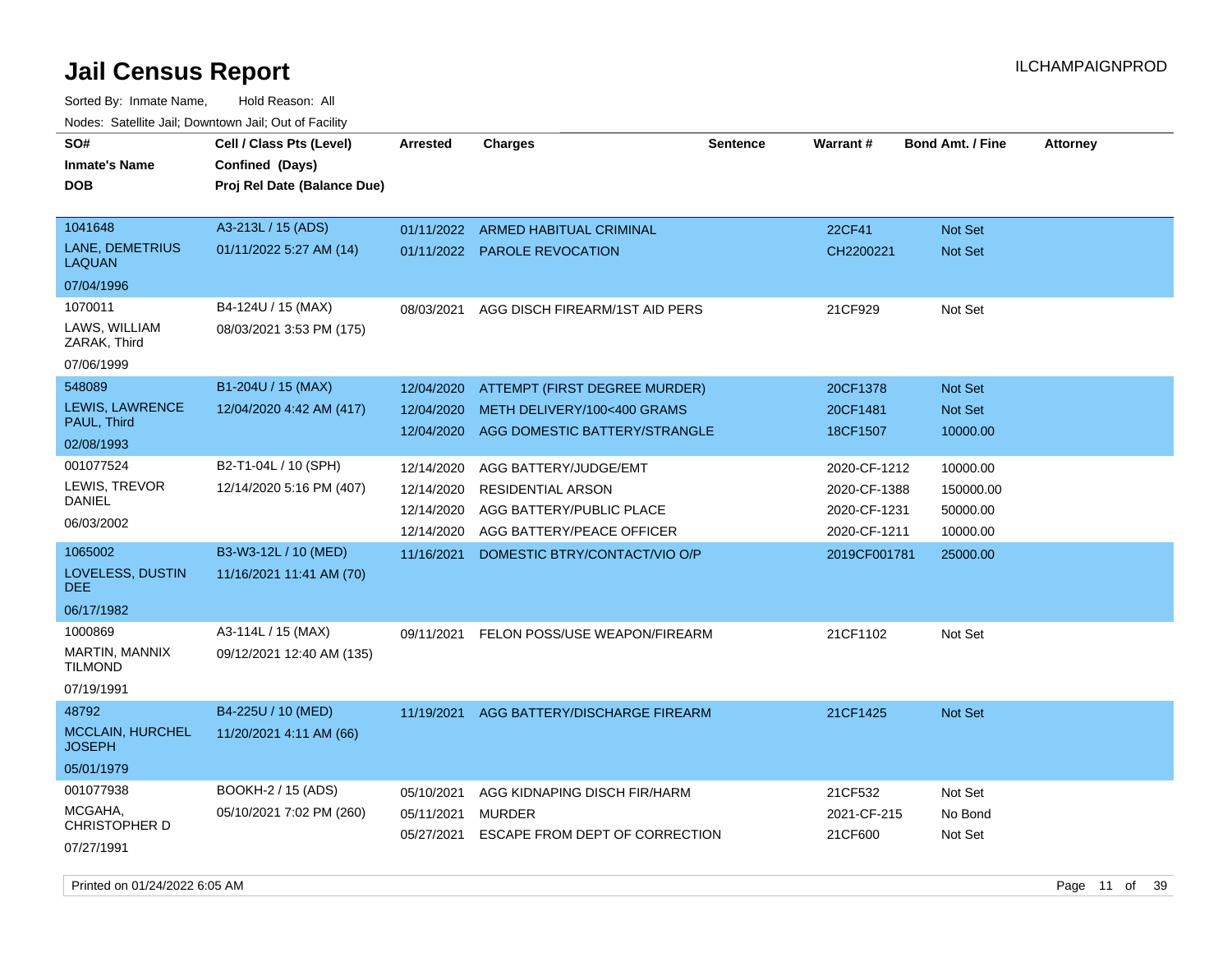Sorted By: Inmate Name, Hold Reason: All

| Nodes: Satellite Jail; Downtown Jail; Out of Facility |
|-------------------------------------------------------|
|-------------------------------------------------------|

| SO#<br><b>Inmate's Name</b><br><b>DOB</b> | Cell / Class Pts (Level)<br>Confined (Days)<br>Proj Rel Date (Balance Due) | <b>Arrested</b> | <b>Charges</b>                       | <b>Sentence</b> | Warrant#   | Bond Amt. / Fine | <b>Attorney</b> |
|-------------------------------------------|----------------------------------------------------------------------------|-----------------|--------------------------------------|-----------------|------------|------------------|-----------------|
| 66710                                     | <b>BOOKH-4 / 15 (ADS)</b>                                                  |                 | 01/19/2022 ARMED VIOLENCE/CATEGORY I |                 | 22CF88     | Not Set          |                 |
| <b>MEEKS, CASSARIOUS</b><br><b>MONTE</b>  | 01/20/2022 11:40 AM (5)                                                    |                 |                                      |                 |            |                  |                 |
| 06/22/1984                                |                                                                            |                 |                                      |                 |            |                  |                 |
| 1043071                                   | A2-120L / 10 (MED)                                                         | 11/08/2021      | CRIM DMG/GOVT PROP/<\$500            |                 | 21CF1378   | Not Set          |                 |
| MERRELL-<br>SUTHERLAND, ALICIA            | 11/08/2021 2:22 AM (78)                                                    |                 |                                      |                 |            |                  |                 |
| 11/26/1972                                |                                                                            |                 |                                      |                 |            |                  |                 |
| 41584                                     | B4-227L / 15 (MAX)                                                         |                 | 12/01/2021 ARMED HABITUAL CRIMINAL   |                 | 21CF1467   | Not Set          |                 |
|                                           | MILLER, JOSE LOVELL 12/02/2021 1:04 AM (54)                                |                 |                                      |                 |            |                  |                 |
| 10/07/1975                                |                                                                            |                 |                                      |                 |            |                  |                 |
| 001078721                                 | A4-202L / 5 (ADS)                                                          | 12/29/2021      | VIOLATE ORDER PROTECTION             |                 | 21CF1600   | Not Set          |                 |
| MIRAMONTES, RAUL                          | 12/29/2021 4:02 AM (27)                                                    |                 |                                      |                 |            |                  |                 |
| 05/11/1989                                |                                                                            |                 |                                      |                 |            |                  |                 |
| 001077902                                 | A2-123L / 5 (ADS)                                                          | 11/23/2021      | BATTERY/CAUSE BODILY HARM            |                 | 21CM187    | Not Set          |                 |
| MOFFETT, CAROLYN<br><b>REENE</b>          | 11/21/2021 10:31 AM (65)                                                   |                 |                                      |                 |            |                  |                 |
| 10/23/1988                                |                                                                            |                 |                                      |                 |            |                  |                 |
| 39106                                     | A4-102L / 10 (MED)                                                         | 10/12/2021      | DOMESTIC BATTERY/OTHER PRIOR         |                 | 21CF1217   | Not Set          |                 |
| Junior                                    | MOORE, ANDREW LEE, 10/12/2021 1:02 AM (105)                                |                 |                                      |                 |            |                  |                 |
| 04/12/1973                                | 4/10/2022 (0.00)                                                           |                 |                                      |                 |            |                  |                 |
| 1007239                                   | A3-111L / 10 (ADS)                                                         | 12/29/2021      | <b>DOMESTIC BATTERY</b>              |                 | 21CF1607   | <b>Not Set</b>   |                 |
| MOORE, ANDREW<br><b>VIRGIL</b>            | 12/29/2021 8:40 PM (27)                                                    |                 |                                      |                 |            |                  |                 |
| 08/20/1972                                |                                                                            |                 |                                      |                 |            |                  |                 |
| 1076661                                   | BOOKH-3 / 5 (ADS)                                                          | 01/22/2022      | DUI INTOXICATING COMPOUND            |                 | 2020DT191  | 5000.00          |                 |
|                                           | MOORE, COLTIN RILEY 01/22/2022 5:32 AM (3)                                 |                 | 01/22/2022 CRIM DAMAGE/<\$500        |                 | 2021CMAWOW | 5000.00          |                 |

10/23/1996

Printed on 01/24/2022 6:05 AM Page 12 of 39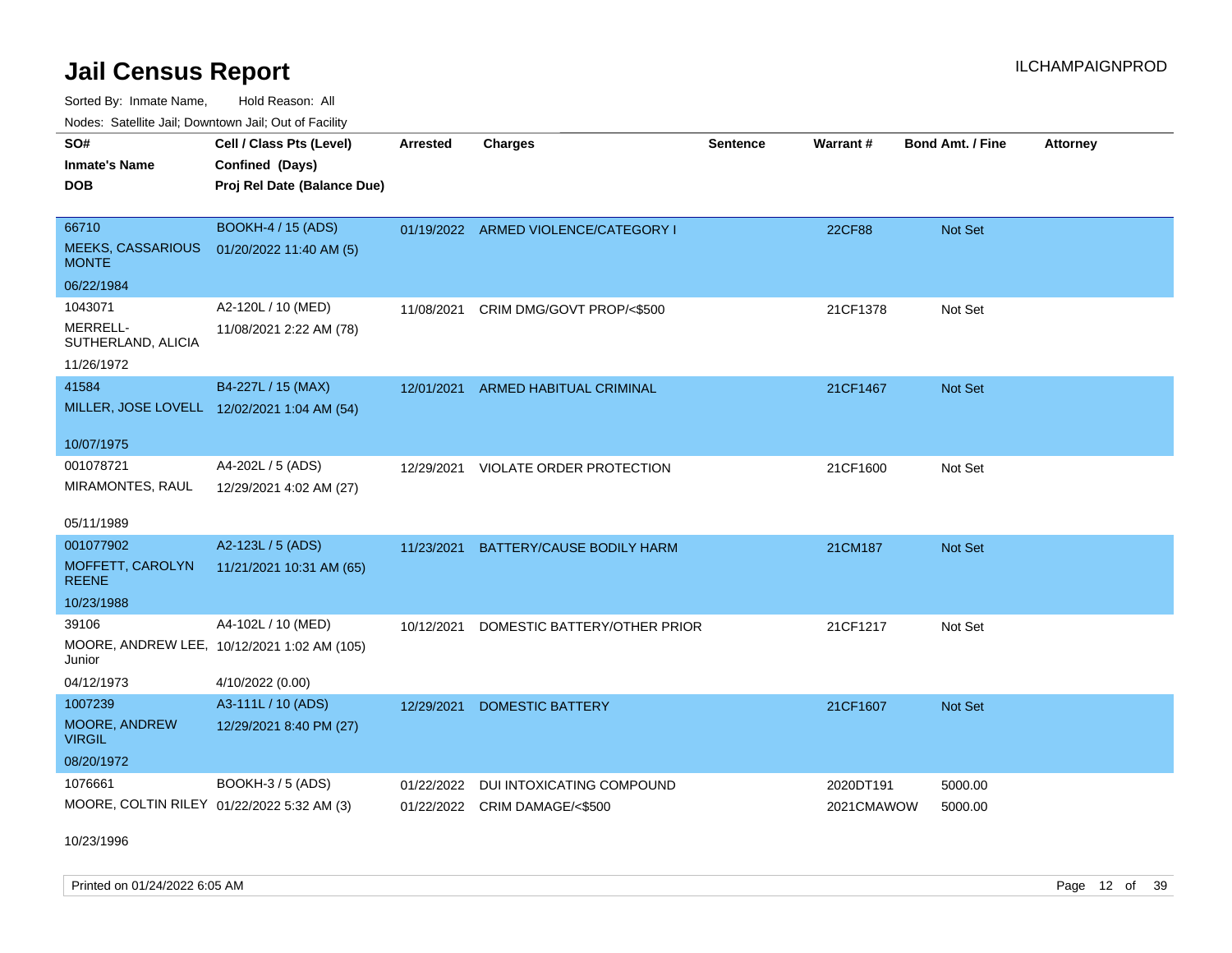| SO#                                | Cell / Class Pts (Level)    | <b>Arrested</b> | <b>Charges</b>                           | <b>Sentence</b> | Warrant#      | <b>Bond Amt. / Fine</b> | <b>Attorney</b> |
|------------------------------------|-----------------------------|-----------------|------------------------------------------|-----------------|---------------|-------------------------|-----------------|
| <b>Inmate's Name</b>               | Confined (Days)             |                 |                                          |                 |               |                         |                 |
| <b>DOB</b>                         | Proj Rel Date (Balance Due) |                 |                                          |                 |               |                         |                 |
|                                    |                             |                 |                                          |                 |               |                         |                 |
| 539294                             | A4-207L / 10 (ADS)          | 01/11/2022      | AGG DUI/NO VALID DL                      |                 | <b>22CF49</b> | Not Set                 |                 |
| MOSLEY, JAMES<br><b>CALVIN</b>     | 01/11/2022 9:43 PM (14)     |                 | 01/11/2022 PAROLE REVOCATION             |                 | CH2200227     | No Bond                 |                 |
| 12/11/1985                         |                             |                 |                                          |                 |               |                         |                 |
| 001078517                          | B1-102L / 15 (MAX)          |                 | 10/19/2021 ATTEMPT (FIRST DEGREE MURDER) |                 | 21CF1267      | Not Set                 |                 |
| NELSON, RORY<br>DEMOND             | 10/19/2021 3:55 AM (98)     |                 |                                          |                 |               |                         |                 |
| 08/14/1984                         |                             |                 |                                          |                 |               |                         |                 |
| 001078357                          | B2-T1-02L / 15 (SPH)        | 09/17/2021      | ARMED ROBBERY/ARMED W/FIREARM            |                 | 21CF1230      | <b>Not Set</b>          |                 |
| PETTIGREW, CAREY                   | 09/17/2021 9:56 AM (130)    | 09/17/2021      | ARMED ROBBERY/ARMED W/FIREARM            |                 | 21CF1128      | <b>Not Set</b>          |                 |
| <b>CORNITRIAS DEOBLO</b>           |                             | 09/17/2021      | ARMED ROBBERY/ARMED W/FIREARM            |                 | 21CF1129      | <b>Not Set</b>          |                 |
| 08/31/1986                         |                             |                 |                                          |                 |               |                         |                 |
| 1030954                            | A4-101L / 15 (ADS)          | 01/14/2022      | ARMED VIOLENCE/CATEGORY I                |                 | 22CF76        | Not Set                 |                 |
| PETTIGREW,<br>MALCOME JAMIESON     | 01/15/2022 4:35 AM (10)     |                 | 01/14/2022 MFG/DEL CANNABIS/10-30 GRAMS  |                 | 2020CF9       | 15000.00                |                 |
| 02/20/1995                         |                             |                 |                                          |                 |               |                         |                 |
| 1063325                            | A3-117L / 10 (MED)          |                 | 01/13/2022 VIO BAIL BOND/CLASS A OFFENSE |                 | 22CM17        | Not Set                 |                 |
| PICKENS, JOSEPH<br><b>PARNELL</b>  | 01/14/2022 12:28 AM (11)    |                 |                                          |                 |               |                         |                 |
| 04/27/1978                         |                             |                 |                                          |                 |               |                         |                 |
| 999352                             | B4-225L / 10 (MED)          | 09/09/2021      | VIOLATE OP/OTHER PRIOR                   | 2y (DOC)        |               | Not Set                 |                 |
| PIRLOT, JUSTIN LEE                 | 09/09/2021 11:28 AM (138)   | 10/23/2021      | <b>FALSE REPORT OF OFFENSE</b>           |                 | 2019CF836     | 5000.00                 |                 |
|                                    |                             |                 |                                          |                 |               |                         |                 |
| 11/08/1982                         |                             |                 |                                          |                 |               |                         |                 |
| 001078669                          | B1-107U / 10 (MED)          | 12/10/2021      | AGG DISCHARGE FIREARM/BLDG/SCH           |                 | 21CF1507      | <b>Not Set</b>          |                 |
| RANGEL, ADRIAN                     | 12/10/2021 12:53 AM (46)    |                 |                                          |                 |               |                         |                 |
| 11/25/2000                         |                             |                 |                                          |                 |               |                         |                 |
| 1069524                            | B4-224L / 15 (MAX)          | 08/08/2021      | MFG/DEL CANNABIS/30-500 GRAMS            |                 | 21CF953       | Not Set                 |                 |
| RAY-DAVIS, KAMARI<br><b>DAYVON</b> | 08/09/2021 2:44 AM (169)    |                 |                                          |                 |               |                         |                 |
| 03/30/2000                         |                             |                 |                                          |                 |               |                         |                 |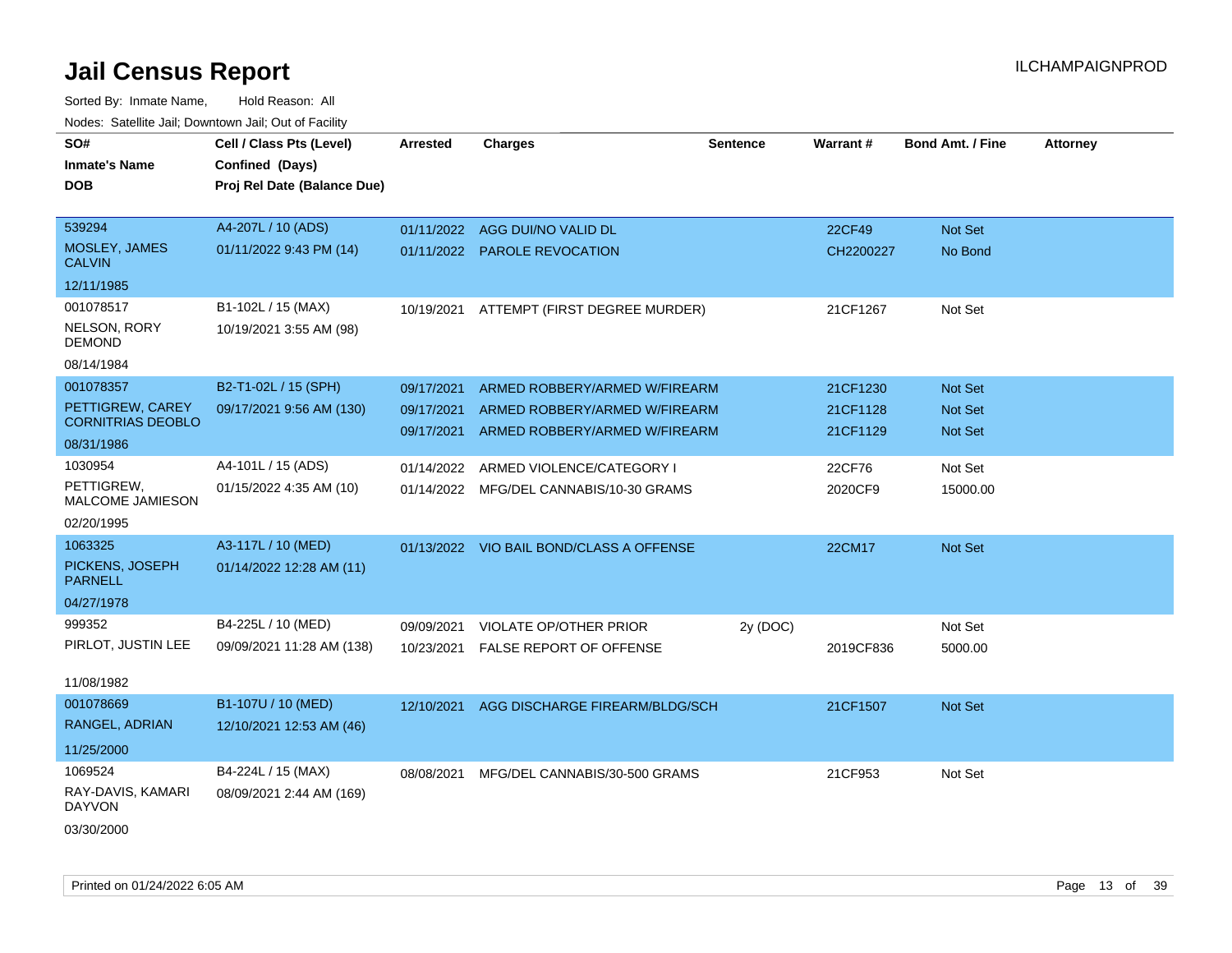| SO#<br><b>Inmate's Name</b><br><b>DOB</b> | Cell / Class Pts (Level)<br>Confined (Days)<br>Proj Rel Date (Balance Due) | Arrested   | <b>Charges</b>                          | <b>Sentence</b>     | Warrant#   | <b>Bond Amt. / Fine</b> | <b>Attorney</b> |
|-------------------------------------------|----------------------------------------------------------------------------|------------|-----------------------------------------|---------------------|------------|-------------------------|-----------------|
| 45473<br>REXROAD, CALVIN                  | B1-202L / 15 (MAX)                                                         | 11/23/2021 | CHIL SEX OFFEN/RESIDE DAY CARE          |                     | 21CF1275   | 10000.00                |                 |
| ALLEN                                     | 11/23/2021 6:27 PM (63)                                                    |            | 11/23/2021 VIOLATE SEX OFFENDER REGIS   |                     | 21CF546    | 50000.00                |                 |
| 10/04/1970                                |                                                                            |            |                                         |                     |            |                         |                 |
| 001078602                                 | A4-203L / 10 (MED)                                                         | 11/21/2021 | AGGRAVATED DOMESTIC BATTERY             |                     | 21CF1428   | Not Set                 |                 |
| RICHARDSON,<br>JOHNNY LINDAL              | 11/21/2021 10:00 AM (65)                                                   |            |                                         |                     |            |                         |                 |
| 06/27/2000                                |                                                                            |            |                                         |                     |            |                         |                 |
| 001077783                                 | A3-113L / 10 (ADS)                                                         |            | 01/05/2022 AGGRAVATED BATTERY           |                     | 21CF325    | Not Set                 |                 |
| RIVERA, DARYL<br><b>ANTONIO</b>           | 01/05/2022 4:20 PM (20)                                                    |            |                                         |                     |            |                         |                 |
| 11/14/1981                                |                                                                            |            |                                         |                     |            |                         |                 |
| 001078351                                 | A4-104L / 10 (ADS)                                                         | 01/14/2022 | AGG UNLAWFUL USE OF WEAPON/VEH          |                     | 22CF73     | Not Set                 |                 |
| ROBINSON, DONTAE<br>ROY                   | 01/14/2022 10:57 PM (11)                                                   |            | 01/14/2022 POSSESSION OF STOLEN FIREARM |                     | 2021CF1609 | 150000.00               |                 |
| 06/25/2002                                |                                                                            |            |                                         |                     |            |                         |                 |
| 979485                                    | B2-T4-16L / 15 (SPH)                                                       | 03/12/2021 | <b>PRED CRIM SEX ASLT/VICTIM &lt;13</b> |                     | 21CF282    | <b>Not Set</b>          |                 |
| RODRIGUEZ, JOSHUA<br><b>ANTHONY</b>       | 03/12/2021 1:57 PM (319)                                                   |            |                                         |                     |            |                         |                 |
| 04/06/1990                                |                                                                            |            |                                         |                     |            |                         |                 |
| 61330                                     | B4-123L / 15 (MAX)                                                         | 12/01/2021 | ARMED HABITUAL CRIMINAL                 |                     | 21CF1473   | Not Set                 |                 |
| RUFFIN, JONATHON<br>CECIL                 | 12/01/2021 5:34 AM (55)                                                    | 12/01/2021 | PAROLE REVOCATION                       |                     | CH2107545  | No Bond                 |                 |
| 05/10/1984                                |                                                                            |            |                                         |                     |            |                         |                 |
| 1071161                                   | B4-124L / 15 (MAX)                                                         | 08/18/2021 | DELIVERY OF OR POSSESSION OF W/INT      |                     | 21CF1008   | No Bond                 |                 |
| <b>SANDERS, MARKELL</b><br>LAMAR          | 08/18/2021 6:18 PM (160)                                                   |            |                                         |                     |            |                         |                 |
| 02/02/2000                                |                                                                            |            |                                         |                     |            |                         |                 |
| 1047469                                   | B3-W5-18L / 10 (MED)                                                       | 07/03/2021 | CRIMINAL SEX ASSAULT/CONSENT            | 2y/6m (DOC) 21CF773 |            | Not Set                 |                 |
| SCHINDLER, RICHARD<br>ALLEN               | 07/03/2021 10:25 PM (206)                                                  |            |                                         |                     |            |                         |                 |
| 10/16/1979                                |                                                                            |            |                                         |                     |            |                         |                 |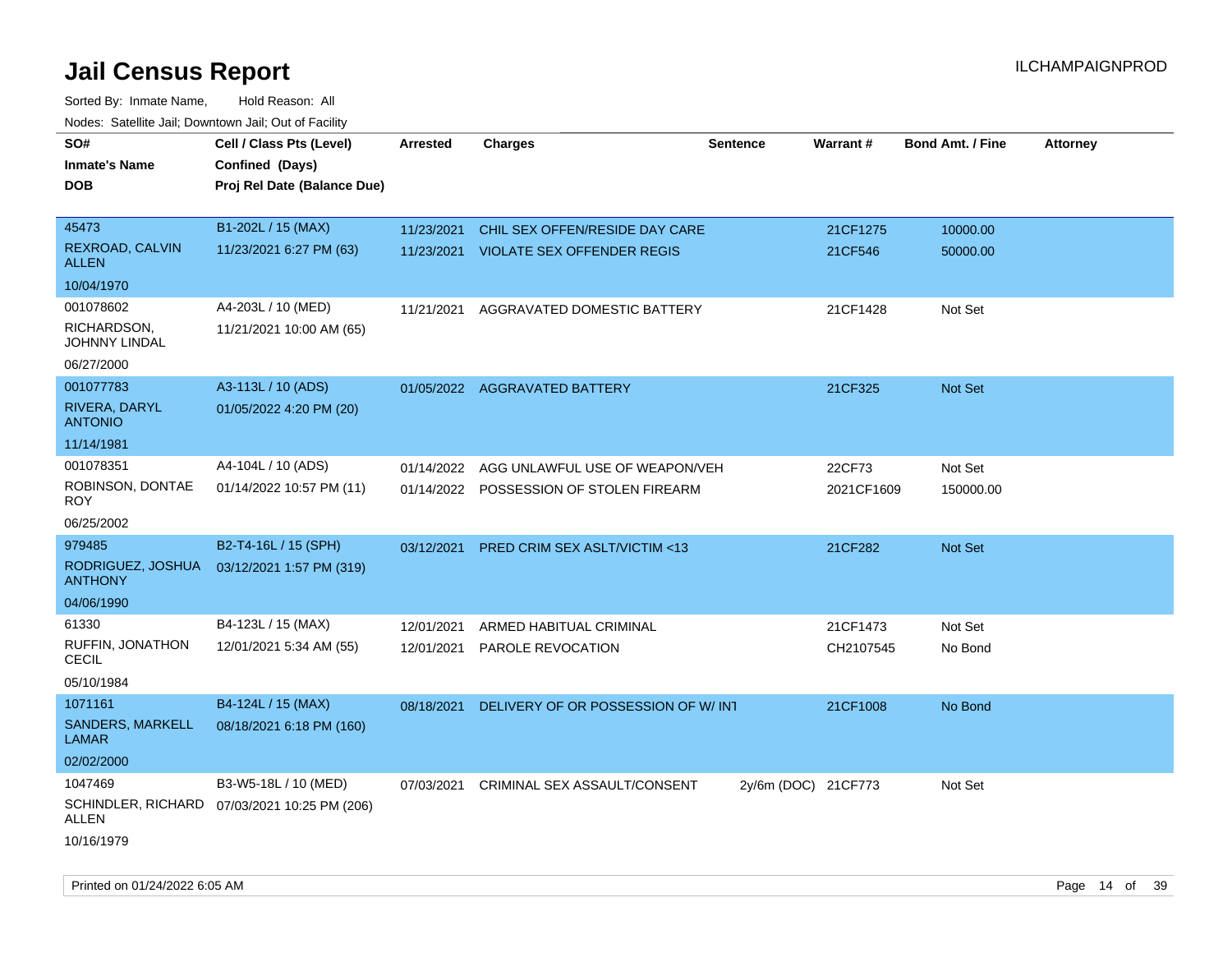| rouce. Calcillic Jali, Downtown Jali, Out of Facility      |                             |                 |                                          |                 |            |                         |                 |
|------------------------------------------------------------|-----------------------------|-----------------|------------------------------------------|-----------------|------------|-------------------------|-----------------|
| SO#                                                        | Cell / Class Pts (Level)    | <b>Arrested</b> | <b>Charges</b>                           | <b>Sentence</b> | Warrant#   | <b>Bond Amt. / Fine</b> | <b>Attorney</b> |
| <b>Inmate's Name</b>                                       | Confined (Days)             |                 |                                          |                 |            |                         |                 |
| <b>DOB</b>                                                 | Proj Rel Date (Balance Due) |                 |                                          |                 |            |                         |                 |
|                                                            |                             |                 |                                          |                 |            |                         |                 |
| 001078748                                                  | A4-106L / 10 (ADS)          |                 | 01/10/2022 AGGRAVATED BATTERY            |                 | 21CF151    | No Bond                 |                 |
| SCHROEDER, JOSHUA 01/10/2022 9:34 AM (15)<br><b>CURTIS</b> |                             |                 |                                          |                 |            |                         |                 |
| 09/04/1980                                                 | 3/8/2022 (0.00)             |                 |                                          |                 |            |                         |                 |
| 001078698                                                  | A4-201L / 5 (ADS)           | 12/20/2021      | DIRECT CRIMINAL CONTEMPT                 |                 | 2019F44    | No Bond                 |                 |
| SIDES, BRIAN KEITH                                         | 12/20/2021 4:23 PM (36)     |                 |                                          |                 |            |                         |                 |
|                                                            |                             |                 |                                          |                 |            |                         |                 |
| 12/08/1969                                                 |                             |                 |                                          |                 |            |                         |                 |
| 001078441                                                  | <b>BOOKF-1 / 15 (ADS)</b>   | 10/01/2021      | ARMED HABITUAL CRIMINAL                  |                 | 21CF1182   | Not Set                 |                 |
| SINGLETON, CORRIE<br><b>DERRELL</b>                        | 10/01/2021 12:36 PM (116)   | 12/20/2021      | SPEEDING 26-34 MPH OVER LIMIT            |                 | 2021TR2701 | 1000.00                 |                 |
| 05/07/1983                                                 |                             |                 |                                          |                 |            |                         |                 |
| 001078765                                                  | A4-101U / 10 (ADS)          |                 | 01/13/2022 FELON POSS/USE WEAPON/FIREARM |                 | 22CF66     | Not Set                 |                 |
| SMITH, COREY ADRIAN 01/13/2022 7:32 PM (12)                |                             | 01/13/2022      | DRVG UNDER INFLUENCE OF DRUG             |                 | 2018DT262  | 190.00                  |                 |
|                                                            |                             |                 | 01/13/2022 DRIVING ON REVOKED LICENSE    |                 | 20TR3078   | 190.00                  |                 |
| 09/01/1987                                                 |                             |                 |                                          |                 |            |                         |                 |
| 951986                                                     | A3-213U / 10 (ADS)          |                 | 01/11/2022 WILFUL FAILURE TO REGISTER    |                 | 21 CF 1016 | No Bond                 |                 |
| STARKS, LAWRENCE<br><b>DAVID</b>                           | 01/11/2022 3:06 PM (14)     |                 |                                          |                 |            |                         |                 |
| 09/28/1955                                                 | 2/7/2022 (0.00)             |                 |                                          |                 |            |                         |                 |
| 1064798                                                    | A4-105L / 15 (ADS)          | 01/17/2022      | <b>MURDER</b>                            |                 | 2021CF695  | 1500000.00              |                 |
| STENNIS, BRUCE<br><b>DEONTAY</b>                           | 01/17/2022 1:29 PM (8)      |                 | 01/17/2022 MFG/DEL 1<15 GR COCAINE/ANLG  |                 | 21CF520    | 50000.00                |                 |
| 08/12/1998                                                 |                             |                 |                                          |                 |            |                         |                 |
| 001077770                                                  | A2-221U / 5 (ADS)           |                 | 01/06/2022 RESIDENTIAL BURGLARY          |                 | 21CF319    | Not Set                 |                 |
| STOFFLE, KELLY ANNE 01/06/2022 3:14 PM (19)                |                             |                 |                                          |                 |            |                         |                 |
|                                                            |                             |                 |                                          |                 |            |                         |                 |
| 04/12/1989                                                 |                             |                 |                                          |                 |            |                         |                 |
| 38305                                                      | B2-T2-06L / 10 (SPH)        | 03/18/2020      | CRIMINAL SEXUAL ABUSE                    |                 | 20CF-343   | 500000.00               |                 |
| STOVER, JOSH<br>ANDREW                                     | 03/18/2020 10:24 AM (678)   |                 |                                          |                 |            |                         |                 |
| 08/18/1973                                                 |                             |                 |                                          |                 |            |                         |                 |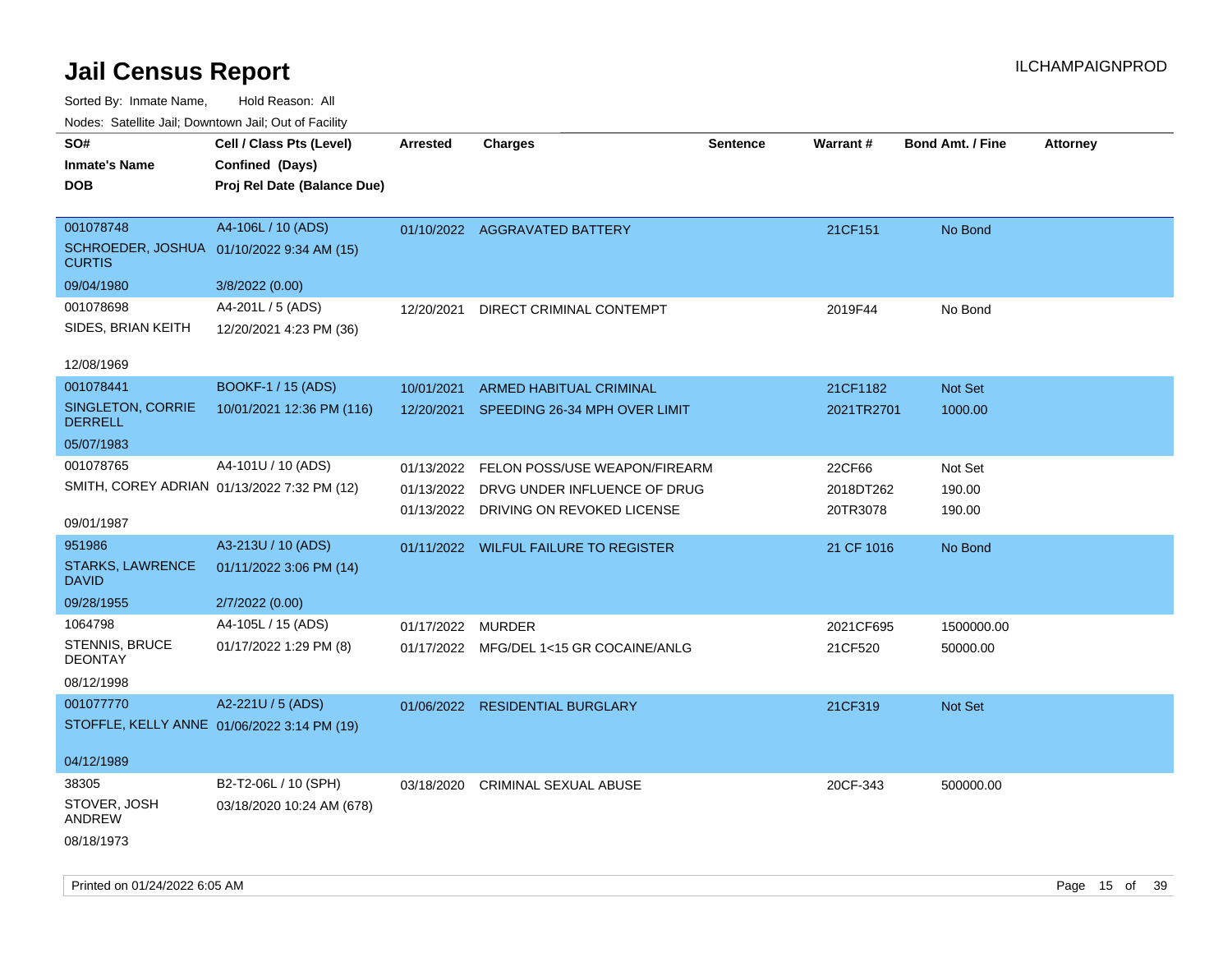|                                               | Nodes: Satellite Jail; Downtown Jail; Out of Facility |                 |                                     |                 |           |                         |                 |
|-----------------------------------------------|-------------------------------------------------------|-----------------|-------------------------------------|-----------------|-----------|-------------------------|-----------------|
| SO#                                           | Cell / Class Pts (Level)                              | <b>Arrested</b> | <b>Charges</b>                      | <b>Sentence</b> | Warrant#  | <b>Bond Amt. / Fine</b> | <b>Attorney</b> |
| <b>Inmate's Name</b>                          | Confined (Days)                                       |                 |                                     |                 |           |                         |                 |
| <b>DOB</b>                                    | Proj Rel Date (Balance Due)                           |                 |                                     |                 |           |                         |                 |
|                                               |                                                       |                 |                                     |                 |           |                         |                 |
| 1062701                                       | <b>BOOKH-4 / 15 (ADS)</b>                             |                 | 01/20/2022 UNLAWFUL USE OF A WEAPON | 10y (DOC)       | 2021CF114 | No Bond                 |                 |
| TAYLOR, CODY EARL                             | 01/20/2022 11:31 AM (5)                               |                 |                                     |                 |           |                         |                 |
|                                               |                                                       |                 |                                     |                 |           |                         |                 |
| 10/22/1997                                    |                                                       |                 |                                     |                 |           |                         |                 |
| 1000614                                       | A3-112U / 15 (ADS)                                    |                 | 01/12/2022 AGGRAVATED BATTERY       | 3y (DOC)        | 2018CF376 | No Bond                 |                 |
| TESTER, TIMOTHY<br><b>RAY</b>                 | 01/12/2022 3:38 PM (13)                               |                 |                                     |                 |           |                         |                 |
| 06/08/1992                                    |                                                       |                 |                                     |                 |           |                         |                 |
| 001078471                                     | B4-221U / 10 (MED)                                    | 10/11/2021      | AGG UUW/VEHICLE/<21                 |                 | 21CF1210  | 100.00                  |                 |
| THATCH, OMARION<br><b>DIAMONTE</b>            | 10/11/2021 1:26 AM (106)                              |                 |                                     |                 |           |                         |                 |
| 09/05/2003                                    |                                                       |                 |                                     |                 |           |                         |                 |
| 32058                                         | B4-123U / 15 (MAX)                                    | 06/14/2021      | AGG DISCH FIREARM                   |                 | 21CF690   | Not Set                 |                 |
| THOMPSON, STEVEN<br><b>ONEAL</b>              | 06/14/2021 6:44 AM (225)                              |                 |                                     |                 |           |                         |                 |
| 03/14/1969                                    |                                                       |                 |                                     |                 |           |                         |                 |
| 32910                                         | B3-W1-01U / 10 (MED)                                  | 10/04/2021      | DOM BTRY/HARM/1-2 PRECONV           |                 | 21CF1189  | Not Set                 |                 |
| TULL, CHRISTOPHER                             | 10/04/2021 10:53 PM (113)                             |                 |                                     |                 |           |                         |                 |
| <b>MICHAEL</b>                                |                                                       |                 |                                     |                 |           |                         |                 |
| 04/02/1971                                    |                                                       |                 |                                     |                 |           |                         |                 |
| 1073328                                       | BOOKH-6 / 5 (ADS)                                     |                 | 01/18/2022 AGG DUI/2/PASS <16       |                 | 20-CF-674 | No Bond                 |                 |
| VASQUEZ, ANTHONY<br><b>TOMAS</b>              | 01/18/2022 9:40 AM (7)                                |                 |                                     |                 |           |                         |                 |
| 02/05/1996                                    | 1/25/2022 (0.00)                                      |                 |                                     |                 |           |                         |                 |
| 1070737                                       | A1-126L / 15 (MAX)                                    | 10/14/2021      | AGG KIDNAPG/<13/INTEL DISABL        |                 | 2020CF418 | 250000.00               |                 |
| <b>WASHINGTON,</b><br><b>JASTINA VIRGINIA</b> | 10/14/2021 12:02 PM (103)                             |                 |                                     |                 |           |                         |                 |
| 04/11/2000                                    |                                                       |                 |                                     |                 |           |                         |                 |
| 977140                                        | B1-203L / 10 (MED)                                    | 10/24/2021      | ARMED HABITUAL CRIMINAL             |                 | 21CF1289  | Not Set                 |                 |
| WEBSTER, DERRIAL<br><b>DEVON</b>              | 10/24/2021 2:46 AM (93)                               |                 |                                     |                 |           |                         |                 |
| 01/14/1990                                    |                                                       |                 |                                     |                 |           |                         |                 |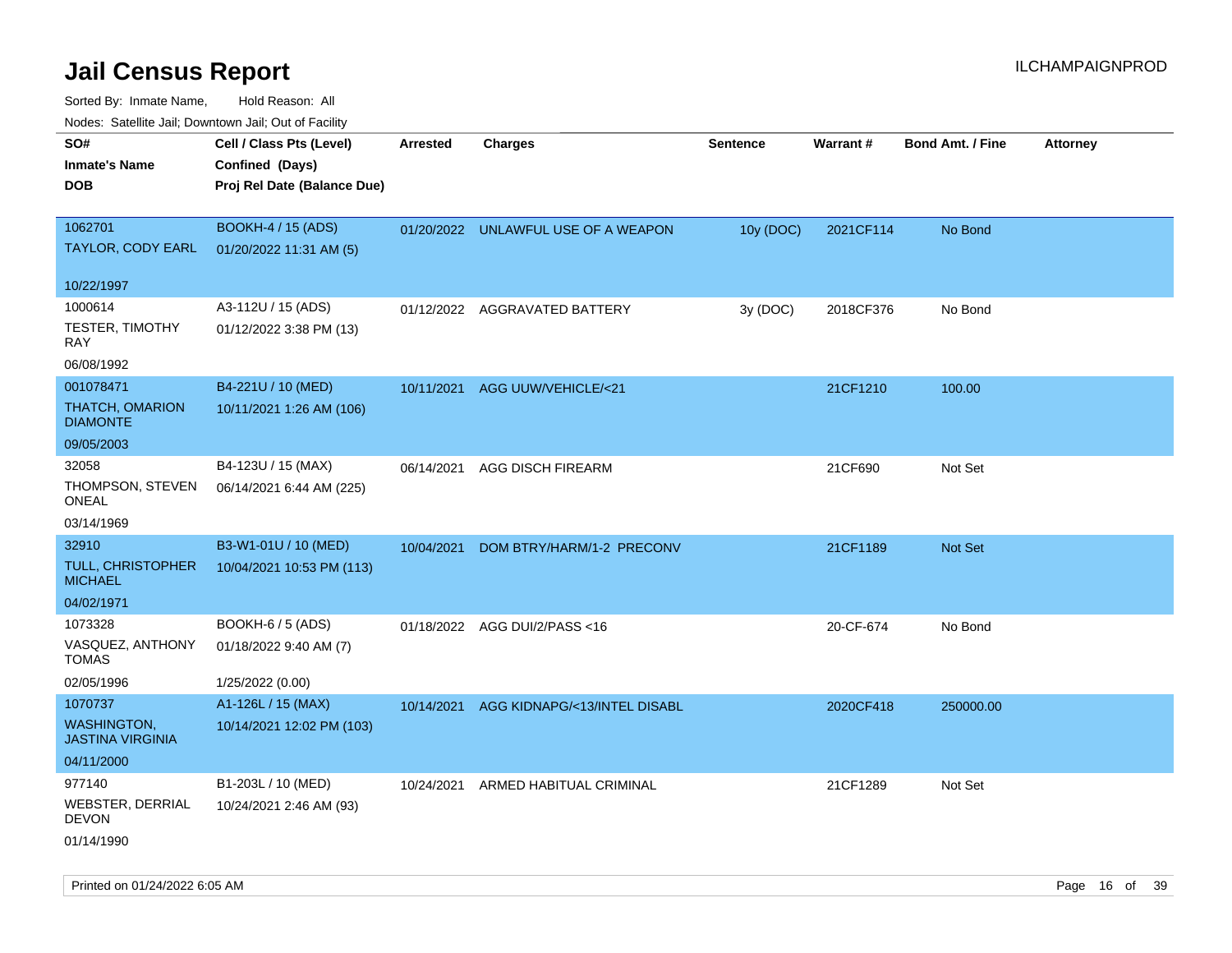| roaco. Calcinio dan, Downtown dan, Oal or Fability |                                                                            |                 |                                          |                 |             |                         |                 |
|----------------------------------------------------|----------------------------------------------------------------------------|-----------------|------------------------------------------|-----------------|-------------|-------------------------|-----------------|
| SO#<br>Inmate's Name<br><b>DOB</b>                 | Cell / Class Pts (Level)<br>Confined (Days)<br>Proj Rel Date (Balance Due) | <b>Arrested</b> | <b>Charges</b>                           | <b>Sentence</b> | Warrant#    | <b>Bond Amt. / Fine</b> | <b>Attorney</b> |
| 44836                                              | <b>BOOKH-1 / 15 (ADS)</b>                                                  |                 | 01/22/2022 GIVE FALSE FIRE ALARM         |                 | 2021CF1334  | 5000.00                 |                 |
| WESLEY, FRANK<br>LADELL                            | 01/22/2022 8:36 AM (3)                                                     |                 |                                          |                 |             |                         |                 |
| 09/17/1977                                         |                                                                            |                 |                                          |                 |             |                         |                 |
| 001078328                                          | B1-207U / 15 (MAX)                                                         | 08/30/2021      | FELON POSS/USE WEAPON/FIREARM            |                 | 21CF1045    | Not Set                 |                 |
| WHITE, JUSTIN<br>STEVEN                            | 08/30/2021 10:48 AM (148)                                                  |                 |                                          |                 |             |                         |                 |
| 10/25/1995                                         |                                                                            |                 |                                          |                 |             |                         |                 |
| 1049234                                            | BOOKH-3                                                                    | 01/22/2022      | AGGRAVATED DOMESTIC BATTERY              |                 | 2022CFAWOW  | <b>Not Set</b>          |                 |
| <b>WILLIAMS, KHAMRON</b><br>MARCELL                | 01/22/2022 9:30 AM (3)                                                     |                 |                                          |                 |             |                         |                 |
| 08/15/1995                                         |                                                                            |                 |                                          |                 |             |                         |                 |
| 1019420                                            | B1-105L / 10 (MED)                                                         | 12/14/2021      | METH MANUFACTURING/15<100 GR             | 8y (DOC)        | 21CF205     | No Bond                 |                 |
| WILLIAMS,<br><b>MARSHAWN ANTONIO</b>               | 12/14/2021 1:56 PM (42)                                                    |                 |                                          |                 |             |                         |                 |
| 06/02/1994                                         |                                                                            |                 |                                          |                 |             |                         |                 |
| 638552                                             | B2-T2-08L / 5 (SPH)                                                        | 10/07/2021      | CHILD PORNOGRAPHY/PHOTOGRAPH             |                 | 2021CF1207  | No Bond                 |                 |
| <b>WILLIAMS, MICHAEL</b><br>JAMES                  | 10/07/2021 12:20 PM (110)                                                  |                 |                                          |                 |             |                         |                 |
| 03/29/1964                                         |                                                                            |                 |                                          |                 |             |                         |                 |
| 1066370                                            | B1-101L / 15 (MAX)                                                         | 07/28/2021      | ARMED VIOLENCE/CATEGORY III              |                 | 2021 CF 882 | Not Set                 |                 |
| WILLIAMS, REONTE<br>REMIR                          | 07/28/2021 5:40 AM (181)                                                   |                 |                                          |                 |             |                         |                 |
| 05/14/1999                                         |                                                                            |                 |                                          |                 |             |                         |                 |
| 996311                                             | A3-211L / 10 (MED)                                                         |                 | 01/12/2022 RECEIVE/POSS/SELL STOLEN VEH  | 3y (DOC)        | 2021CF524   | No Bond                 |                 |
| WILLIAMS,<br><b>TRAYSHAUN DEVONTA</b>              | 01/12/2022 5:31 PM (13)                                                    |                 |                                          |                 |             |                         |                 |
| 02/18/1992                                         |                                                                            |                 |                                          |                 |             |                         |                 |
| 972160                                             | A4-206U / 10 (ADS)                                                         |                 | 01/11/2022 AGG DOMESTIC BATTERY/STRANGLE | 3y(DOC)         | 21-CF-917   | Not Set                 |                 |
| WOOD, ANTONIO                                      | 01/11/2022 5:14 PM (14)                                                    |                 |                                          |                 |             |                         |                 |
| 10/16/1981                                         |                                                                            |                 |                                          |                 |             |                         |                 |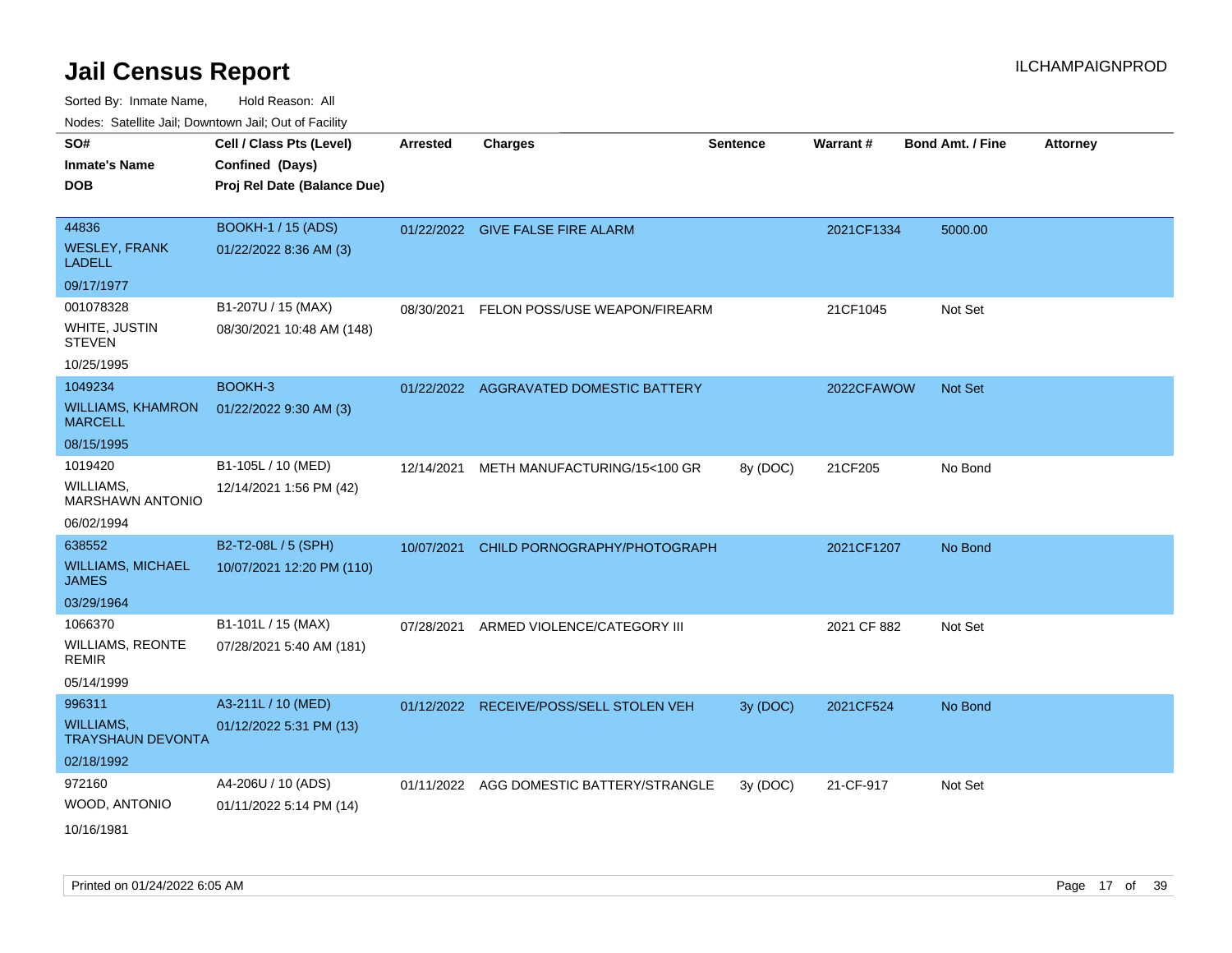Sorted By: Inmate Name, Hold Reason: All Nodes: Satellite Jail; Downtown Jail; Out of Facility

**Total Satellite Jail: 133 Males: 117 Females: 16 Unknown: 0**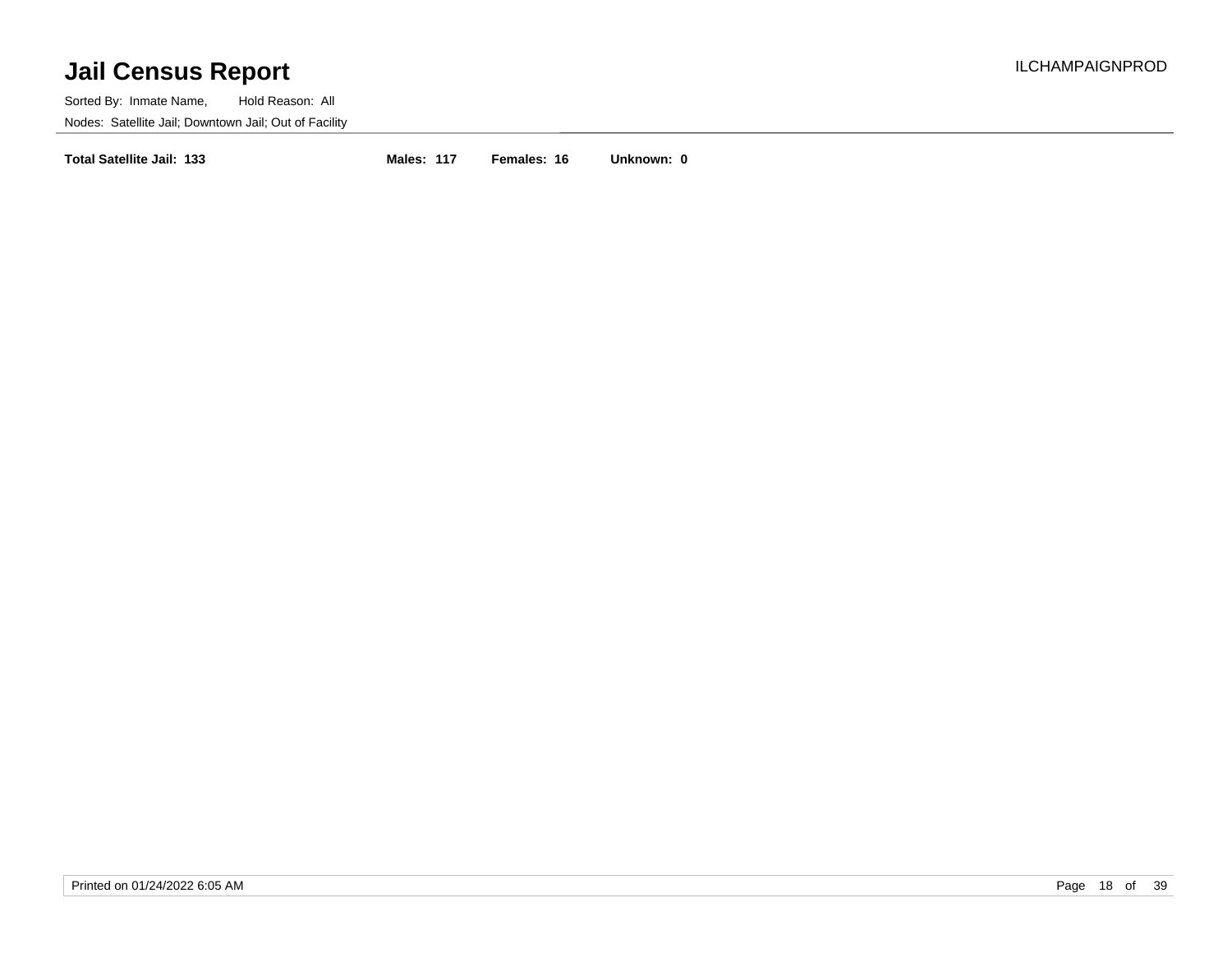| <b>Downtown Jail</b> |  |
|----------------------|--|
|                      |  |
|                      |  |

| SO#<br><b>Inmate's Name</b><br><b>DOB</b> | Cell / Class Pts (Level)<br>Confined (Days)<br>Proj Rel Date (Balance Due) | <b>Arrested</b> | <b>Charges</b>                    | <b>Sentence</b> | Warrant#  | Bond Amt. / Fine | <b>Attorney</b> |
|-------------------------------------------|----------------------------------------------------------------------------|-----------------|-----------------------------------|-----------------|-----------|------------------|-----------------|
| 1073165                                   | G4L / 5 (MIN)                                                              | 04/30/2021      | FORGERY/ISSUE/DELIVER DOCUMENT    |                 | 19CF143   | 75000.00         |                 |
| <b>ACKERMAN, CODY</b><br><b>JAMES</b>     | 04/30/2021 4:48 PM (270)                                                   | 04/30/2021      | <b>BURGLARY</b>                   |                 | 21CF516   | <b>Not Set</b>   |                 |
| 02/01/1989                                |                                                                            | 05/03/2021      | FORGERY/ISSUE/DELIVER DOCUMENT    |                 | 2018CF689 | 2500.00 / 75.00  |                 |
| 001078621                                 | F5U / 10 (MED)                                                             | 12/23/2021      | <b>RESIDENTIAL BURGLARY</b>       |                 | 21CF1582  | Not Set          |                 |
|                                           | BAILEY, DANIEL SCOTT 12/23/2021 9:44 AM (33)                               |                 | 01/14/2022 PROBATION VIOLATION    |                 | 21CF1445  | Not Set          |                 |
| 05/09/1999                                |                                                                            |                 |                                   |                 |           |                  |                 |
| 969121                                    | B1 / 15 (SPH)                                                              | 11/25/2021      | <b>CRIM TRESPASS TO RESIDENCE</b> |                 | 21CF1444  | Not Set          |                 |
| <b>BECKLEY, ANTHONY</b><br><b>PATRICK</b> | 11/25/2021 7:16 PM (61)                                                    |                 |                                   |                 |           |                  |                 |
| 06/30/1989                                |                                                                            |                 |                                   |                 |           |                  |                 |
| 517915                                    | G5U / 5 (MIN)                                                              | 08/03/2021      | <b>BURGLARY</b>                   |                 | 21CF289   | 20000.00         |                 |
| <b>BOXLEY, CHARLES</b><br><b>OMAR</b>     | 08/03/2021 2:18 PM (175)                                                   | 08/03/2021      | <b>BURGLARY</b>                   |                 | 21CF679   | 20000.00         |                 |
| 01/10/1985                                |                                                                            | 08/03/2021      | FORGERY/ISSUE/DELIVER DOCUMENT    |                 |           | No Bond          |                 |
| 1027929                                   | F6L / 15 (MAX)                                                             | 12/18/2021      | HOME INVASION/CAUSE INJURY        |                 | 21CF1560  | No Bond          |                 |
| <b>BROUGHTON, MARK</b><br>ANTHONY, Junior | 12/18/2021 2:55 AM (38)                                                    |                 |                                   |                 |           |                  |                 |
| 02/15/1990                                |                                                                            |                 |                                   |                 |           |                  |                 |
| 1067476                                   | F5L / 10 (MED)                                                             | 11/13/2021      | AGG DOMESTIC BATTERY/STRANGLE     |                 | 20CF575   | 5000.00          |                 |
| BROWN, JAMES<br><b>BRONELL</b>            | 11/13/2021 2:35 AM (73)                                                    | 11/13/2021      | <b>RESIDENTIAL BURGLARY</b>       |                 | 21CF385   | 25000.00         |                 |
| 01/08/1996                                |                                                                            |                 |                                   |                 |           |                  |                 |
| 995432                                    | <b>H5L / 10 (ADS)</b>                                                      | 12/20/2021      | FAIL TO RPT WKLY/NO FIXED ADDR    |                 | 21CF1559  | <b>Not Set</b>   |                 |
| <b>BROWN, JAVON</b><br><b>SHANTEZ</b>     | 12/20/2021 2:06 AM (36)                                                    |                 |                                   |                 |           |                  |                 |
| 10/14/1991                                |                                                                            |                 |                                   |                 |           |                  |                 |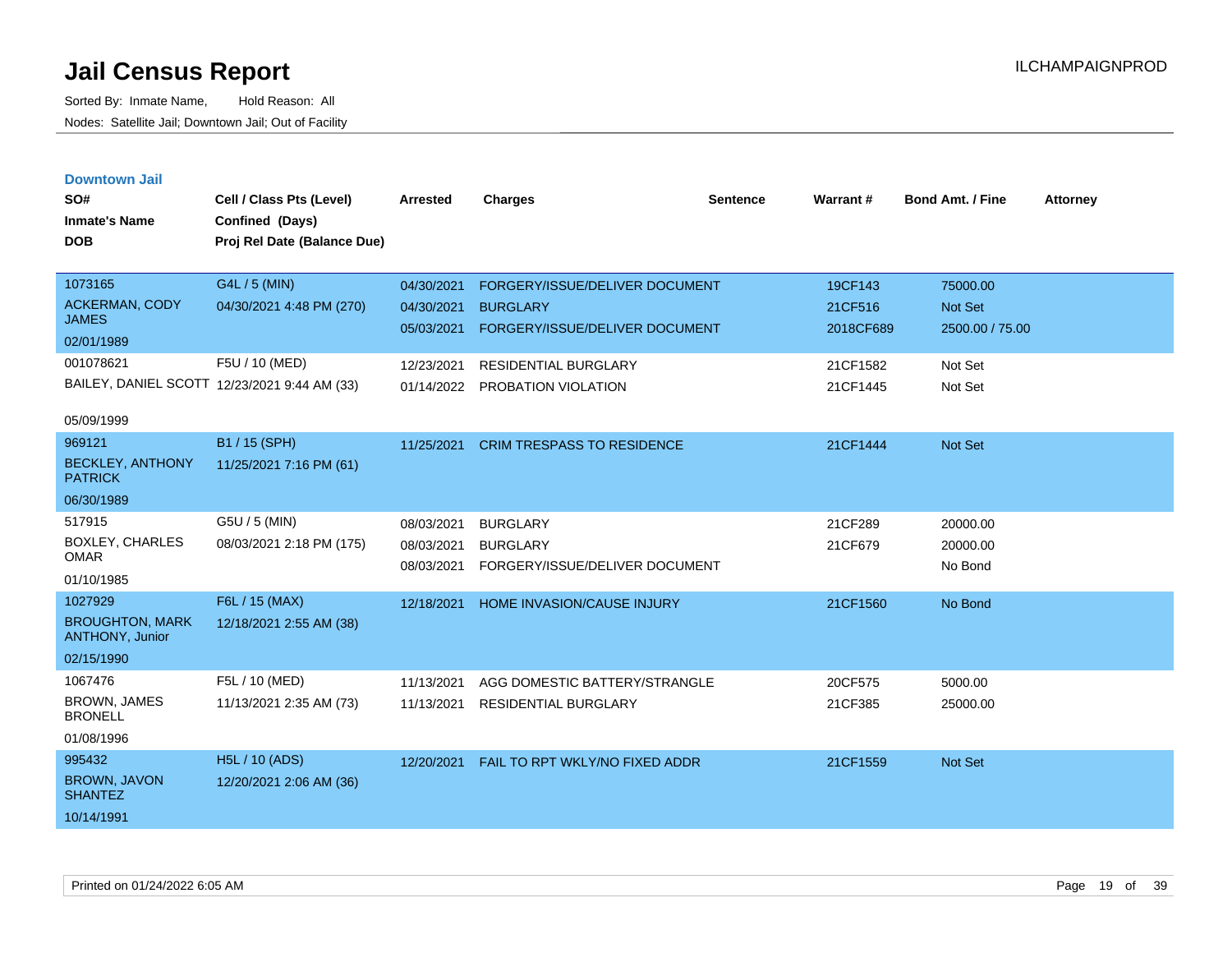Sorted By: Inmate Name, Hold Reason: All Nodes: Satellite Jail; Downtown Jail; Out of Facility

| rougs. Calcing Jan, Downtown Jan, Out of Facility |                                            |                 |                                      |                 |            |                         |                 |
|---------------------------------------------------|--------------------------------------------|-----------------|--------------------------------------|-----------------|------------|-------------------------|-----------------|
| SO#                                               | Cell / Class Pts (Level)                   | <b>Arrested</b> | <b>Charges</b>                       | <b>Sentence</b> | Warrant#   | <b>Bond Amt. / Fine</b> | <b>Attorney</b> |
| <b>Inmate's Name</b>                              | Confined (Days)                            |                 |                                      |                 |            |                         |                 |
| <b>DOB</b>                                        | Proj Rel Date (Balance Due)                |                 |                                      |                 |            |                         |                 |
|                                                   |                                            |                 |                                      |                 |            |                         |                 |
| 1075941                                           | G2L / 5 (MIN)                              | 10/08/2021      | <b>HARASS WITNESS/FAMILY MBR/REP</b> |                 | 2021CF1188 | 500000.00               |                 |
| <b>BROWN, LIONEL</b><br><b>TERRELL</b>            | 10/08/2021 5:16 PM (109)                   |                 |                                      |                 |            |                         |                 |
| 10/19/1981                                        |                                            |                 |                                      |                 |            |                         |                 |
| 1068812                                           | F1L / 15 (MAX)                             | 12/21/2021      | FELON POSS/USE FIREARM PRIOR         |                 | 21CF1568   | Not Set                 |                 |
| BRYANT, DANNY<br><b>EUGENE</b>                    | 12/21/2021 1:50 PM (35)                    | 12/21/2021      | AGG DISCHARGE FIREARM/OCC VEH        |                 | 21CF741    | Not Set                 |                 |
| 11/22/1989                                        |                                            |                 |                                      |                 |            |                         |                 |
| 61904                                             | D4 / 15 (ADS)                              | 10/23/2021      | <b>ROBBERY</b>                       |                 | 21CF1287   | Not Set                 |                 |
| <b>BURNETT, TIMOTHY</b><br><b>LYNN</b>            | 10/23/2021 5:43 PM (94)                    |                 |                                      |                 |            |                         |                 |
| 09/09/1983                                        |                                            |                 |                                      |                 |            |                         |                 |
| 001078092                                         | H2U / 10 (ADS)                             | 12/27/2021      | AGG BATTERY/PUBLIC PLACE             |                 | 2021CF1042 | 5000.00                 |                 |
| WILLIAM                                           | CHOUNARD, STANLEY 12/27/2021 10:47 PM (29) |                 |                                      |                 |            |                         |                 |
| 06/25/1986                                        |                                            |                 |                                      |                 |            |                         |                 |
| 1075361                                           | <b>J6L / 5 (ADS)</b>                       | 04/16/2021      | <b>BURGLARY</b>                      |                 | 21CF414    | <b>Not Set</b>          |                 |
| <b>COWART, TORREY</b><br><b>BENJAMEN, Junior</b>  | 04/16/2021 9:17 PM (284)                   |                 |                                      |                 |            |                         |                 |
| 11/22/1987                                        |                                            |                 |                                      |                 |            |                         |                 |
| 1076276                                           | $G1L / 5$ (MIN)                            | 12/20/2021      | THEFT/CONTROL <\$500/PRIOR           | $2y/6m$ (DOC)   |            | Not Set                 |                 |
| COX, SEAN MICHAEL                                 | 12/20/2021 12:45 PM (36)                   | 12/20/2021      | WARRANT OUT OF COUNTY                |                 | 21CM99     | 3000.00                 |                 |
| 02/06/1985                                        |                                            |                 |                                      |                 |            |                         |                 |
| 1067370                                           | E6L / 15 (MAX)                             | 11/05/2021      | FIREARM/FOID INVALID/NOT ELIG        |                 | 21CF1370   | <b>Not Set</b>          |                 |
| DAVIS, AUSTIN<br><b>CHRISTOPHER</b>               | 11/06/2021 12:23 AM (80)                   |                 |                                      |                 |            |                         |                 |
| 08/11/1997                                        |                                            |                 |                                      |                 |            |                         |                 |
| 001077214                                         | F9U / 15 (MAX)                             | 12/20/2021      | <b>MURDER</b>                        |                 | 21CF1572   | Not Set                 |                 |
| DAVIS-MURDOCK,<br><b>ERION VASSHAD</b>            | 12/21/2021 10:13 AM (35)                   | 12/22/2021      | PAROLE REVOCATION                    |                 | CH2107977  | Not Set                 |                 |
|                                                   |                                            |                 |                                      |                 |            |                         |                 |

06/22/1998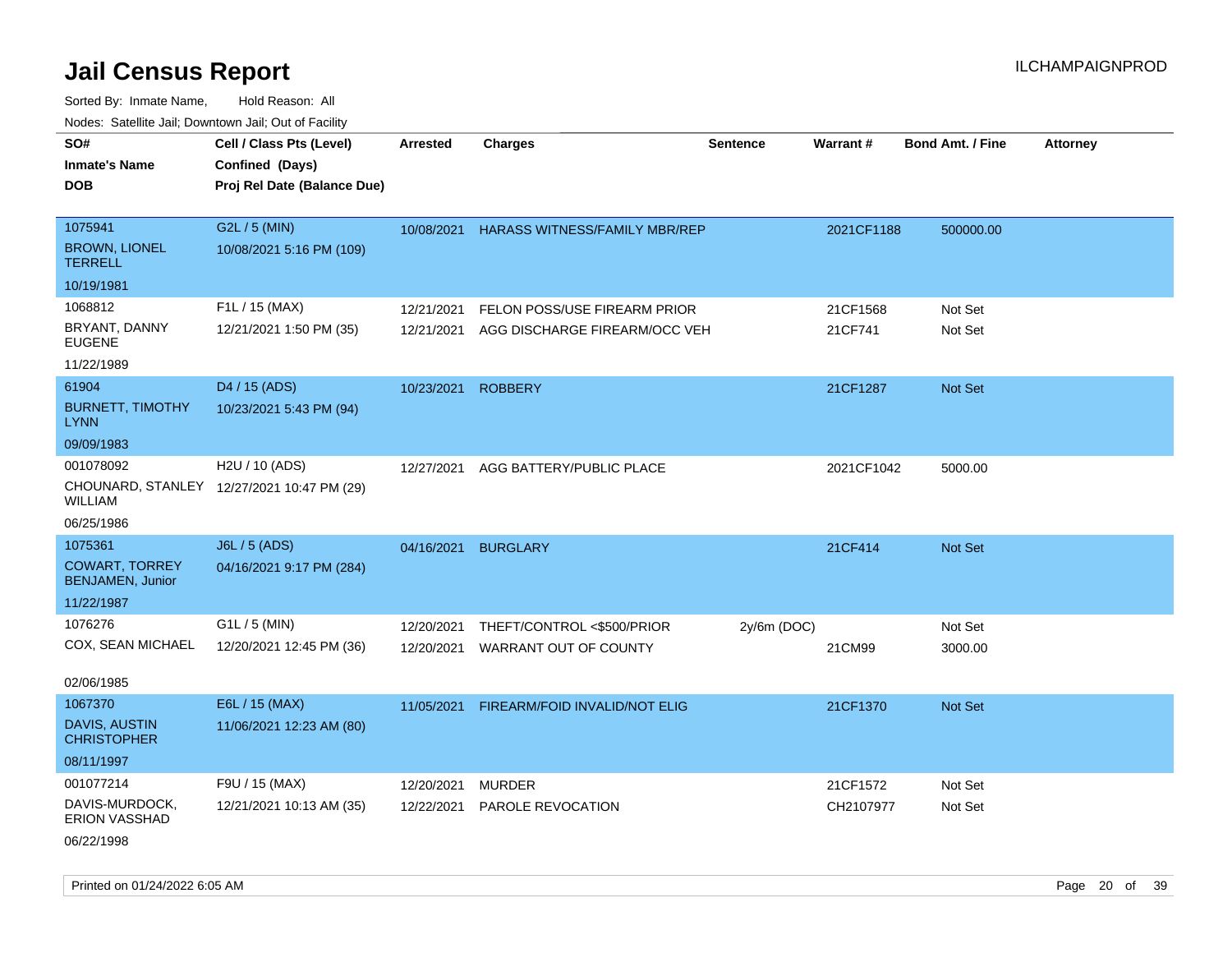Sorted By: Inmate Name, Hold Reason: All Nodes: Satellite Jail; Downtown Jail; Out of Facility

| Noues. Salemie Jan, Downlown Jan, Out of Facility |                                              |            |                                 |                 |                 |                         |                 |
|---------------------------------------------------|----------------------------------------------|------------|---------------------------------|-----------------|-----------------|-------------------------|-----------------|
| SO#                                               | Cell / Class Pts (Level)                     | Arrested   | <b>Charges</b>                  | <b>Sentence</b> | <b>Warrant#</b> | <b>Bond Amt. / Fine</b> | <b>Attorney</b> |
| <b>Inmate's Name</b>                              | Confined (Days)                              |            |                                 |                 |                 |                         |                 |
| DOB                                               | Proj Rel Date (Balance Due)                  |            |                                 |                 |                 |                         |                 |
|                                                   |                                              |            |                                 |                 |                 |                         |                 |
| 001078223                                         | G6U / 5 (MIN)                                | 11/09/2021 | AGG DUI/NO VALID DL             |                 | 21CF1382        | Not Set                 |                 |
| DIEGO-MATEO,<br><b>JOAQUIN</b>                    | 11/09/2021 10:52 PM (77)                     |            |                                 |                 |                 |                         |                 |
| 01/23/2002                                        |                                              |            |                                 |                 |                 |                         |                 |
| 571307                                            | J3L / 15 (ADS)                               | 09/14/2020 | CRIM SEXUAL ABUSE/CONSENT       |                 | 2020CF1026      | Not Set                 |                 |
| DOMINGO-<br>CASTANEDA,                            | 09/14/2020 11:19 PM (498)                    | 09/14/2020 | PRED CRIM SEX ASLT/VICTIM <13   |                 | 2020CF1025      | Not Set                 |                 |
| 09/29/1989                                        |                                              |            |                                 |                 |                 |                         |                 |
| 527379                                            | D6 / 15 (ADS)                                | 10/25/2021 | ARMED HABITUAL CRIMINAL         |                 | 21CF1297        | Not Set                 |                 |
| DRAKE, MARCELL<br>DEON                            | 10/25/2021 5:05 PM (92)                      | 10/27/2021 | AGG DOMESTIC BATTERY/STRANGLE   |                 | 21CF1245        | Not Set                 |                 |
| 04/20/1987                                        |                                              |            |                                 |                 |                 |                         |                 |
| 959292                                            | K1 / 15 (ADS)                                | 04/01/2021 | ATTEMPT (FIRST DEGREE MURDER)   |                 | 2020CF565       | 2000000.00              |                 |
| DUNCAN, COREYON<br><b>ANTHONY</b>                 | 04/01/2021 8:46 PM (299)                     | 12/17/2021 | <b>MURDER</b>                   |                 | 21CF1542        | Not Set                 |                 |
| 01/17/1989                                        |                                              |            |                                 |                 |                 |                         |                 |
| 43977                                             | 15 / 5 (MIN)                                 | 12/20/2021 | AGG FLEEING POLICE/21 MPH OVER  |                 | 21CF1566        | Not Set                 |                 |
| <b>EMKES, DOUGLAS</b><br><b>ALAN</b>              | 12/20/2021 9:59 AM (36)                      | 12/20/2021 | <b>PAROLE REVOCATION</b>        |                 |                 | No Bond                 |                 |
| 06/08/1959                                        |                                              |            |                                 |                 |                 |                         |                 |
| 1053207                                           | K3 / 15 (SPH)                                | 06/06/2019 | MURDER/INTENT TO KILL/INJURE    |                 | 2019-CF849      | 2000000.00              |                 |
| FAUST, JAQUAVEON<br>LAVELL                        | 06/06/2019 2:24 PM (964)                     |            |                                 |                 |                 |                         |                 |
| 07/25/1996                                        |                                              |            |                                 |                 |                 |                         |                 |
| 962759                                            | C5L / 5 (ADS)                                | 07/16/2021 | <b>METH DELIVERY&lt;5 GRAMS</b> |                 | 21CF833         | Not Set                 |                 |
|                                                   | FINLEY, KEVIN DANTE 07/16/2021 9:44 PM (193) | 07/29/2021 | AGG CRIM SEX ASSAULT/FELONY     |                 | 21CF891         | No Bond                 |                 |
|                                                   |                                              |            |                                 |                 |                 |                         |                 |
| 12/28/1988                                        |                                              |            |                                 |                 |                 |                         |                 |
| 524764                                            | G3L / 5 (MIN)                                | 09/18/2021 | METH DELIVERY/15<100 GRAMS      |                 | 21CF627         | 50000.00                |                 |
| <b>FISCUS, ROBERT</b><br>LOWELL                   | 09/18/2021 10:50 AM (129)                    |            |                                 |                 |                 |                         |                 |
| 02/17/1986                                        |                                              |            |                                 |                 |                 |                         |                 |

Printed on 01/24/2022 6:05 AM Page 21 of 39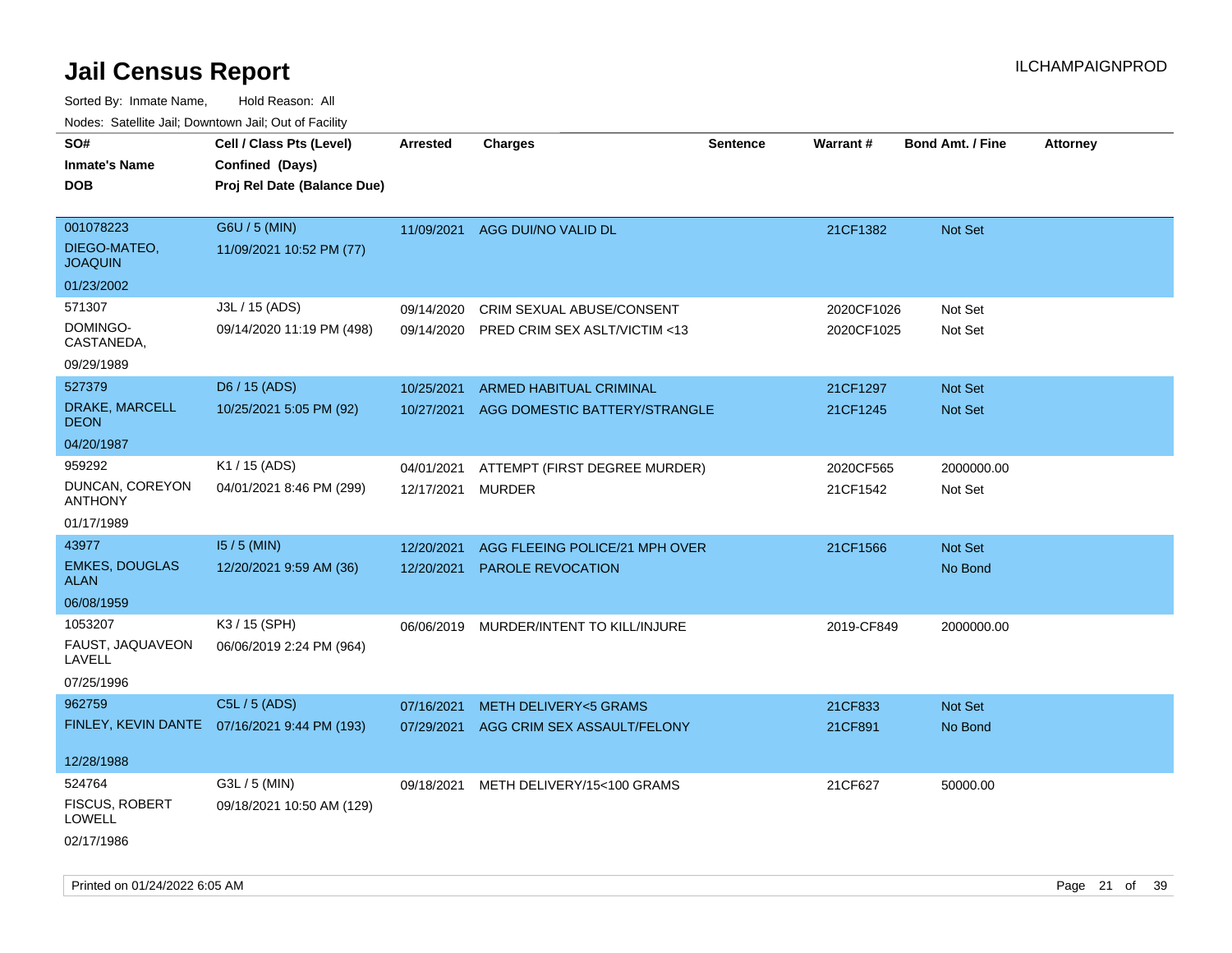Sorted By: Inmate Name, Hold Reason: All Nodes: Satellite Jail; Downtown Jail; Out of Facility

| rouco. Calcinic Jan, Downtown Jan, Out of Facility |                                             |                 |                                         |                       |           |                         |                 |
|----------------------------------------------------|---------------------------------------------|-----------------|-----------------------------------------|-----------------------|-----------|-------------------------|-----------------|
| SO#                                                | Cell / Class Pts (Level)                    | <b>Arrested</b> | <b>Charges</b>                          | <b>Sentence</b>       | Warrant#  | <b>Bond Amt. / Fine</b> | <b>Attorney</b> |
| Inmate's Name                                      | Confined (Days)                             |                 |                                         |                       |           |                         |                 |
| DOB                                                | Proj Rel Date (Balance Due)                 |                 |                                         |                       |           |                         |                 |
|                                                    |                                             |                 |                                         |                       |           |                         |                 |
| 1068917                                            | H1L / 5 (MIN)                               |                 | 08/11/2021 VIO ORDER/PRIOR VIO OF ORDER |                       | 21CF965   | <b>Not Set</b>          |                 |
| <b>GARCIA, JUAN</b><br>CARLOS                      | 08/11/2021 9:24 PM (167)                    |                 |                                         |                       |           |                         |                 |
| 10/21/1997                                         |                                             |                 |                                         |                       |           |                         |                 |
| 32913                                              | $11 / 15$ (ADS)                             | 12/03/2021      | PRED CRIM SEX ASLT/VICTIM <13           |                       | 21CF1481  | Not Set                 |                 |
| GROB, WARREN A,<br>Junior                          | 12/03/2021 4:24 PM (53)                     |                 |                                         |                       |           |                         |                 |
| 12/07/1950                                         |                                             |                 |                                         |                       |           |                         |                 |
| 1073611                                            | G3U / 5 (MIN)                               | 02/09/2021      | DELIVERY OF OR POSSESSION OF W/INT      |                       | 21CF160   | Not Set                 |                 |
| <b>HAYES, CAMERON</b><br>TAYLOR MALEEK             | 02/09/2021 3:10 PM (350)                    | 02/09/2021      | MFG 15>100 GR ECSTASY/ANALOG            |                       | 21CF121   | 500000.00               |                 |
| 08/10/1998                                         |                                             |                 |                                         |                       |           |                         |                 |
| 544770                                             | D3 / 10 (MED)                               | 08/14/2021      | AGG DOMESTIC BATTERY/STRANGLE           |                       | 2021CF514 | 25000.00                |                 |
| HAYES, DEVON<br>JERMAINE                           | 08/14/2021 2:56 AM (164)                    | 08/14/2021      | AGGRAVATED DOMESTIC BATTERY             |                       | 21CF977   | No Bond                 |                 |
| 11/07/1987                                         |                                             |                 |                                         |                       |           |                         |                 |
| 972300                                             | F6U / 10 (MED)                              | 12/22/2021      | <b>RESIDENTIAL BURGLARY</b>             |                       | 18CF1691  | 25000.00                |                 |
| <b>HOLT, MICHAEL</b><br>TERRELL                    | 12/22/2021 8:36 AM (34)                     | 12/22/2021      | AGG CRIM SEX ABUSE/VICTIM <9            |                       | 19CF1277  | 250000.00               |                 |
| 12/25/1989                                         |                                             |                 |                                         |                       |           |                         |                 |
| 1063119                                            | J5L / 10 (MED)                              | 11/05/2021      | <b>BURGLARY</b>                         | 2y/6m (DOC) 2018CF877 |           | 10000.00                |                 |
| HUNT, KHALLEEL<br>MALIK                            | 11/05/2021 7:47 AM (81)                     |                 |                                         |                       |           |                         |                 |
| 03/28/1999                                         |                                             |                 |                                         |                       |           |                         |                 |
| 001077437                                          | F1U / 10 (MED)                              | 08/23/2021      | DOM BTRY/CONTACT/1-2 PRECONV            |                       | 21CF1025  | <b>Not Set</b>          |                 |
| JOHNSON, ANTONIO<br>LASHAUN                        | 08/23/2021 7:48 PM (155)                    |                 |                                         |                       |           |                         |                 |
| 01/06/1980                                         |                                             |                 |                                         |                       |           |                         |                 |
| 1073894                                            | E1U / 10 (ADS)                              | 09/09/2021      | VIOLATE SEX OFFENDER REGIS/2+           |                       | 2021CF920 | 10000.00                |                 |
|                                                    | JOKICH, ANTON VEGO 09/09/2021 2:14 PM (138) |                 |                                         |                       |           |                         |                 |

05/30/1969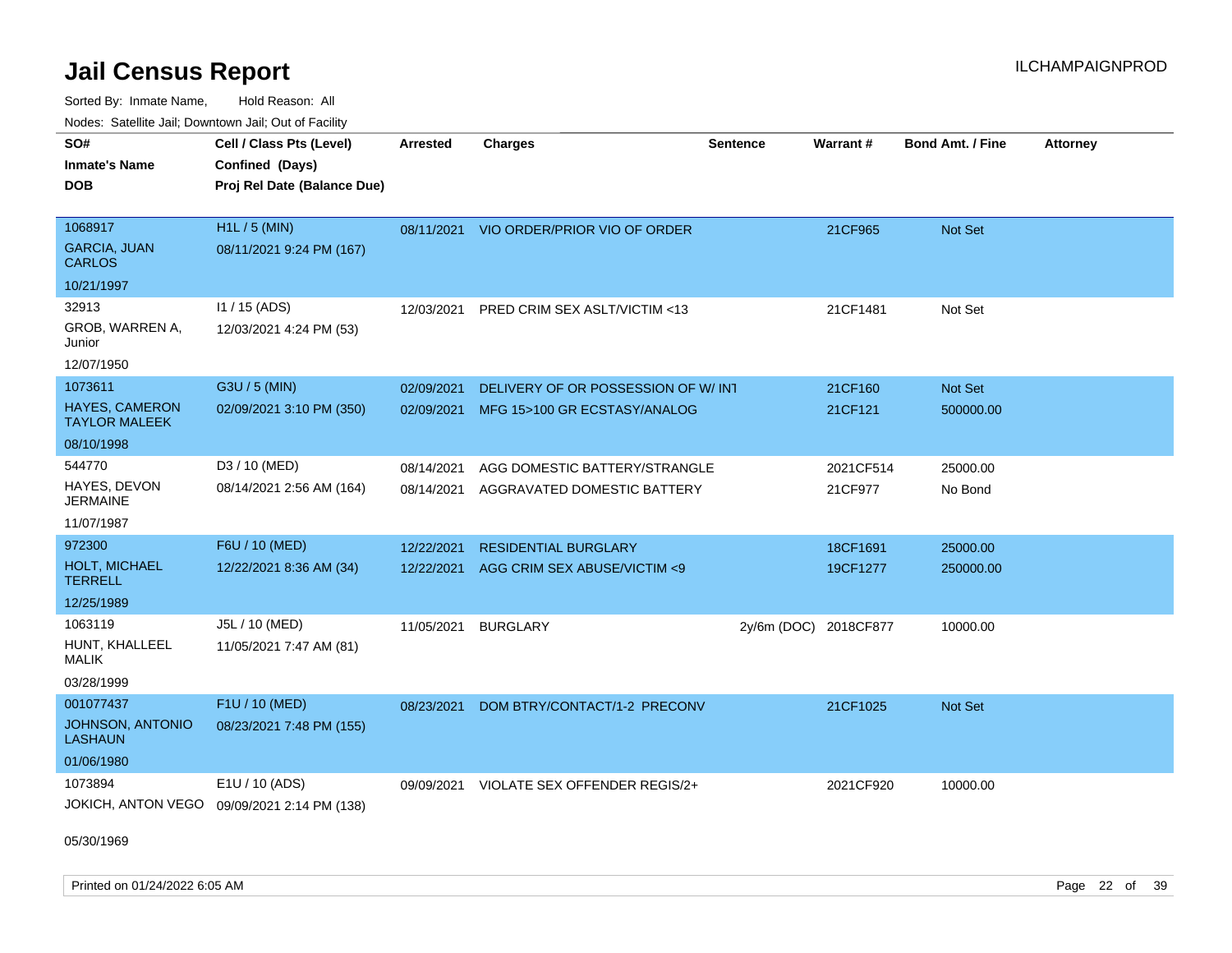| roaco. Catolino dall, Downtown dall, Out of Fability |                             |                 |                                          |                 |           |                         |                 |
|------------------------------------------------------|-----------------------------|-----------------|------------------------------------------|-----------------|-----------|-------------------------|-----------------|
| SO#                                                  | Cell / Class Pts (Level)    | <b>Arrested</b> | <b>Charges</b>                           | <b>Sentence</b> | Warrant#  | <b>Bond Amt. / Fine</b> | <b>Attorney</b> |
| <b>Inmate's Name</b>                                 | Confined (Days)             |                 |                                          |                 |           |                         |                 |
| <b>DOB</b>                                           | Proj Rel Date (Balance Due) |                 |                                          |                 |           |                         |                 |
|                                                      |                             |                 |                                          |                 |           |                         |                 |
| 24308                                                | D <sub>2</sub> / 15 (MAX)   | 06/03/2021      | <b>ROBBERY</b>                           |                 | 21CF625   | No Bond                 |                 |
| KWIATKOWSKI,<br>ROBERT JOHN                          | 06/03/2021 10:40 PM (236)   |                 |                                          |                 |           |                         |                 |
| 08/08/1963                                           |                             |                 |                                          |                 |           |                         |                 |
| 001078693                                            | G8U / 5 (MIN)               | 12/19/2021      | <b>RETAIL THEFT</b>                      |                 | 20CF422   | 20000.00                |                 |
| LARGE, JOSHUA DALE 12/19/2021 4:54 AM (37)           |                             | 12/19/2021      | RECEIVE/POSS/SELL STOLEN VEH             |                 | 21CF1555  | Not Set                 |                 |
|                                                      |                             | 12/19/2021      | <b>RETAIL THEFT</b>                      |                 | 2021CM216 | 5000.00                 |                 |
| 10/27/1985                                           |                             |                 |                                          |                 |           |                         |                 |
| 26787                                                | F4U / 10 (MED)              | 12/18/2021      | <b>RESIDENTIAL BURGLARY</b>              |                 | 21CF1558  | Not Set                 |                 |
| LAURENT, JOHN<br><b>WAYNE</b>                        | 12/18/2021 9:30 PM (38)     |                 |                                          |                 |           |                         |                 |
| 02/01/1967                                           |                             |                 |                                          |                 |           |                         |                 |
| 29681                                                | J2L / 15 (ADS)              | 07/14/2020      | PREDATORY CRIMINAL SEX ASSLT/CHILE       |                 | 20CF-781  | 250000.00               |                 |
| LENOIR, JOHN<br><b>CHRISTOPHER</b>                   | 07/14/2020 12:51 PM (560)   |                 |                                          |                 |           |                         |                 |
| 04/20/1966                                           |                             |                 |                                          |                 |           |                         |                 |
| 001078320                                            | J1L / 10 (SPH)              | 11/23/2021      | RESIST/OBSTRUCTING A PEACE OFFICEF       |                 | 21CM539   | Not Set                 |                 |
| <b>MARSH, PAUL</b><br>OLUFUNMILAYO                   | 11/23/2021 2:32 PM (63)     |                 |                                          |                 |           |                         |                 |
| 07/13/1994                                           |                             |                 |                                          |                 |           |                         |                 |
| 45113                                                | E2L / 15 (MAX)              |                 | 11/20/2021 ARMED HABITUAL CRIMINAL       |                 | 21CF1424  | No Bond                 |                 |
| MARTIN, JEREMIAH<br><b>FRANCIS</b>                   | 11/20/2021 1:18 AM (66)     |                 |                                          |                 |           |                         |                 |
| 01/18/1977                                           |                             |                 |                                          |                 |           |                         |                 |
| 1063030                                              | H4L / 15 (ADS)              | 12/20/2021      | <b>MURDER</b>                            |                 | 21CF1571  | Not Set                 |                 |
| MASON, RYAN ONEIAL 12/21/2021 9:30 AM (35)           |                             | 12/22/2021      | PAROLE REVOCATION                        |                 | CH2107979 | Not Set                 |                 |
|                                                      |                             |                 |                                          |                 |           |                         |                 |
| 02/22/1991                                           |                             |                 |                                          |                 |           |                         |                 |
| 1066623                                              | G7U / 5 (MIN)               |                 | 11/17/2021 MFG/DEL 15<100 GR COCA/ANALOG |                 | 17CF1093  | 75000.00                |                 |
| MATA-OROZCO,<br><b>OLEGARIO</b>                      | 11/17/2021 5:08 PM (69)     |                 |                                          |                 |           |                         |                 |
| 03/06/1995                                           |                             |                 |                                          |                 |           |                         |                 |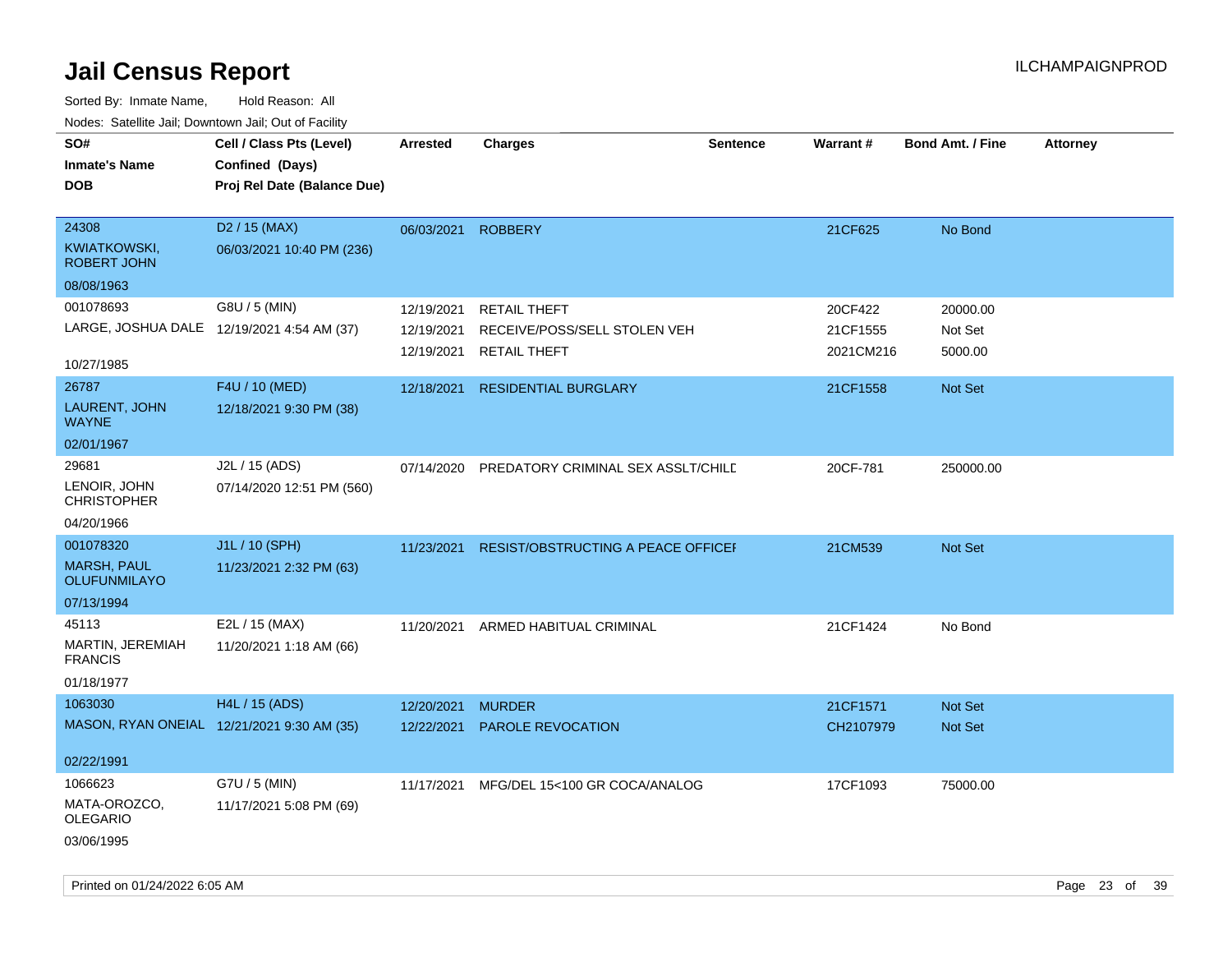Sorted By: Inmate Name, Hold Reason: All

Nodes: Satellite Jail; Downtown Jail; Out of Facility

| roaco. Catolino dall, Downtown dall, Out of Fability |                             |                 |                                          |                 |            |                         |                 |
|------------------------------------------------------|-----------------------------|-----------------|------------------------------------------|-----------------|------------|-------------------------|-----------------|
| SO#                                                  | Cell / Class Pts (Level)    | <b>Arrested</b> | <b>Charges</b>                           | <b>Sentence</b> | Warrant#   | <b>Bond Amt. / Fine</b> | <b>Attorney</b> |
| <b>Inmate's Name</b>                                 | Confined (Days)             |                 |                                          |                 |            |                         |                 |
| <b>DOB</b>                                           | Proj Rel Date (Balance Due) |                 |                                          |                 |            |                         |                 |
|                                                      |                             |                 |                                          |                 |            |                         |                 |
| 001078249                                            | B3 / 10 (MED)               | 08/07/2021      | FELON POSS/USE WEAPON/FIREARM            |                 | 21CF947    | Not Set                 |                 |
| MCCLENDON, CALVIN<br>M                               | 08/07/2021 8:56 AM (171)    |                 |                                          |                 |            |                         |                 |
| 04/29/1990                                           |                             |                 |                                          |                 |            |                         |                 |
| 40235                                                | G9U / 5 (MIN)               | 10/04/2021      | AGG DUI/4                                |                 | 2021CF1145 | 35000.00                |                 |
| MERRIWEATHER,<br><b>MARCUS TODD</b>                  | 10/04/2021 4:41 PM (113)    |                 |                                          |                 |            |                         |                 |
| 11/28/1967                                           |                             |                 |                                          |                 |            |                         |                 |
| 1040273                                              | E5U / 15 (ADS)              | 09/30/2021      | PRED CRIM SEX ASLT/VICTIM <13            |                 | 21CF329    | 500000.00               |                 |
| METCALFE, LANELL<br><b>JARON</b>                     | 09/30/2021 11:32 PM (117)   |                 |                                          |                 |            |                         |                 |
| 09/22/1988                                           |                             |                 |                                          |                 |            |                         |                 |
| 1075635                                              | B <sub>2</sub> / 10 (ADS)   | 05/11/2021      | AGG DISCHARGE FIREARM/OCC VEH            |                 | 21CF538    | Not Set                 |                 |
| MILES, DEVLON VON,<br>Junior                         | 05/11/2021 10:39 PM (259)   |                 | 05/11/2021 MFG/DEL CANNABIS/30-500 GRAMS |                 | 20CF1402   | 100000.00               |                 |
| 11/04/2000                                           |                             |                 |                                          |                 |            |                         |                 |
| 48033                                                | G5L / 5 (MIN)               | 12/04/2021      | DOMESTIC BATTERY/OTHER PRIOR             | 4y (DOC)        | 21CF1482   | Not Set                 |                 |
| MOORE,<br><b>CHRISTOPHER ALLEN</b>                   | 12/04/2021 4:38 PM (52)     |                 |                                          |                 |            |                         |                 |
| 07/02/1976                                           |                             |                 |                                          |                 |            |                         |                 |
| 1069209                                              | 14 / 10 (ADS)               | 04/07/2021      | AGG BATTERY/GREAT BODILY HARM            |                 | 21CF376    | Not Set                 |                 |
| MOORE, DEVONTE<br>JAMAL                              | 04/07/2021 6:25 PM (293)    |                 |                                          |                 |            |                         |                 |
| 09/24/1995                                           |                             |                 |                                          |                 |            |                         |                 |
| 1074169                                              | C2L / 10 (MED)              | 12/21/2021      | AGGRAVATED DOMESTIC BATTERY              |                 | 21CF1567   | Not Set                 |                 |
| PANZER, IAN RICHARD 12/21/2021 2:24 PM (35)          |                             |                 |                                          |                 |            |                         |                 |
| 07/04/1988                                           |                             |                 |                                          |                 |            |                         |                 |
| 61251                                                | E4L / 15 (ADS)              | 12/27/2021      | PRED CRIM SEX ASLT/VICTIM <13            |                 | 21CF651    | No Bond                 |                 |
| PETMECKY, JOHN<br><b>ROBERT</b>                      | 12/27/2021 1:52 PM (29)     |                 |                                          |                 |            |                         |                 |
| 03/09/1983                                           |                             |                 |                                          |                 |            |                         |                 |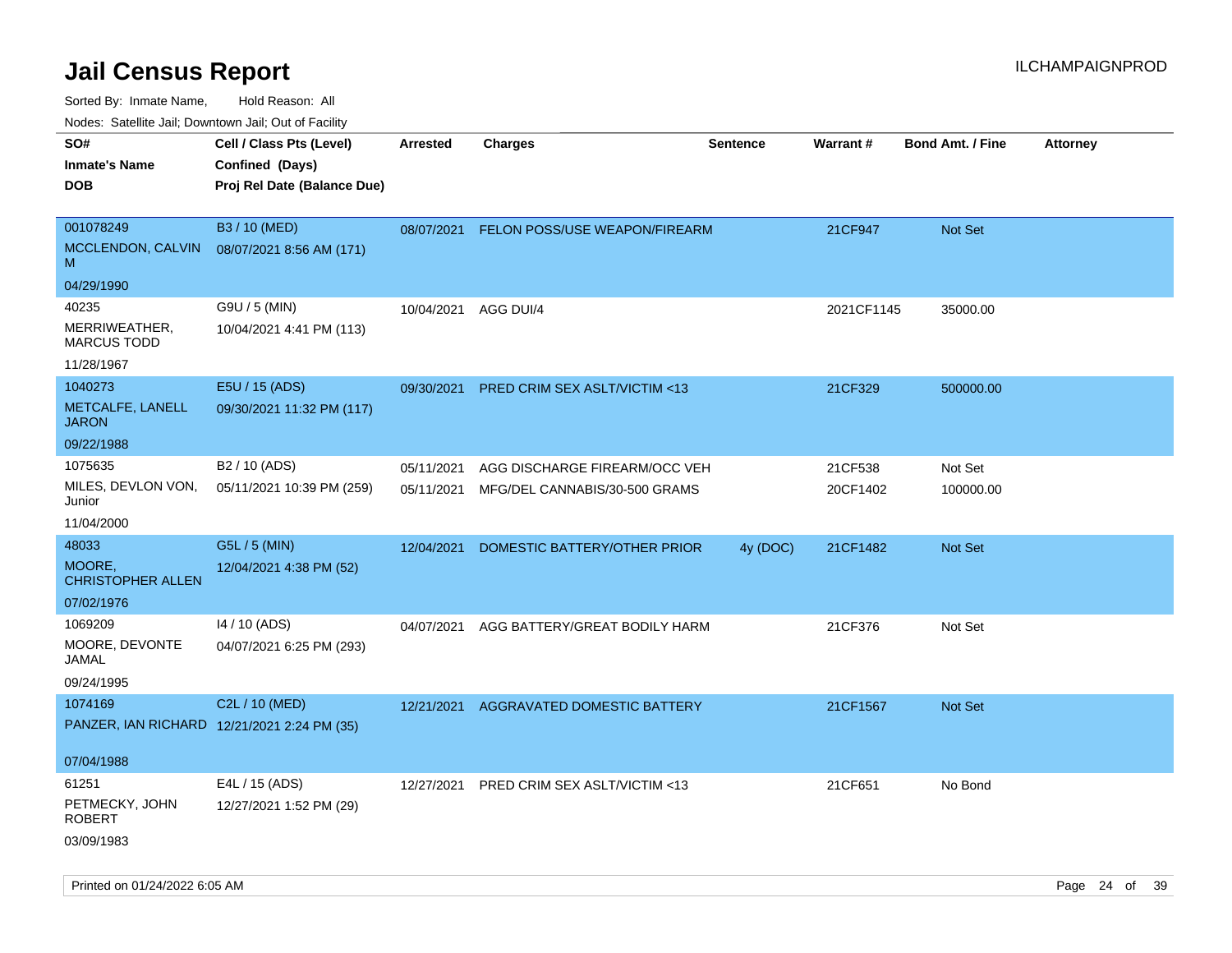Sorted By: Inmate Name, Hold Reason: All Nodes: Satellite Jail; Downtown Jail; Out of Facility

| SO#<br><b>Inmate's Name</b><br><b>DOB</b> | Cell / Class Pts (Level)<br>Confined (Days)<br>Proj Rel Date (Balance Due) | Arrested                 | <b>Charges</b>                                 | <b>Sentence</b> | Warrant#     | <b>Bond Amt. / Fine</b> | <b>Attorney</b> |
|-------------------------------------------|----------------------------------------------------------------------------|--------------------------|------------------------------------------------|-----------------|--------------|-------------------------|-----------------|
| 1022441                                   | H6L / 10 (ADS)                                                             | 10/27/2021               | AGG BATTERY/PEACE OFFICER                      |                 | 2021 CF 12   | No Bond                 |                 |
| PICKENS, DONTRELL<br><b>DEMAR</b>         | 10/27/2021 1:39 PM (90)                                                    | 10/27/2021               | AGG BATTERY/PEACE OFFICER                      |                 | 2020 CF 1488 | No Bond                 |                 |
| 12/10/1993                                |                                                                            |                          |                                                |                 |              |                         |                 |
| 1072114                                   | A1U / 15 (SPH)                                                             | 01/17/2021               | ATTEMPT (FIRST DEGREE MURDER)                  |                 | 2021CF65     | Not Set                 |                 |
| ROBINSON, DONNELL<br>LEVON                | 01/17/2021 2:40 PM (373)                                                   | 01/17/2021<br>02/17/2021 | ARMED ROBBERY/NO FIREARM<br>AGGRAVATED BATTERY | 4y (DOC)        | 2020CF824    | 75000.00<br>250000.00   |                 |
| 10/23/2000                                |                                                                            |                          |                                                |                 |              |                         |                 |
| 1068592                                   | J7L / 15 (ADS)                                                             | 11/12/2021               | <b>BURGLARY</b>                                |                 | 21CF1393     | Not Set                 |                 |
| <b>ROSS, TEVONTAE</b><br><b>TERRANCE</b>  | 11/12/2021 8:41 AM (74)                                                    |                          |                                                |                 |              |                         |                 |
| 12/15/1998                                |                                                                            |                          |                                                |                 |              |                         |                 |
| 59178                                     | F8L / 15 (MAX)                                                             | 12/13/2021               | AGG DISCHARGE FIREARM/OCC VEH                  |                 | 21CF1274     | 1500000.00              |                 |
| SANDERS, MICHAEL<br>JEAN                  | 12/13/2021 4:17 PM (43)                                                    |                          |                                                |                 |              |                         |                 |
| 12/22/1967                                |                                                                            |                          |                                                |                 |              |                         |                 |
| 001078704                                 | F7U / 15 (MAX)                                                             | 12/21/2021               | MURDER/INTENT TO KILL/INJURE                   |                 | 21CF1575     | <b>Not Set</b>          |                 |
| SHORTER, JAQUAN<br><b>MAURICE</b>         | 12/23/2021 1:23 AM (33)                                                    |                          |                                                |                 |              |                         |                 |
| 10/08/1998                                |                                                                            |                          |                                                |                 |              |                         |                 |
| 47195                                     | G8L / 5 (MIN)                                                              | 12/27/2021               | <b>RESIDENTIAL BURGLARY</b>                    |                 | 2020CF1222   | 10000.00                |                 |
| SIMMONS, JAMES<br><b>ROBERT</b>           | 12/27/2021 8:42 AM (29)                                                    | 12/28/2021               | RESIDENTIAL BURGLARY                           |                 | 2021CF1596   | Not Set                 |                 |
| 03/13/1975                                |                                                                            |                          |                                                |                 |              |                         |                 |
| 1057312                                   | G2U / 5 (MIN)                                                              | 11/10/2021               | <b>HOME INVASION/FIREARM</b>                   | 7y (DOC)        | 21CF1388     | <b>Not Set</b>          |                 |
| <b>STARKS, RAMEON</b><br><b>TAHZIER</b>   | 11/10/2021 9:51 PM (76)                                                    |                          |                                                |                 |              |                         |                 |
| 12/18/1996                                |                                                                            |                          |                                                |                 |              |                         |                 |
| 1051104                                   | G4U / 5 (MIN)                                                              | 05/26/2021               | METH DELIVERY/5<15 GRAMS                       |                 | 21CF598      | Not Set                 |                 |
| STOVER, ANDREW<br>WADE                    | 05/27/2021 12:59 AM (243)                                                  | 05/26/2021               | <b>BURGLARY</b>                                |                 | 21CF667      | Not Set                 |                 |
|                                           |                                                                            |                          |                                                |                 |              |                         |                 |

07/20/1994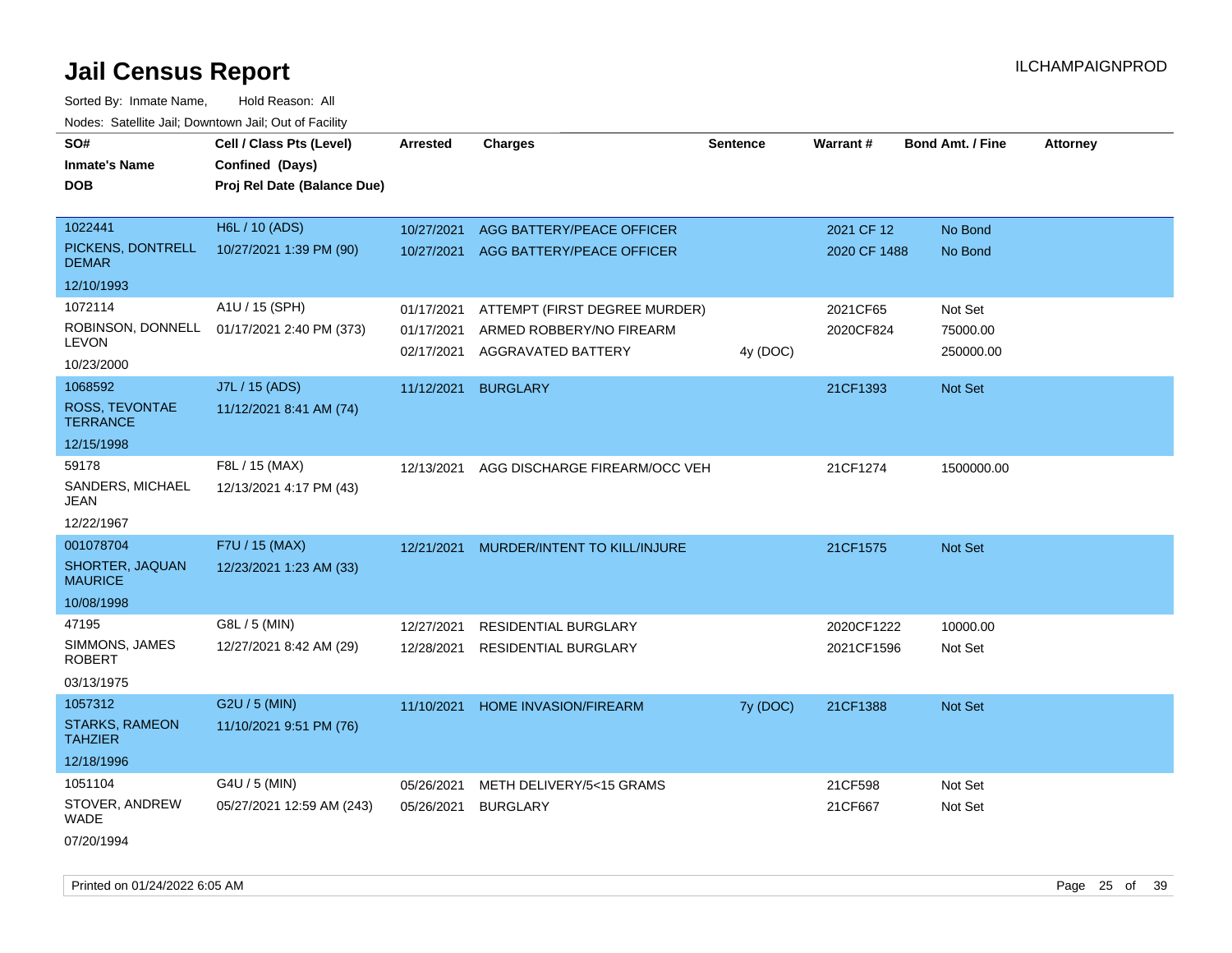| roaco. Calcinio dan, Downtown dan, Cal or Fability |                             |                     |                                |                 |                 |                         |                 |
|----------------------------------------------------|-----------------------------|---------------------|--------------------------------|-----------------|-----------------|-------------------------|-----------------|
| SO#                                                | Cell / Class Pts (Level)    | Arrested            | <b>Charges</b>                 | <b>Sentence</b> | <b>Warrant#</b> | <b>Bond Amt. / Fine</b> | <b>Attorney</b> |
| Inmate's Name                                      | Confined (Days)             |                     |                                |                 |                 |                         |                 |
| <b>DOB</b>                                         | Proj Rel Date (Balance Due) |                     |                                |                 |                 |                         |                 |
|                                                    |                             |                     |                                |                 |                 |                         |                 |
| 001078182                                          | G7L / 5 (MIN)               | 12/20/2021          | DRIVING ON REVOKED LICENSE     |                 | 2021CF800       | No Bond                 |                 |
| <b>STRONG, KEVIN</b><br><b>GARDNER</b>             | 12/20/2021 4:34 PM (36)     |                     |                                |                 |                 |                         |                 |
| 02/12/1963                                         | 3/19/2022 (0.00)            |                     |                                |                 |                 |                         |                 |
| 65920                                              | F3L / 15 (MAX)              | 12/21/2021          | ARMED ROBBERY/ARMED W/FIREARM  |                 | 2021CF1543      | 100000.00               |                 |
| TAPSCOTT,<br><b>CORNELIUS</b>                      | 12/21/2021 10:57 PM (35)    |                     |                                |                 |                 |                         |                 |
| 07/14/1985                                         |                             |                     |                                |                 |                 |                         |                 |
| 1068839                                            | C9L / 15 (MAX)              | 08/07/2020 HOMICIDE |                                |                 | 2020-CF851      | 1000000.00              |                 |
| TAYLOR, LONDON<br>JAVON                            | 08/07/2020 10:30 AM (536)   |                     |                                |                 |                 |                         |                 |
| 08/16/1999                                         |                             |                     |                                |                 |                 |                         |                 |
| 1004142                                            | C3L / 15 (MAX)              | 10/27/2021          | POSSESSION OF METH/15<100GRAMS |                 | 2021CF1298      | 1500000.00              |                 |
| TOY, KAYON LARENZ                                  | 10/22/2021 1:01 PM (95)     |                     |                                |                 |                 |                         |                 |
|                                                    |                             |                     |                                |                 |                 |                         |                 |
| 09/12/1991                                         |                             |                     |                                |                 |                 |                         |                 |
| 1056971                                            | D1 / 10 (ADS)               | 08/07/2021          | FELON POSS/USE WEAPON/FIREARM  |                 | 21CF948         | No Bond                 |                 |
| TRAVIS, DENZEL<br>DANTRELL                         | 08/07/2021 7:36 AM (171)    | 08/08/2021          | AGG BATTERY/PUBLIC PLACE       |                 | 2020CF647       | 25000.00                |                 |
| 03/21/1993                                         |                             |                     |                                |                 |                 |                         |                 |
| 001078250                                          | F2L / 10 (MED)              | 08/07/2021          | FELON POSS WEAPON/BODY ARMOR   |                 | 21CF950         | Not Set                 |                 |
| TRAVIS, JORDAN<br>TESHAUN                          | 08/07/2021 10:27 AM (171)   |                     |                                |                 |                 |                         |                 |
| 03/03/1996                                         |                             |                     |                                |                 |                 |                         |                 |
| 56994                                              | A2L / 15 (SPH)              | 12/09/2021          | STALKING/CAUSE FEAR FOR SAFETY |                 | 21CF1514        | <b>Not Set</b>          |                 |
| <b>TURNER, ROBERT</b><br>EARL, Senior              | 12/09/2021 9:23 PM (47)     | 12/13/2021          | <b>PAROLE REVOCATION</b>       |                 | CH2107735       | <b>Not Set</b>          |                 |
| 09/07/1982                                         |                             |                     |                                |                 |                 |                         |                 |
| 30108                                              | J4L / 15 (ADS)              | 07/30/2021          | <b>MURDER</b>                  |                 | 21CF902         | 2000000.00              |                 |
| VANDYKE, DARYL<br>ANTHONY                          | 07/30/2021 8:29 PM (179)    |                     |                                |                 |                 |                         |                 |
| 10/04/1965                                         |                             |                     |                                |                 |                 |                         |                 |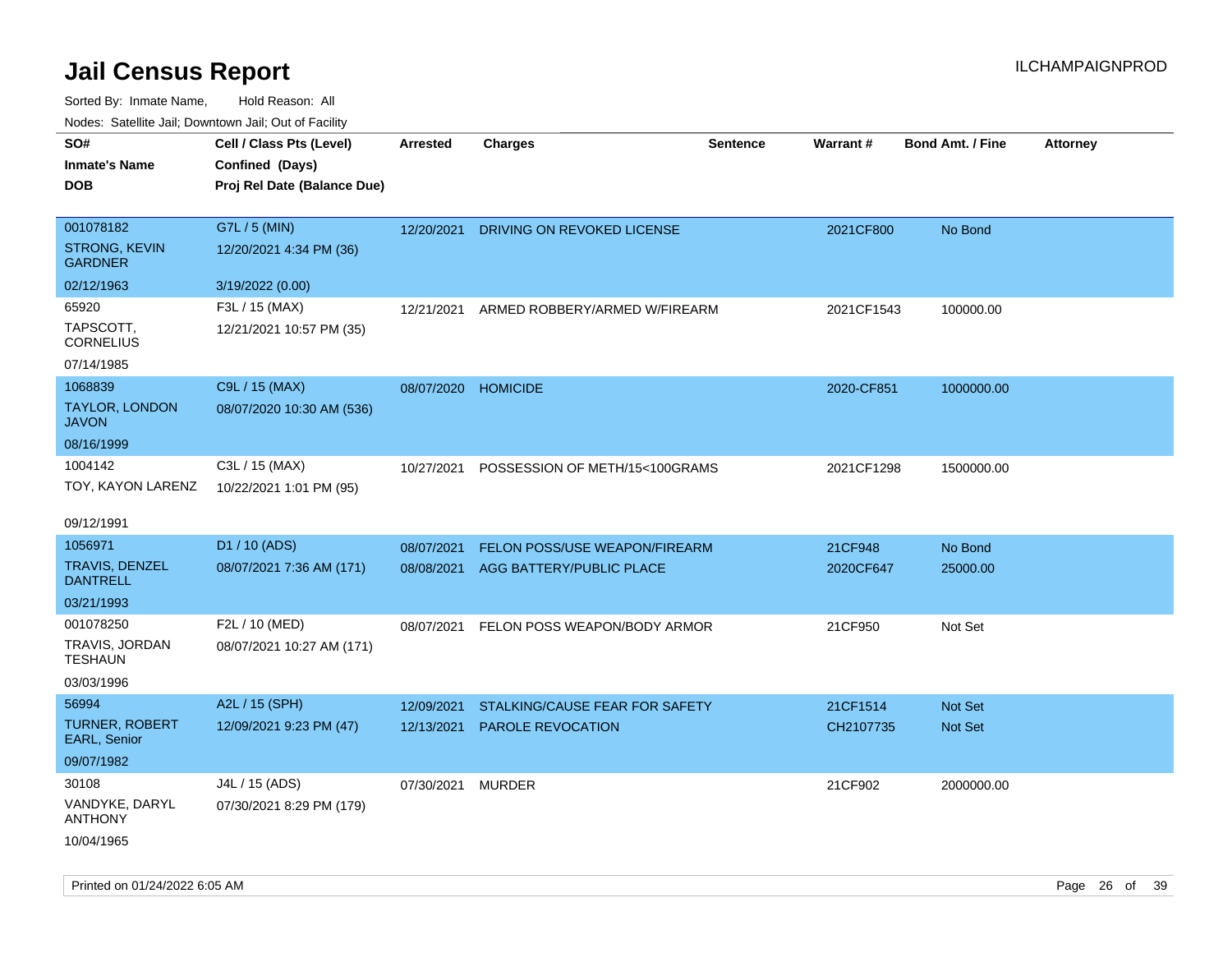Sorted By: Inmate Name, Hold Reason: All Nodes: Satellite Jail; Downtown Jail; Out of Facility

| roaco. Catolino cali, Downtown cali, Out of Fability |                                              |            |                                    |                 |             |                         |                 |
|------------------------------------------------------|----------------------------------------------|------------|------------------------------------|-----------------|-------------|-------------------------|-----------------|
| SO#                                                  | Cell / Class Pts (Level)                     | Arrested   | <b>Charges</b>                     | <b>Sentence</b> | Warrant#    | <b>Bond Amt. / Fine</b> | <b>Attorney</b> |
| <b>Inmate's Name</b>                                 | Confined (Days)                              |            |                                    |                 |             |                         |                 |
| <b>DOB</b>                                           | Proj Rel Date (Balance Due)                  |            |                                    |                 |             |                         |                 |
|                                                      |                                              |            |                                    |                 |             |                         |                 |
| 968681                                               | D5 / 15 (ADS)                                | 08/27/2021 | AGG CRIM SX AB/VIC 13<18/TRUST     |                 | 2020CF499   | 250000.00               |                 |
| <b>WADE, DEMETRIUS</b><br><b>DARYL</b>               | 08/27/2021 2:25 AM (151)                     | 08/27/2021 | INDIRECT CRIMINAL CONTEMPT         | 3y (DOC)        | 2021CC16    | No Bond                 |                 |
| 01/07/1987                                           |                                              |            |                                    |                 |             |                         |                 |
| 1070904                                              | G6L / 5 (MIN)                                | 10/28/2021 | <b>BURGLARY</b>                    | 3y (DOC)        | 2021CF321   | 15000.00                |                 |
| WANKEL, JONAH<br>JAMES                               | 10/28/2021 3:42 AM (89)                      |            |                                    |                 |             |                         |                 |
| 12/15/1993                                           |                                              |            |                                    |                 |             |                         |                 |
| 1070971                                              | H3L / 5 (ADS)                                | 12/07/2021 | <b>IDENTITY THEFT/&lt;\$300</b>    |                 | 20CF922     | Not Set                 |                 |
| <b>WEIR, CLINTON</b><br><b>HOWARD</b>                | 12/08/2021 3:45 AM (48)                      | 12/07/2021 | <b>RECKLESS DRIVING</b>            |                 | 19TR2348    | Not Set                 |                 |
| 03/15/1983                                           |                                              |            |                                    |                 |             |                         |                 |
| 54212                                                | E3U / 10 (ADS)                               | 12/21/2021 | ARMED VIOLENCE/CATEGORY I          |                 | 21CF1576    | Not Set                 |                 |
| <b>WHITLOCK, GEORGE</b>                              | 12/21/2021 1:20 PM (35)                      | 12/21/2021 | RECEIVE/POSS/SELL STOLEN VEH       |                 | 2021CF669   | 10000.00                |                 |
| ABRAM                                                |                                              | 12/21/2021 | <b>VIOLATE ORDER PROTECTION</b>    |                 | 2021CM391   | 1000.00                 |                 |
| 11/10/1978                                           |                                              |            |                                    |                 |             |                         |                 |
| 001078709                                            | F3U / 15 (MAX)                               | 12/22/2021 | ARMED VIOLENCE/CATEGORY I          |                 | 21CF1586    | Not Set                 |                 |
|                                                      | WILLIAMS, DAVID LEE 12/22/2021 11:00 AM (34) |            |                                    |                 |             |                         |                 |
|                                                      |                                              |            |                                    |                 |             |                         |                 |
| 12/18/1989                                           |                                              |            |                                    |                 |             |                         |                 |
| 1058072                                              | A2U / 15 (SPH)                               |            | 02/25/2021 ARMED HABITUAL CRIMINAL |                 |             | Not Set                 |                 |
| WILLIAMS, KENNETH<br><b>BERNARD</b>                  | 02/25/2021 3:24 PM (334)                     |            |                                    |                 |             |                         |                 |
| 10/04/1985                                           |                                              |            |                                    |                 |             |                         |                 |
| 001078711                                            | F9L / 10 (MED)                               | 12/22/2021 | AGG DISCHARGE FIREARM/OCC BLDG     |                 | 21CF1585    | Not Set                 |                 |
| <b>WILLIS, RANDY</b><br><b>RAMEEL</b>                | 12/22/2021 4:15 PM (34)                      |            |                                    |                 |             |                         |                 |
| 09/10/2003                                           |                                              |            |                                    |                 |             |                         |                 |
| 9326                                                 | I2 / 5 (ADS)                                 | 06/14/2021 | <b>BURGLARY</b>                    |                 | 2020-CF-625 | Not Set                 |                 |
| YOUNG, ANTHONY<br><b>PAUL</b>                        | 06/14/2021 12:07 PM (225)                    |            |                                    |                 |             |                         |                 |
| 03/13/1954                                           |                                              |            |                                    |                 |             |                         |                 |

Printed on 01/24/2022 6:05 AM Page 27 of 39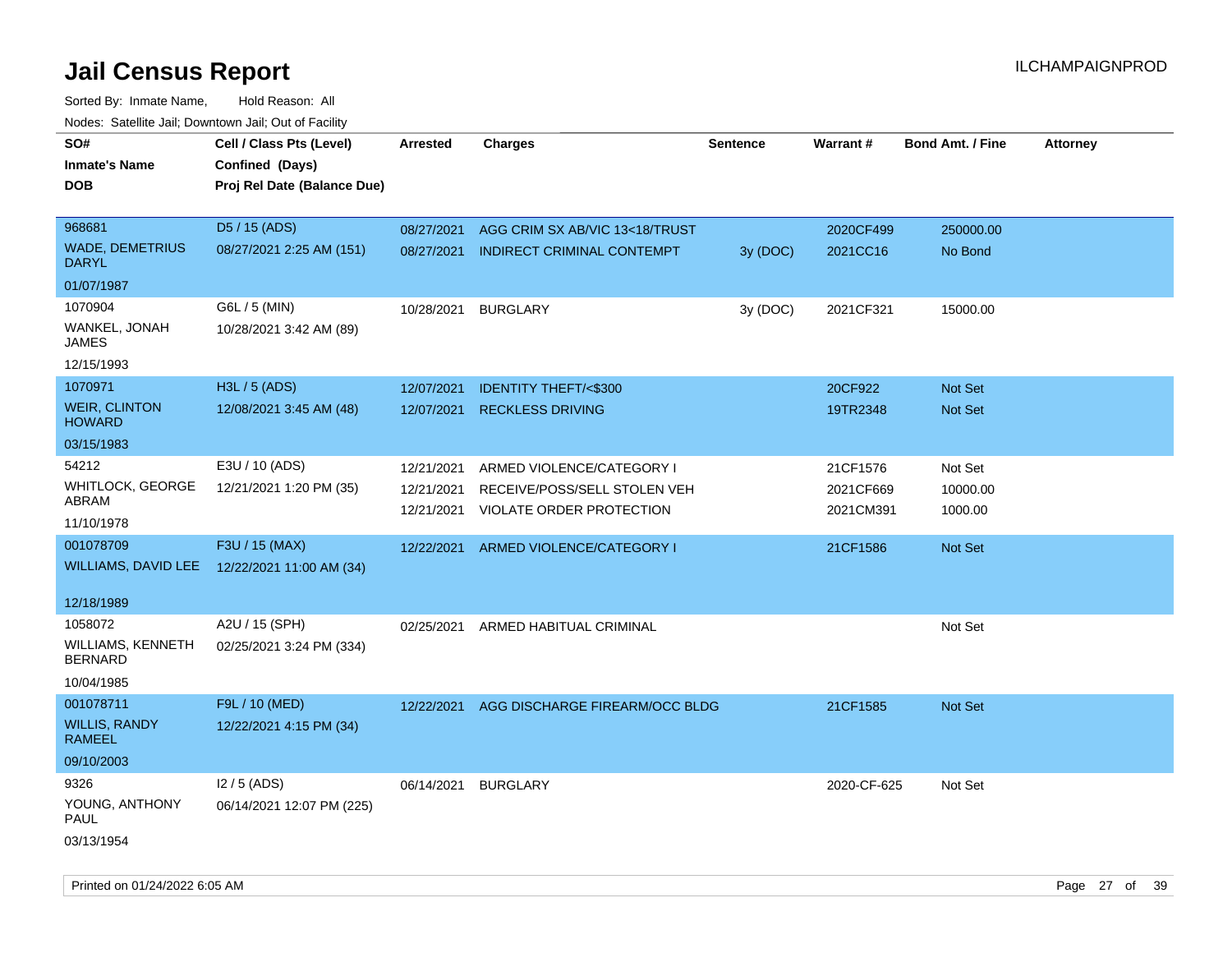Sorted By: Inmate Name, Hold Reason: All Nodes: Satellite Jail; Downtown Jail; Out of Facility

**Total Downtown Jail: 71 Males: 71 Females: 0 Unknown: 0**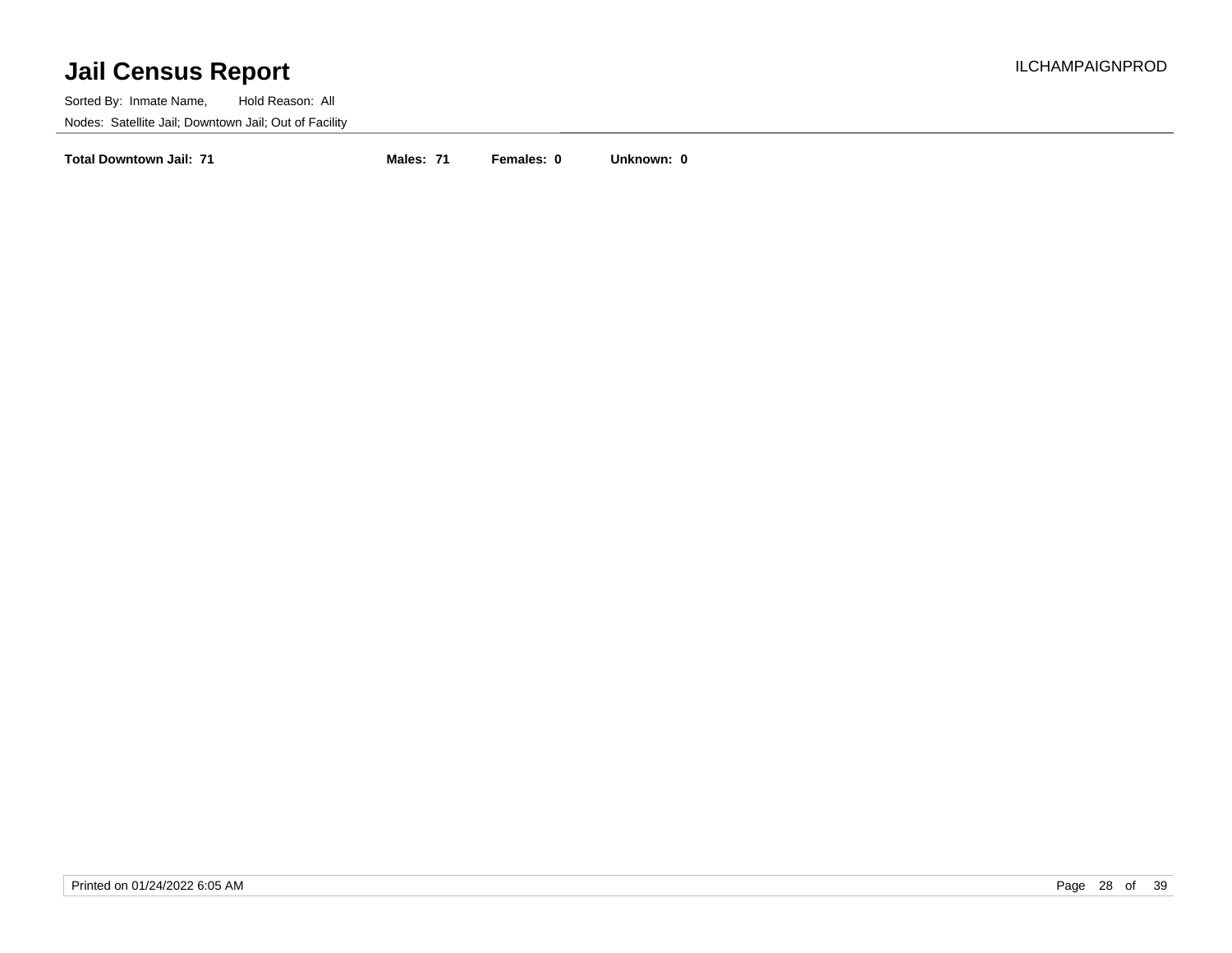|  | <b>Out of Facility</b> |  |
|--|------------------------|--|
|  |                        |  |

| SO#<br><b>Inmate's Name</b><br><b>DOB</b> | Cell / Class Pts (Level)<br>Confined (Days)<br>Proj Rel Date (Balance Due) | <b>Arrested</b> | <b>Charges</b>                     | <b>Sentence</b> | Warrant#  | <b>Bond Amt. / Fine</b> | <b>Attorney</b> |
|-------------------------------------------|----------------------------------------------------------------------------|-----------------|------------------------------------|-----------------|-----------|-------------------------|-----------------|
|                                           |                                                                            |                 |                                    |                 |           |                         |                 |
| 61095                                     | <b>KAN / 10 (ADS)</b>                                                      | 05/02/2021      | HOME INVASION/CAUSE INJURY         |                 | 2021CF323 | 100000.00               |                 |
| AMOS, DERRICK<br><b>JAMES</b>             | 05/02/2021 9:02 PM (268)                                                   |                 |                                    |                 |           |                         |                 |
| 06/12/1985                                |                                                                            |                 |                                    |                 |           |                         |                 |
| 19971                                     | <b>EHD</b>                                                                 | 11/09/2021      | DRIVING RVK/SUSP DUI/SSS 4-9       |                 | 2021CF968 | Not Set                 |                 |
| <b>LYNN</b>                               | BARNESKE, RAYMOND 11/09/2021 9:32 AM (77)                                  |                 |                                    |                 |           |                         |                 |
| 08/17/1961                                | 5/6/2022 (0.00)                                                            |                 |                                    |                 |           |                         |                 |
| 516062                                    | <b>KAN / 15 (MAX)</b>                                                      | 02/22/2021      | <b>PHONE HARASSMENT/2+</b>         |                 | 20CF194   | 5000.00                 |                 |
| <b>BENNETT, JOHN</b><br><b>MICHAEL</b>    | 02/22/2021 10:47 AM (337)                                                  | 02/22/2021      | AGG DISCH FIR/VEH/PC OFF/FRMAN     |                 | 21CF210   | No Bond                 |                 |
| 04/30/1986                                |                                                                            |                 |                                    |                 |           |                         |                 |
| 33993                                     | KAN / 10 (MED)                                                             | 06/14/2021      | AGGRAVATED DOMESTIC BATTERY        |                 | 21CF688   | Not Set                 |                 |
| <b>BOOKER, STEPHON</b>                    | 06/14/2021 7:42 PM (225)                                                   | 06/14/2021      | POSSESSING A CONTROLLED SUBSTAND   |                 | 21CF657   | Not Set                 |                 |
| <b>MONTELL</b>                            |                                                                            | 06/14/2021      | <b>PAROLE REVOCATION</b>           |                 | CH2103612 | No Bond                 |                 |
| 06/11/1971                                |                                                                            |                 |                                    |                 |           |                         |                 |
| 1074315                                   | <b>KAN / 15 (MAX)</b>                                                      | 07/27/2021      | AGG DISCHARGE FIREARM/VEH/SCH      |                 | 21CF927   | Not Set                 |                 |
| <b>BRIGGS, PATRICK</b><br><b>MONTAY</b>   | 08/03/2021 4:56 PM (175)                                                   |                 |                                    |                 |           |                         |                 |
| 08/05/2001                                |                                                                            |                 |                                    |                 |           |                         |                 |
| 001078065                                 | KAN / 10 (ADS)                                                             | 06/17/2021      | AGG BATTERY/DISCHARGE FIREARM      |                 | 21CF704   | 1000000.00              |                 |
| BROWN, CHARMAN<br><b>LAKEEF</b>           | 06/17/2021 12:32 PM (222)                                                  |                 |                                    |                 |           |                         |                 |
| 11/30/2002                                |                                                                            |                 |                                    |                 |           |                         |                 |
| 1038554                                   | <b>KAN / 15 (MAX)</b>                                                      | 08/18/2021      | <b>ARMED HABITUAL CRIMINAL</b>     |                 | 21CF1162  | Not Set                 |                 |
| <b>BROWN, CORRION</b><br><b>DEVONTAE</b>  | 08/18/2021 5:40 PM (160)                                                   | 08/18/2021      | DELIVERY OF OR POSSESSION OF W/INT |                 | 21CF1009  | No Bond                 |                 |
| 04/19/1995                                |                                                                            |                 |                                    |                 |           |                         |                 |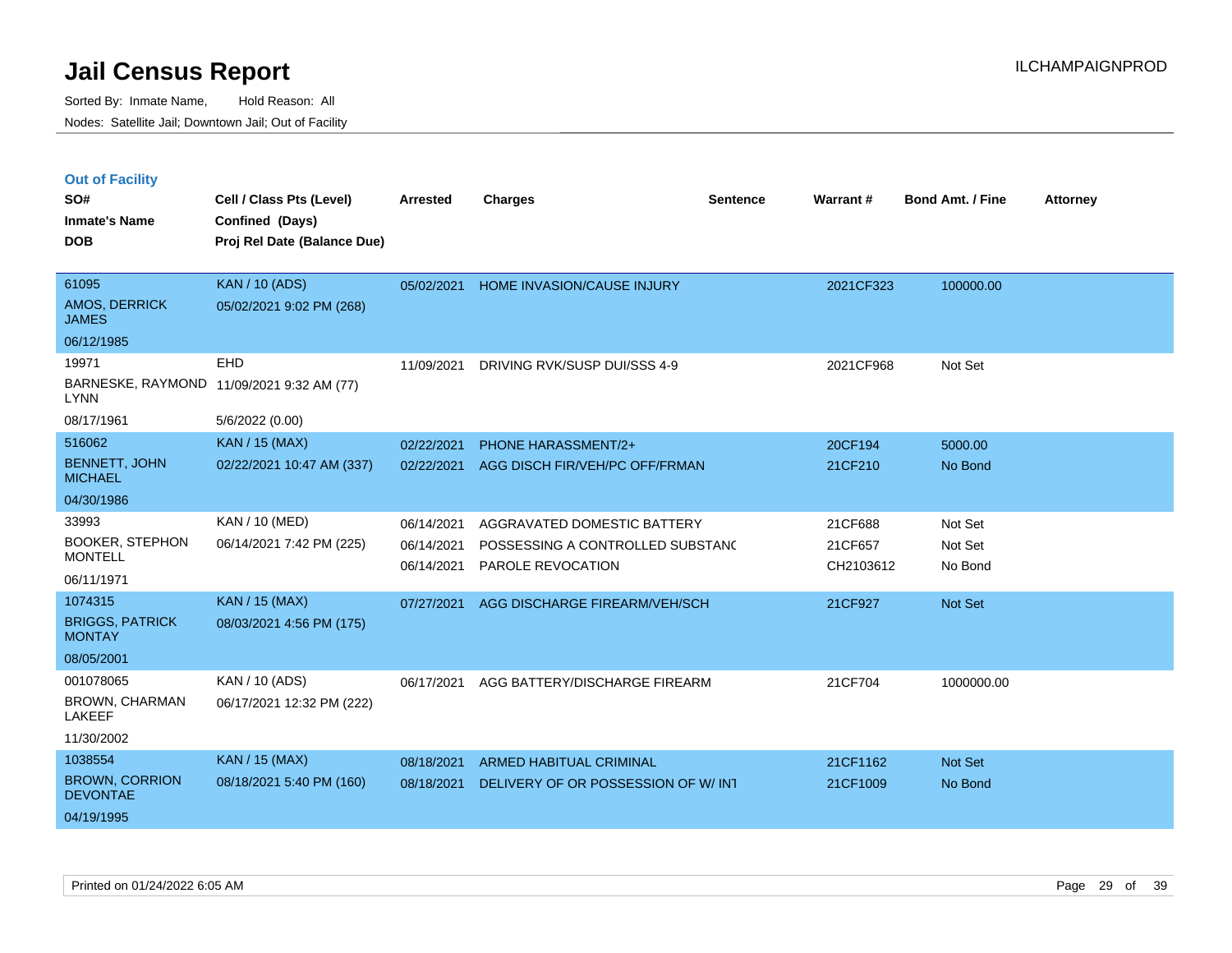| rouco. Calcinic Jan, Downtown Jan, Out of Facility   |                                                                            |                 |                                          |                 |            |                         |                 |
|------------------------------------------------------|----------------------------------------------------------------------------|-----------------|------------------------------------------|-----------------|------------|-------------------------|-----------------|
| SO#<br>Inmate's Name<br><b>DOB</b>                   | Cell / Class Pts (Level)<br>Confined (Days)<br>Proj Rel Date (Balance Due) | <b>Arrested</b> | <b>Charges</b>                           | <b>Sentence</b> | Warrant#   | <b>Bond Amt. / Fine</b> | <b>Attorney</b> |
|                                                      |                                                                            |                 |                                          |                 |            |                         |                 |
| 1038579<br><b>BROWN, MARKEL</b><br>rikki             | <b>KAN / 15 (MAX)</b><br>08/18/2021 2:05 PM (160)                          |                 | 08/18/2021 FELON POSS/USE WEAPON/FIREARM |                 | 21CF1010   | Not Set                 |                 |
| 01/06/1995                                           |                                                                            |                 |                                          |                 |            |                         |                 |
| 1003006<br>BROWN, ROCKEITH<br><b>JAVONTE</b>         | KAN / 15 (MAX)<br>08/19/2021 12:55 AM (159)                                | 08/19/2021      | FELON POSS/USE MACHINE GUN               |                 | 21CF1011   | No Bond                 |                 |
| 07/23/1991                                           |                                                                            |                 |                                          |                 |            |                         |                 |
| 995894                                               | <b>KAN / 10 (ADS)</b><br>BUTLER, JAMES LYNN 12/28/2021 11:05 AM (28)       | 12/28/2021      | FELON POSSESS WEAPON/2ND+                | 5y (DOC)        | 2020CF709  | No Bond                 |                 |
| 12/04/1991                                           |                                                                            |                 |                                          |                 |            |                         |                 |
| 987334<br>CAIN, ISAIAH<br>DEPRIEST                   | DEW / 15 (MAX)<br>03/10/2021 2:22 PM (321)                                 |                 | 03/10/2021 ATTEMPT (FIRST DEGREE MURDER) |                 | 19CF689    | Not Set                 |                 |
| 12/23/1990                                           |                                                                            |                 |                                          |                 |            |                         |                 |
| 001078638                                            | <b>EHD</b>                                                                 | 12/15/2021      | DRIVING ON SUSPENDED LICENSE             |                 | 2021TR1120 | <b>Not Set</b>          |                 |
| CAMPBELL, CARLA<br><b>GISSELLE</b>                   | 12/15/2021 11:03 AM (41)                                                   |                 |                                          |                 |            |                         |                 |
| 08/12/1980                                           | 2/12/2022 (0.00)                                                           |                 |                                          |                 |            |                         |                 |
| 992962                                               | DEW / 15 (ADS)                                                             | 05/25/2021      | MURDER/INTENT TO KILL/INJURE             |                 | 2018CF1045 | 1000000.00              |                 |
| CAMPBELL, KEITH<br>KNAQEEB                           | 05/25/2021 1:19 PM (245)                                                   |                 |                                          |                 |            |                         |                 |
| 07/22/1991                                           |                                                                            |                 |                                          |                 |            |                         |                 |
| 001078576<br><b>CARTER, DEMONDRE</b><br><b>DAVON</b> | <b>KAN / 15 (MAX)</b><br>11/09/2021 6:01 PM (77)                           | 11/09/2021      | UNLAWFUL USE OF A WEAPON                 |                 | 21CF1383   | <b>Not Set</b>          |                 |
| 05/27/2001                                           |                                                                            |                 |                                          |                 |            |                         |                 |
| 1064992                                              | KAN / 15 (MAX)                                                             | 09/20/2021      | ARMED VIOLENCE/CATEGORY I                |                 | 21CF1137   | Not Set                 |                 |
| CARTER, KEJUAN<br>JAVONTE                            | 09/20/2021 11:42 PM (127)                                                  |                 |                                          |                 |            |                         |                 |
| 06/27/1998                                           |                                                                            |                 |                                          |                 |            |                         |                 |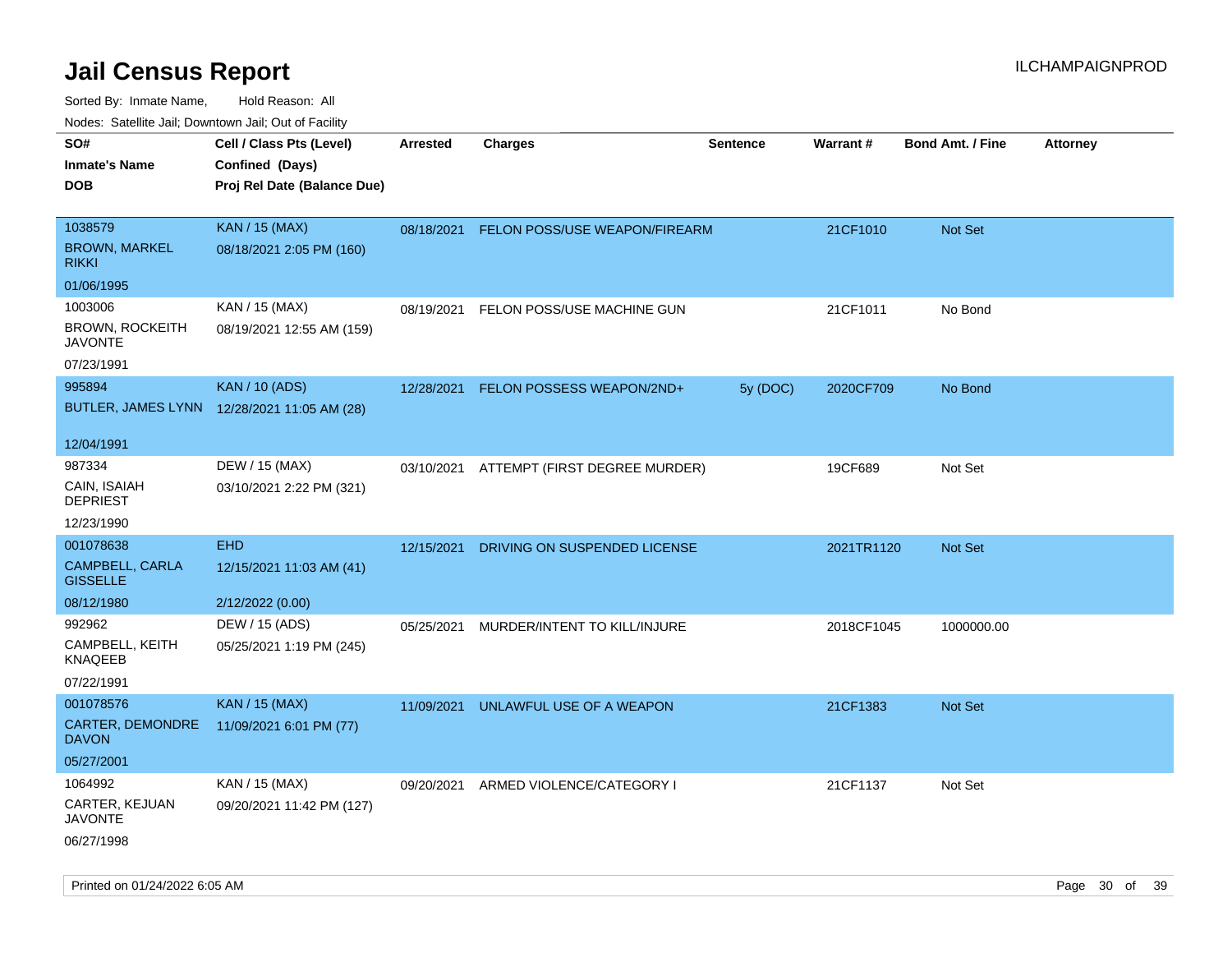| SO#<br><b>Inmate's Name</b><br><b>DOB</b>                      | Cell / Class Pts (Level)<br>Confined (Days)<br>Proj Rel Date (Balance Due) | Arrested                               | <b>Charges</b>                                                                                          | <b>Sentence</b> | <b>Warrant#</b>                      | <b>Bond Amt. / Fine</b>       | <b>Attorney</b> |
|----------------------------------------------------------------|----------------------------------------------------------------------------|----------------------------------------|---------------------------------------------------------------------------------------------------------|-----------------|--------------------------------------|-------------------------------|-----------------|
| 001078729<br><b>CARTER, TROY</b><br><b>DEMON</b>               | <b>KAN / 15 (ADS)</b><br>01/02/2022 10:29 AM (23)                          |                                        | 01/02/2022 MURDER/INTENT TO KILL/INJURE                                                                 |                 | 20CF396                              | 1000000.00                    |                 |
| 01/02/2004                                                     |                                                                            |                                        |                                                                                                         |                 |                                      |                               |                 |
| 001078461<br>COLE, ERIC JOSE<br>01/24/2002                     | KAN / 10 (MED)<br>10/08/2021 12:25 AM (109)                                | 10/07/2021<br>10/07/2021<br>10/08/2021 | AGG UNLAWFUL USE WEAPON/PERSON<br>AGG DOMESTIC BATTERY/STRANGLE<br><b>HARASS WITNESS/FAMILY MBR/REP</b> |                 | 2021CF1209<br>2021CF1208<br>21CF1218 | No Bond<br>Not Set<br>Not Set |                 |
| 1048488<br>COLSON, WAYNE<br><b>ARTHUR, Third</b><br>10/14/1995 | <b>KAN / 10 (ADS)</b><br>12/30/2021 8:27 AM (26)                           | 12/30/2021                             | ARMED VIOLENCE/CATEGORY I                                                                               |                 | 2022CF4                              | Not Set                       |                 |
| 57733<br><b>CRAIG. ANTOINE</b><br>DARRELL<br>10/09/1982        | KAN / 15 (SPH)<br>02/25/2020 4:08 PM (700)                                 | 02/25/2020<br>02/25/2020               | <b>HOMICIDE</b><br>FELON POSS/USE WEAPON/FIREARM                                                        |                 | 2020-CF250<br>19CF-1827              | 2000000.00<br>80000.00        |                 |
| 001077939                                                      | <b>KAN / 10 (MED)</b>                                                      | 05/10/2021                             | FIREARM/FOID INVALID/NOT ELIG                                                                           |                 | 21CF526                              | No Bond                       |                 |
| <b>CROSS, PATRICK</b><br><b>DONTRELLE</b>                      | 05/10/2021 7:31 PM (260)                                                   | 06/02/2021                             | POSS STOLEN VEHICLE > \$25,000                                                                          |                 | 21CF612                              | Not Set                       |                 |
| 11/07/2001                                                     |                                                                            |                                        |                                                                                                         |                 |                                      |                               |                 |
| 001077558<br>DAVIS, RICHARD LEE<br>08/20/1984                  | EHD<br>01/04/2022 9:17 AM (21)<br>2/2/2022 (0.00)                          |                                        | 01/04/2022 DRIVING RVK/SUSP DUI/SSS 2ND                                                                 |                 | 2021CF301                            | Not Set                       |                 |
| 49972<br><b>DICKERSON.</b><br><b>RAYMOND COLLIER</b>           | <b>KAN / 10 (ADS)</b><br>01/03/2022 11:10 AM (22)                          |                                        | 01/03/2022 FELON POSS/USE WEAPON/FIREARM                                                                | 2y (DOC)        | 20CF1476                             | No Bond                       |                 |
| 08/16/1978                                                     |                                                                            |                                        |                                                                                                         |                 |                                      |                               |                 |
| 1061304<br>DORRIS, KEMION<br><b>DAETOCE</b><br>11/19/1997      | KAN / 15 (MAX)<br>10/11/2021 7:30 PM (106)                                 | 10/11/2021<br>10/11/2021<br>10/11/2021 | ARMED HABITUAL CRIMINAL<br>ARMED HABITUAL CRIMINAL<br><b>HOME INVASION/FIREARM</b>                      |                 | 21CF1226<br>21CF1227<br>21CF1228     | No Bond<br>No Bond<br>No Bond |                 |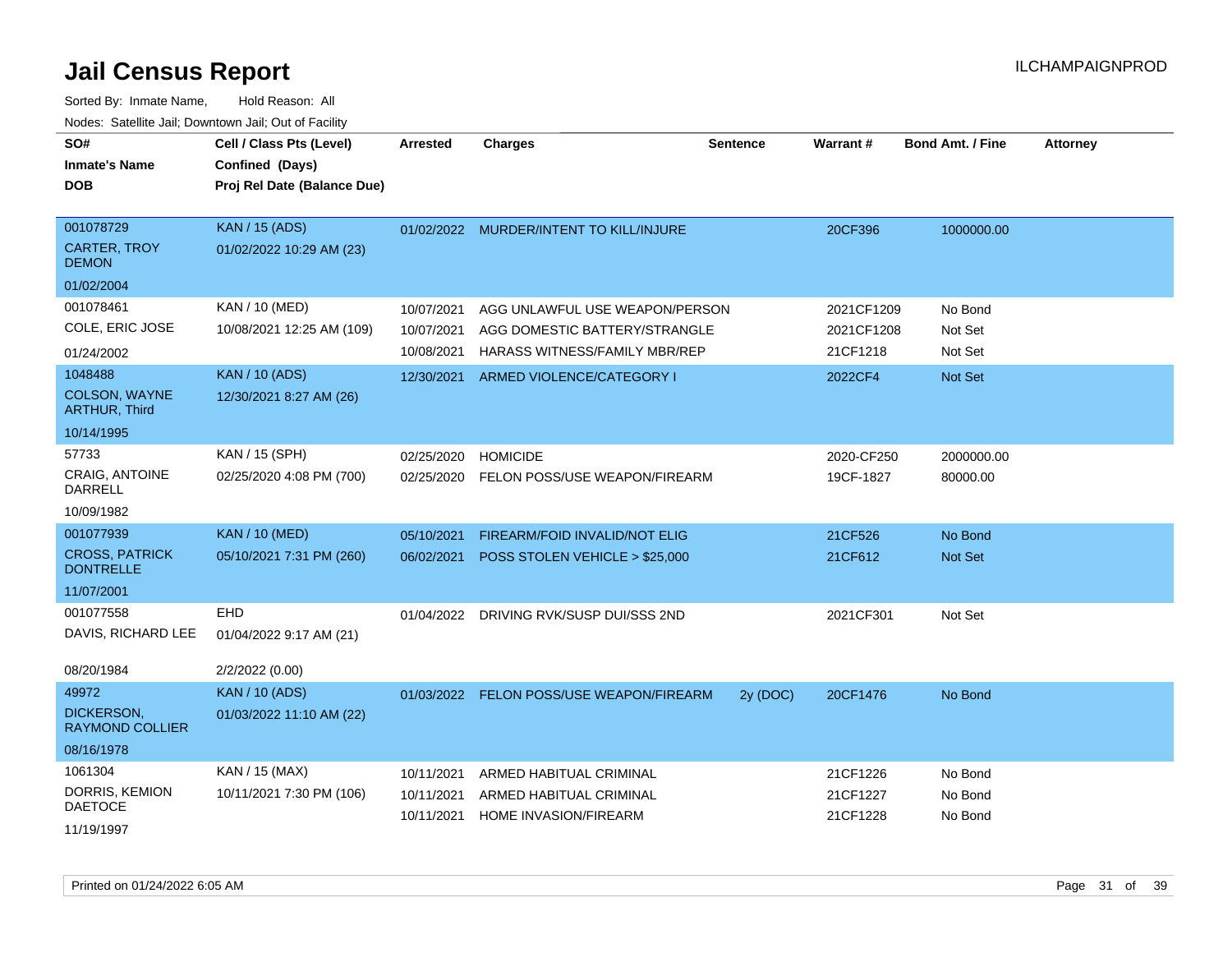Sorted By: Inmate Name, Hold Reason: All Nodes: Satellite Jail; Downtown Jail; Out of Facility

| SO#                                      | Cell / Class Pts (Level)                     | <b>Arrested</b> | <b>Charges</b>                          | <b>Sentence</b> | <b>Warrant#</b> | <b>Bond Amt. / Fine</b> | <b>Attorney</b> |
|------------------------------------------|----------------------------------------------|-----------------|-----------------------------------------|-----------------|-----------------|-------------------------|-----------------|
| <b>Inmate's Name</b>                     | Confined (Days)                              |                 |                                         |                 |                 |                         |                 |
| <b>DOB</b>                               | Proj Rel Date (Balance Due)                  |                 |                                         |                 |                 |                         |                 |
|                                          |                                              |                 |                                         |                 |                 |                         |                 |
| 1048528                                  | <b>EHD</b>                                   |                 | 01/11/2022 DRIVING RVK/SUSP DUI/SSS 3RD |                 | 2021CF828       | <b>Not Set</b>          |                 |
| <b>FREEMAN, TAMISHA</b><br><b>NICOLE</b> | 01/11/2022 9:20 AM (14)                      |                 |                                         |                 |                 |                         |                 |
| 04/24/1985                               | 2/9/2022 (0.00)                              |                 |                                         |                 |                 |                         |                 |
| 001077363                                | KAN / 25 (SPH)                               | 10/30/2020      | HOME INVASION/FIREARM                   |                 | 20CF1202        | 500000.00               |                 |
| GARY, DAKOTA<br><b>TREVON</b>            | 10/30/2020 10:41 AM (452)                    |                 |                                         |                 |                 |                         |                 |
| 12/31/2001                               |                                              |                 |                                         |                 |                 |                         |                 |
| 1013012                                  | <b>KAN / 15 (MAX)</b>                        | 07/08/2021      | ATTEMPT (FIRST DEGREE MURDER)           |                 | 2021CF790       | 1000000.00              |                 |
| <b>GARY, XAVIER LAMAR</b>                | 07/08/2021 9:24 AM (201)                     | 07/08/2021      | <b>FELON POSS/USE FIREARM PRIOR</b>     |                 | 2020CF650       | 25000.00                |                 |
|                                          |                                              | 07/08/2021      | <b>FELON POSS/USE FIREARM PRIOR</b>     |                 | 21CF798         | Not Set                 |                 |
| 12/14/1991                               |                                              |                 |                                         |                 |                 |                         |                 |
| 1065946                                  | KAN / 10 (MED)                               | 09/04/2021      | AGG BATTERY/DISCHARGE FIREARM           |                 | 21CF1057        | 750000.00               |                 |
| GODBOLT, DESMOND<br><b>DEVONTAE</b>      | 09/04/2021 1:17 AM (143)                     | 09/04/2021      | RESIST/OBSTRUCTING A PEACE OFFICEI      |                 | 21CM407         | Not Set                 |                 |
| 11/15/1997                               |                                              |                 |                                         |                 |                 |                         |                 |
| 1070118                                  | <b>KAN / 15 (MAX)</b>                        | 08/31/2021      | AGGRAVATED DOMESTIC BATTERY             |                 | 21CF1049        | No Bond                 |                 |
| <b>GRAHAM, CORTEZ</b><br><b>LAMON</b>    | 08/31/2021 9:32 PM (147)                     | 09/02/2021      | PROBATION VIOLATION                     |                 | 21CF55          | Not Set                 |                 |
| 03/31/1976                               |                                              |                 |                                         |                 |                 |                         |                 |
| 1000641                                  | KAN / 10 (MED)                               | 09/14/2021      | ARMED HABITUAL CRIMINAL                 |                 | 21CF1116        | No Bond                 |                 |
| <b>GRANT, CEDRIC</b><br><b>DYSHAWN</b>   | 09/14/2021 6:32 PM (133)                     |                 |                                         |                 |                 |                         |                 |
| 01/03/1991                               |                                              |                 |                                         |                 |                 |                         |                 |
| 1076506                                  | <b>KAN / 15 (MAX)</b>                        | 09/17/2021      | AGG UUW/PERSON/CM THREAT VIOL           |                 | 21CF1131        | Not Set                 |                 |
|                                          | GRAY, JAMARH EMERE 09/17/2021 10:41 AM (130) | 09/20/2021      | <b>DOMESTIC BATTERY</b>                 |                 | 21CM430         | <b>Not Set</b>          |                 |
| 06/21/2003                               |                                              |                 |                                         |                 |                 |                         |                 |
| 986315                                   | <b>EHD</b>                                   | 01/04/2022      | DRIVING ON SUSPENDED LICENSE            |                 | 2020TR4725      | Not Set                 |                 |
| HARPER, DEMARKO<br><b>DEVAIL</b>         | 01/04/2022 10:13 AM (21)                     |                 |                                         |                 |                 |                         |                 |
| 09/04/1989                               | 2/2/2022 (0.00)                              |                 |                                         |                 |                 |                         |                 |

Printed on 01/24/2022 6:05 AM Page 32 of 39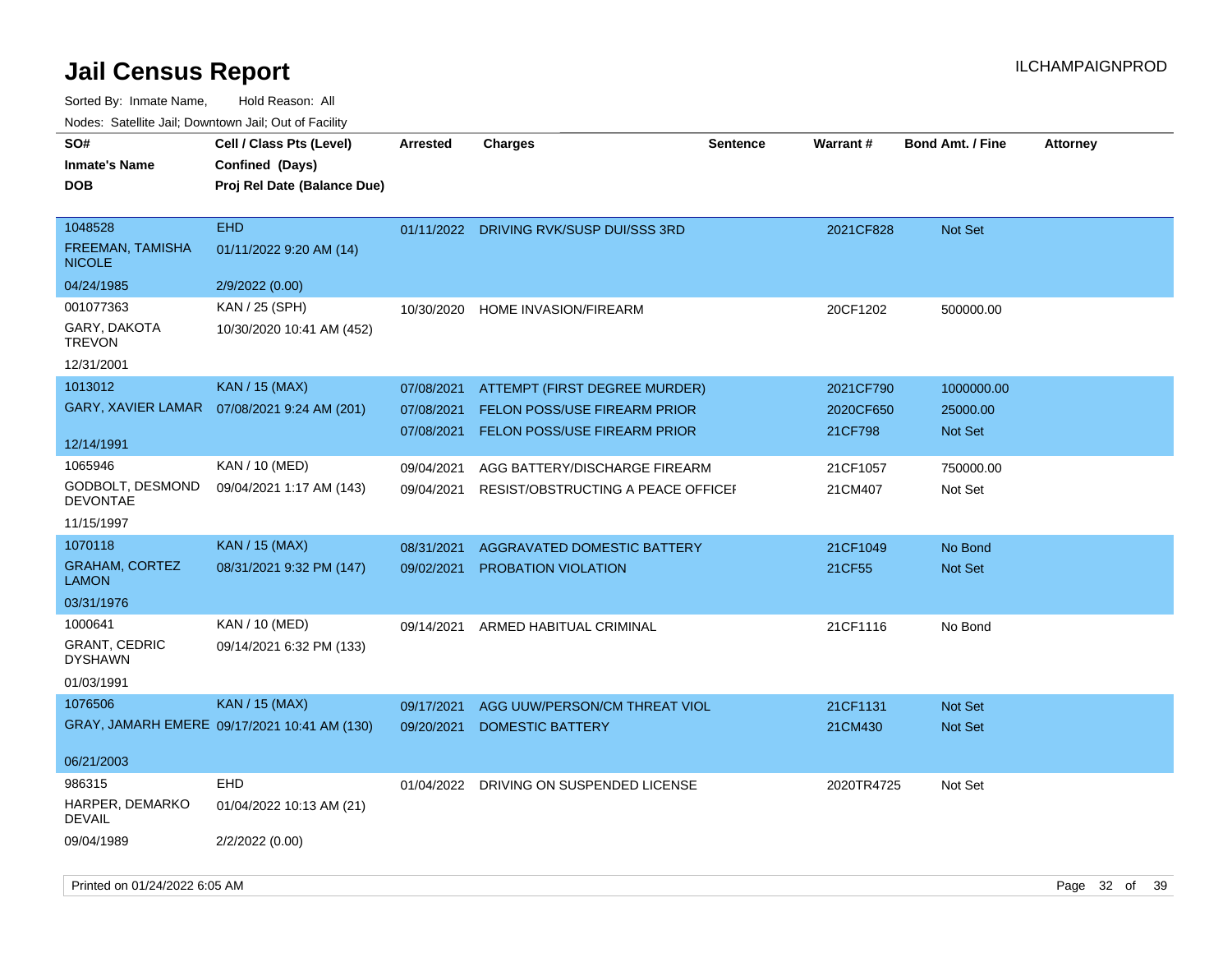| SO#<br><b>Inmate's Name</b><br><b>DOB</b>          | Cell / Class Pts (Level)<br>Confined (Days)<br>Proj Rel Date (Balance Due) | <b>Arrested</b>          | <b>Charges</b>                                                  | <b>Sentence</b>         | <b>Warrant#</b>    | <b>Bond Amt. / Fine</b> | <b>Attorney</b> |
|----------------------------------------------------|----------------------------------------------------------------------------|--------------------------|-----------------------------------------------------------------|-------------------------|--------------------|-------------------------|-----------------|
| 001077887<br><b>HENRY, ROBERT</b><br><b>GORDON</b> | EHD.<br>01/11/2022 11:02 AM (14)                                           |                          | 01/11/2022 AGG DUI/LIC SUSP OR REVOKED                          |                         | 2021CF466          | <b>Not Set</b>          |                 |
| 12/16/1952                                         | 2/7/2022 (0.00)                                                            |                          |                                                                 |                         |                    |                         |                 |
| 1045186<br>HOLBROOK, JOHNNIE<br><b>MATHIS</b>      | KAN / 15 (MAX)<br>08/16/2021 11:07 AM (162)                                | 08/16/2021<br>08/16/2021 | ARMED VIOLENCE/CATEGORY I<br>FELON POSS/USE WEAPON/FIREARM      |                         | 21CF934<br>19CF968 | 1000000.00<br>Not Set   |                 |
| 07/19/1996                                         |                                                                            | 08/16/2021<br>08/16/2021 | AGG FLEEING POLICE/21 MPH OVER<br>FELON POSS/USE WEAPON/FIREARM |                         | 21CF988<br>21CF989 | Not Set<br>Not Set      |                 |
| 001078146                                          | <b>DEW / 15 (MAX)</b>                                                      | 07/09/2021               | AGG BATTERY/DISCHARGE FIREARM                                   |                         | 21CF795            | 1000000.00              |                 |
| HUNT, TEIGAN<br><b>JAZAIREO</b>                    | 07/09/2021 12:41 PM (200)                                                  | 07/09/2021               | ARMED ROBBERY/ARMED W/FIREARM                                   |                         | 21CF806            | Not Set                 |                 |
| 05/14/2003                                         |                                                                            |                          |                                                                 |                         |                    |                         |                 |
| 989743                                             | KAN / 15 (ADS)                                                             | 04/13/2021               | AGG DISCHARGE FIREARM/VEH/SCH                                   |                         | 21CF400            | Not Set                 |                 |
| JACKSON, STEVE<br>ALLEN                            | 04/13/2021 2:45 AM (287)                                                   | 04/13/2021               | AGGRAVATED DOMESTIC BATTERY                                     |                         | 21CF399            | Not Set                 |                 |
| 06/04/1991                                         |                                                                            |                          |                                                                 |                         |                    |                         |                 |
| 50495                                              | <b>EHD</b>                                                                 | 08/10/2021               | DRIVING RVK/SUSP DUI/SSS 10-14                                  |                         | 2020CF997          | <b>Not Set</b>          |                 |
| <b>JENKINS, ARNOLD</b><br><b>FARRIS</b>            | 08/10/2021 9:08 AM (168)                                                   | 08/10/2021               | DRIVING RVK/SUSP DUI/SSS 10-14                                  |                         | 2019CF1363         | <b>Not Set</b>          |                 |
| 04/19/1962                                         | 2/4/2022 (0.00)                                                            |                          |                                                                 |                         |                    |                         |                 |
| 1076450                                            | DEW / 15 (MAX)                                                             | 06/25/2020               | AGG DISCHARGE OF A FIREARM                                      | 6y/0m/0d (DOI 2020CF703 |                    | Not Set                 |                 |
| JONES, CARLOS<br><b>ANTONIO</b>                    | 06/25/2020 2:13 PM (579)                                                   | 11/02/2020               | HOME INVASION/FIREARM                                           | 11y (DOC)               | 20CF1204           | No Bond                 |                 |
| 11/18/2001                                         |                                                                            |                          |                                                                 |                         |                    |                         |                 |
| 001078401                                          | <b>KAN</b> / 10 (ADS)                                                      | 09/19/2021               | UNLAWFUL VEHICULAR INVASION                                     |                         | 21CF1134           | Not Set                 |                 |
| <b>KNIGHT, ERIC</b>                                | 09/19/2021 7:32 PM (128)                                                   | 09/19/2021               | <b>HRSMT/THREATEN PERSON/KILL</b>                               |                         | 2021CF561          | 50000.00                |                 |
| 07/11/1991                                         |                                                                            | 09/21/2021               | <b>BURGLARY</b>                                                 |                         | 21CF1139           | <b>Not Set</b>          |                 |
| 1002591                                            | EHD                                                                        | 01/11/2022               | AGG DUI/LIC SUSP OR REVOKED                                     |                         | 2020CF1399         | Not Set                 |                 |
| <b>KRAUS, MARY</b><br><b>KATHERINE</b>             | 01/11/2022 11:54 AM (14)                                                   |                          |                                                                 |                         |                    |                         |                 |
| 04/13/1959                                         | 2/22/2022 (0.00)                                                           |                          |                                                                 |                         |                    |                         |                 |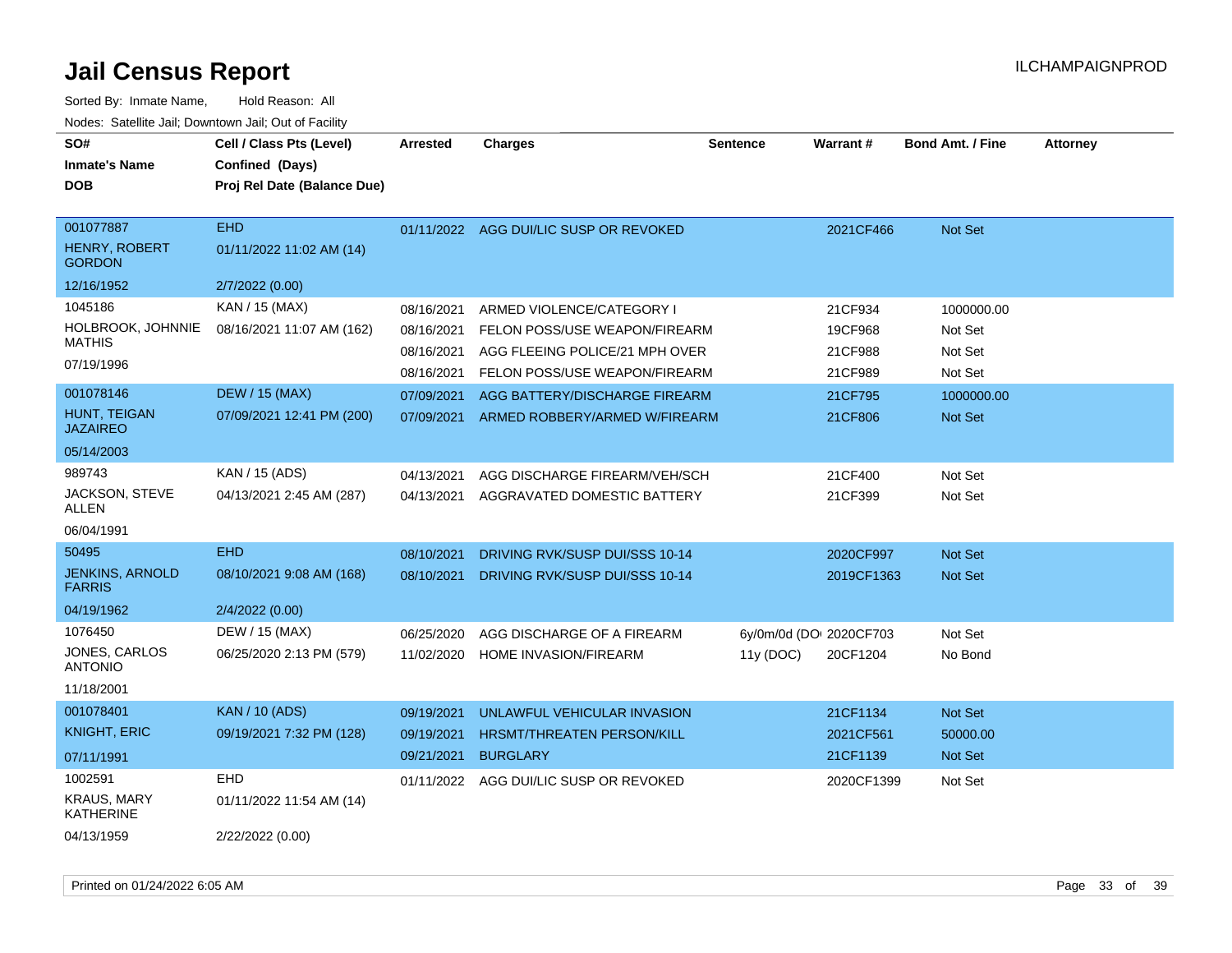| SO#                                      | Cell / Class Pts (Level)    | <b>Arrested</b> | <b>Charges</b>                 | Sentence | Warrant#   | <b>Bond Amt. / Fine</b> | <b>Attorney</b> |
|------------------------------------------|-----------------------------|-----------------|--------------------------------|----------|------------|-------------------------|-----------------|
| <b>Inmate's Name</b>                     | Confined (Days)             |                 |                                |          |            |                         |                 |
| <b>DOB</b>                               | Proj Rel Date (Balance Due) |                 |                                |          |            |                         |                 |
|                                          |                             |                 |                                |          |            |                         |                 |
| 1064445                                  | <b>DEW / 15 (MAX)</b>       | 04/23/2021      | FELON POSS/USE FIREARM/PAROLE  |          | 21CF899    | Not Set                 |                 |
| <b>LARUE, TERENCE</b>                    | 04/23/2021 11:18 AM (277)   | 04/23/2021      | AGG DISCHARGE FIREARM/OCC VEH  |          | 2021CF295  | 500000.00               |                 |
| <b>TRAMEL</b>                            |                             | 04/23/2021      | POSSESS 15<100 GRAMS COCAINE   |          | 19CF1052   | 10000.00                |                 |
| 12/23/1998                               |                             |                 |                                |          |            |                         |                 |
| 001078237                                | KAN / 15 (ADS)              | 08/03/2021      | AGG DISCHARGE FIREARM/OCC VEH  |          | 21CF928    | No Bond                 |                 |
| LAWS, TERON<br><b>RAMONTE</b>            | 08/03/2021 6:29 PM (175)    |                 |                                |          |            |                         |                 |
| 04/03/2001                               |                             |                 |                                |          |            |                         |                 |
| 001078470                                | <b>KAN / 15 (MAX)</b>       | 10/10/2021      | MURDER/INTENT TO KILL/INJURE   |          | 21CF1221   | Not Set                 |                 |
| LEE, AMAHRION<br><b>JA'MERE</b>          | 10/10/2021 1:23 PM (107)    |                 |                                |          |            |                         |                 |
| 11/05/2002                               |                             |                 |                                |          |            |                         |                 |
| 56792                                    | DEW / 10 (MED)              | 02/02/2021      | ARMED HABITUAL CRIMINAL        |          | 2021CF141  | 500000.00               |                 |
| LILLARD, LAWRENCE<br><b>TYRONE</b>       | 02/02/2021 2:11 PM (357)    | 02/22/2021      | DRIVING ON REVOKED LICENSE     |          | 21TR426    | 5000.00                 |                 |
| 10/20/1982                               |                             |                 |                                |          |            |                         |                 |
| 001078575                                | <b>KAN / 10 (MED)</b>       | 11/09/2021      | <b>GUNRUNNING</b>              |          | 21CF1330   | 750000.00               |                 |
| MCLAURIN, KEYON A                        | 11/09/2021 12:41 PM (77)    |                 |                                |          |            |                         |                 |
|                                          |                             |                 |                                |          |            |                         |                 |
| 11/19/2002                               |                             |                 |                                |          |            |                         |                 |
| 1011046                                  | KAN / 15 (ADS)              | 04/10/2021      | ATTEMPT (FIRST DEGREE MURDER)  |          | 21CF392    | Not Set                 |                 |
| MILES, DARRION<br><b>ANTONIO KEVONTA</b> | 04/11/2021 12:46 AM (289)   |                 |                                |          |            |                         |                 |
| 03/18/1990                               |                             |                 |                                |          |            |                         |                 |
| 001077278                                | <b>KAN / 15 (MAX)</b>       | 10/06/2020      | MURDER/INTENT TO KILL/INJURE   |          | 2020CF146  | 2000000.00              |                 |
| MILLER, D'ANDRE                          | 10/06/2020 12:49 PM (476)   | 10/06/2020      | AGG FLEEING POLICE/21 MPH OVER |          | 2019CF1171 | 50000.00                |                 |
| 09/08/1986                               |                             |                 |                                |          |            |                         |                 |
| 001078712                                | KAN / 10 (MED)              | 12/23/2021      | AGG DISCH FIREARM/1ST AID PERS |          | 21CF1581   | Not Set                 |                 |
| MONTGOMERY,<br><b>RASHARD MYKI</b>       | 12/23/2021 4:27 PM (33)     |                 |                                |          |            |                         |                 |
| 11/05/2001                               |                             |                 |                                |          |            |                         |                 |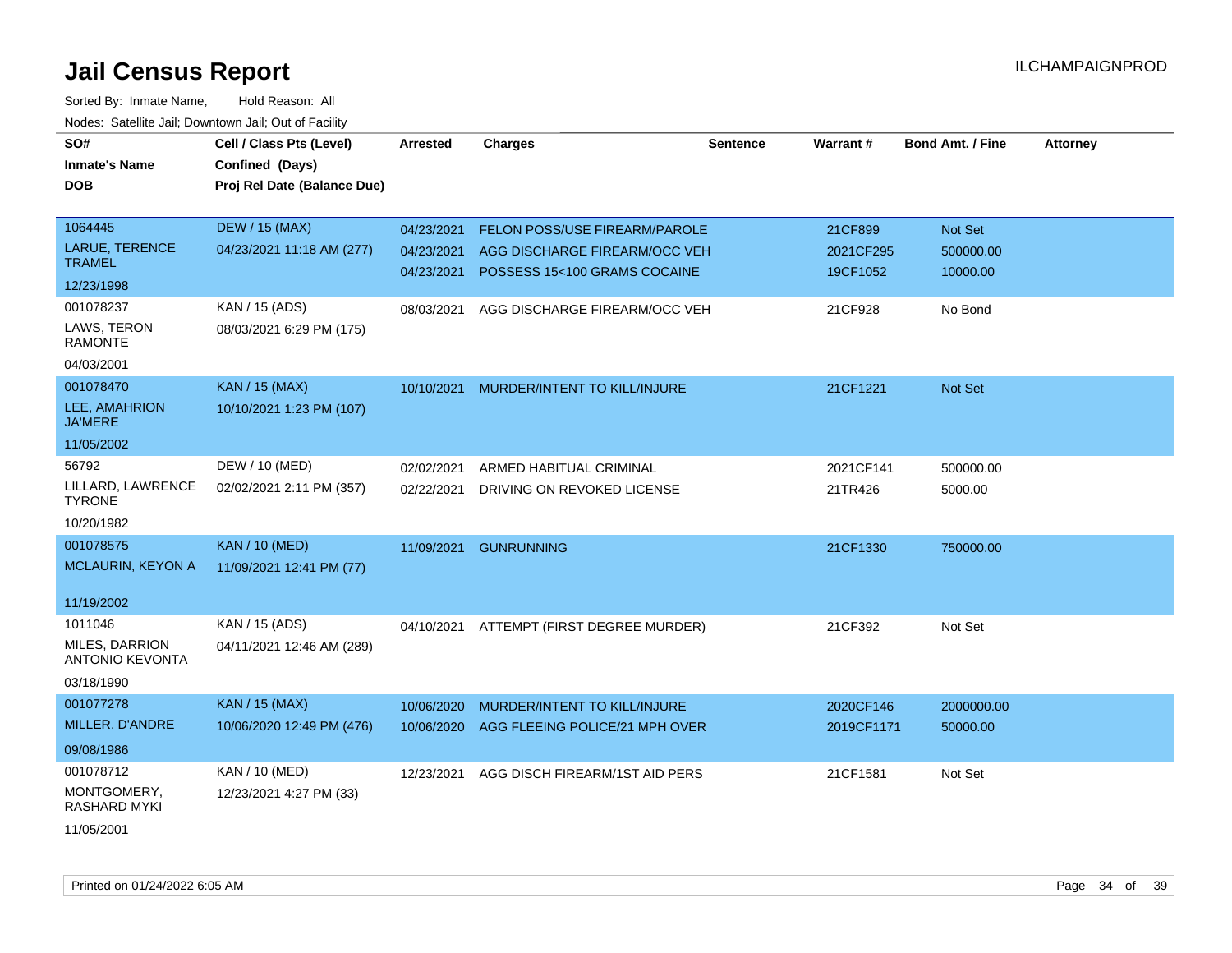Sorted By: Inmate Name, Hold Reason: All Nodes: Satellite Jail; Downtown Jail; Out of Facility

| i vuuto. Talelille Jall, Dowlltowii Jall, Out of Facility |                                               |                 |                                          |                 |             |                         |                 |
|-----------------------------------------------------------|-----------------------------------------------|-----------------|------------------------------------------|-----------------|-------------|-------------------------|-----------------|
| SO#                                                       | Cell / Class Pts (Level)                      | <b>Arrested</b> | <b>Charges</b>                           | <b>Sentence</b> | Warrant#    | <b>Bond Amt. / Fine</b> | <b>Attorney</b> |
| <b>Inmate's Name</b>                                      | Confined (Days)                               |                 |                                          |                 |             |                         |                 |
| <b>DOB</b>                                                | Proj Rel Date (Balance Due)                   |                 |                                          |                 |             |                         |                 |
|                                                           |                                               |                 |                                          |                 |             |                         |                 |
| 1026477                                                   | <b>KAN / 15 (ADS)</b>                         | 09/21/2021      | AGG DISCHARGE FIREARM/OCC VEH            |                 | 21CF1138    | Not Set                 |                 |
| NEWBILL, DEVONTRE<br><b>LAMONT</b>                        | 09/21/2021 2:27 AM (126)                      | 09/22/2021      | <b>PROBATION VIOLATION</b>               |                 | 20CF577     | Not Set                 |                 |
| 11/22/1993                                                |                                               |                 |                                          |                 |             |                         |                 |
| 1072907                                                   | <b>KAN</b>                                    | 07/14/2021      | CRIMINAL DAMAGE <\$500/SCHOOL            |                 | 2021CF840   | 5000.00                 |                 |
| NIKOLAEV, YEVGENIY                                        | 07/14/2021 10:10 PM (195)                     |                 | 07/14/2021 ATTEMPT (FIRST DEGREE MURDER) |                 | 2021-CF-832 | 2000000.00              |                 |
|                                                           |                                               |                 |                                          |                 |             |                         |                 |
| 10/06/1983                                                |                                               |                 |                                          |                 |             |                         |                 |
| 001078558                                                 | <b>KAN / 10 (MED)</b>                         | 11/03/2021      | UNLAWFUL USE OF A WEAPON                 |                 | 21CF1352    | Not Set                 |                 |
| PARRISH, DOMINIC<br><b>WALTER</b>                         | 11/03/2021 1:25 PM (83)                       |                 |                                          |                 |             |                         |                 |
| 08/23/2001                                                |                                               |                 |                                          |                 |             |                         |                 |
| 001078063                                                 | KAN / 15 (MAX)                                | 06/15/2021      | AGG CRIM SEX ASSAULT/WEAPON              |                 | 2021CF678   | 1000000.00              |                 |
|                                                           | PERRY, ROBERT Junior 06/15/2021 4:37 PM (224) | 06/15/2021      | <b>ROBBERY</b>                           |                 | 2021CF159   | 25000.00                |                 |
|                                                           |                                               |                 |                                          |                 |             |                         |                 |
| 12/21/1990                                                |                                               |                 |                                          |                 |             |                         |                 |
| 37559                                                     | <b>EHD</b>                                    |                 | 01/12/2022 DRIVING ON REVOKED LICENSE    |                 | 2021TR2685  | Not Set                 |                 |
| PICKENS, DAVID<br><b>EUGENE</b>                           | 01/12/2022 10:16 AM (13)                      |                 |                                          |                 |             |                         |                 |
| 02/01/1973                                                | 3/12/2022 (0.00)                              |                 |                                          |                 |             |                         |                 |
| 001077591                                                 | KAN / 5 (ADS)                                 |                 | 01/06/2022 FIREARM/FOID INVALID/NOT ELIG | 42m (DOC)       | 2021CF782   | No Bond                 |                 |
| PYE, TRESHAUN<br>CORTEZ                                   | 01/06/2022 10:30 AM (19)                      |                 |                                          |                 |             |                         |                 |
| 05/01/2001                                                |                                               |                 |                                          |                 |             |                         |                 |
| 001077614                                                 | <b>KAN / 15 (MAX)</b>                         |                 | 01/17/2021 ATTEMPT (FIRST DEGREE MURDER) |                 | 21CF66      | Not Set                 |                 |
| <b>DEVON</b>                                              | ROBINSON, DONTRELL 01/17/2021 3:08 PM (373)   |                 |                                          |                 |             |                         |                 |
| 09/22/2002                                                |                                               |                 |                                          |                 |             |                         |                 |
| 1061216                                                   | KAN / 10 (MED)                                |                 | 06/22/2021 HOME INVASION/FIREARM         |                 | 21CF727     | Not Set                 |                 |
| RUNGE, ANDRE                                              | 06/22/2021 4:42 PM (217)                      |                 |                                          |                 |             |                         |                 |
| <b>MARSEAN</b>                                            |                                               |                 |                                          |                 |             |                         |                 |
| 12/05/1997                                                |                                               |                 |                                          |                 |             |                         |                 |
|                                                           |                                               |                 |                                          |                 |             |                         |                 |

Printed on 01/24/2022 6:05 AM Page 35 of 39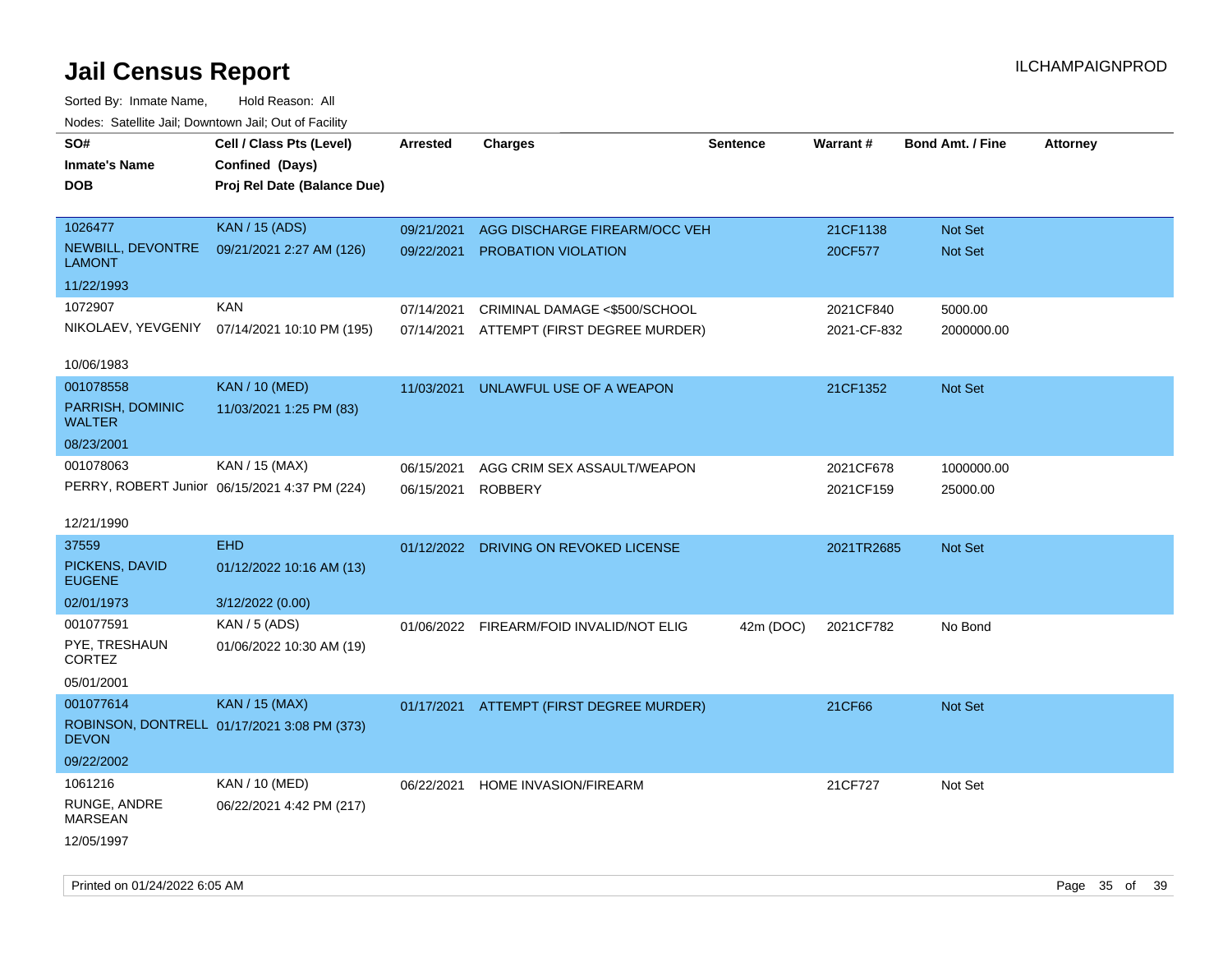| SO#                                    | Cell / Class Pts (Level)                      | <b>Arrested</b> | <b>Charges</b>                            | <b>Sentence</b> | <b>Warrant#</b> | <b>Bond Amt. / Fine</b> | <b>Attorney</b> |
|----------------------------------------|-----------------------------------------------|-----------------|-------------------------------------------|-----------------|-----------------|-------------------------|-----------------|
| <b>Inmate's Name</b>                   | Confined (Days)                               |                 |                                           |                 |                 |                         |                 |
| <b>DOB</b>                             | Proj Rel Date (Balance Due)                   |                 |                                           |                 |                 |                         |                 |
|                                        |                                               |                 |                                           |                 |                 |                         |                 |
| 650295                                 | <b>PIA / 50 (MAX)</b>                         | 04/22/2020      | <b>CRIMINAL SEXUAL ASSAULT</b>            |                 | 2020-CF407      | 750000.00               |                 |
| SANDAGE, JERALD                        | 04/22/2020 6:30 AM (643)                      | 04/22/2020      | <b>CRIMINAL SEXUAL ASSAULT</b>            |                 | 2020-CF408      | 750000.00               |                 |
| <b>EUGENE</b>                          |                                               | 04/22/2020      | <b>CRIMINAL SEXUAL ABUSE</b>              |                 | 2020-CF409      | 750000.00               |                 |
| 06/07/1971                             |                                               | 04/22/2020      | <b>CRIMINAL SEXUAL ASSAULT</b>            |                 | 2020-CF410      | 750000.00               |                 |
|                                        |                                               | 04/22/2020      | <b>OFFICIAL MISCONDUCT</b>                |                 | 2019-CF1811     | 25000.00                |                 |
| 1062194                                | DEW / 15 (MAX)                                | 02/27/2020      | MURDER/OTHER FORCIBLE FELONY              |                 | 20CF-247        | 1000000.00              |                 |
| SIMMONS, MICHAEL<br><b>JAMAL</b>       | 02/27/2020 1:11 PM (698)                      | 09/23/2020      | AGG BATTERY/DISCHARGE FIREARM             |                 | 20CF1061        | Not Set                 |                 |
| 11/03/1997                             |                                               |                 |                                           |                 |                 |                         |                 |
| 001078115                              | <b>KAN / 15 (MAX)</b>                         | 07/01/2021      | ARMED VIOLENCE/CATEGORY I                 |                 | 21CF772         | Not Set                 |                 |
| <b>SMITH, JAMES</b><br>NASHAUN, Junior | 07/01/2021 2:44 PM (208)                      | 07/30/2021      | DRIVING ON SUSPENDED LICENSE              |                 | 21TR5804        | 1500.00                 |                 |
| 09/18/2000                             |                                               |                 |                                           |                 |                 |                         |                 |
| 001077868                              | KAN / 15 (MAX)                                | 04/21/2021      | ARMED ROBBERY/ARMED W/FIREARM             |                 | 21CF445         | Not Set                 |                 |
| SPEARMENT,<br><b>KENTRELL</b>          | 04/21/2021 9:48 PM (279)                      | 08/19/2021      | FLEEING/ATTEMPT ELUDE OFFICER             |                 | 2021TR1053      | 1000.00                 |                 |
| 01/21/2002                             |                                               |                 |                                           |                 |                 |                         |                 |
| 11979                                  | <b>EHD</b>                                    |                 | 01/11/2022 AGG FLEEING POLICE/21 MPH OVER |                 | 2021CF629       | Not Set                 |                 |
| <b>STARK, JACK LYNN</b>                | 01/11/2022 10:13 AM (14)                      |                 |                                           |                 |                 |                         |                 |
| 12/31/1955                             | 4/9/2022 (0.00)                               |                 |                                           |                 |                 |                         |                 |
| 001077854                              | <b>EHD</b>                                    | 09/15/2021      | DRIVING RVK/SUSP DUI/SSS 4-9              |                 | 2021CF306       | Not Set                 |                 |
| STUKINS, DANNY RAY                     | 09/15/2021 10:17 AM (132)                     |                 |                                           |                 |                 |                         |                 |
| 07/05/1985                             | 3/13/2022 (0.00)                              |                 |                                           |                 |                 |                         |                 |
| 1046632                                | <b>KAN / 15 (MAX)</b>                         | 09/14/2021      | ARMED VIOLENCE/CATEGORY II                |                 | 21CF912         | 750000.00               |                 |
|                                        | TATE, JAVON MARQUIS 09/14/2021 12:10 PM (133) |                 |                                           |                 |                 |                         |                 |
| 08/10/1996                             |                                               |                 |                                           |                 |                 |                         |                 |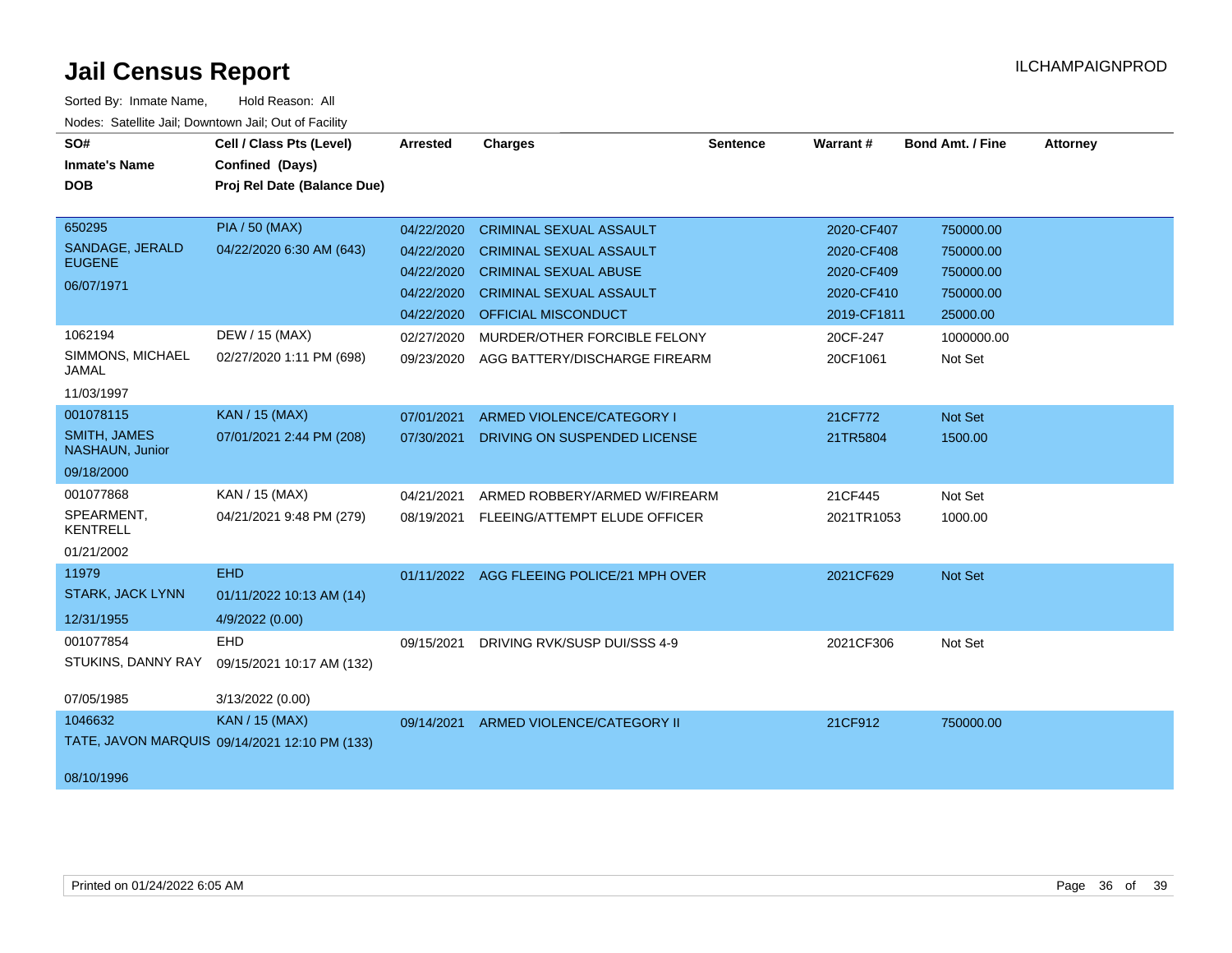| SO#<br>Inmate's Name             | Cell / Class Pts (Level)<br>Confined (Days) | <b>Arrested</b> | <b>Charges</b>                         | <b>Sentence</b> | Warrant#               | <b>Bond Amt. / Fine</b> | <b>Attorney</b> |
|----------------------------------|---------------------------------------------|-----------------|----------------------------------------|-----------------|------------------------|-------------------------|-----------------|
| DOB                              | Proj Rel Date (Balance Due)                 |                 |                                        |                 |                        |                         |                 |
| 962484                           | <b>KAN / 10 (ADS)</b>                       |                 | 12/29/2021 AGGRAVATED DOMESTIC BATTERY |                 | 21CF1608               | <b>Not Set</b>          |                 |
| TAYLOR, VINCENT<br>REGINALD      | 12/29/2021 7:23 AM (27)                     |                 |                                        |                 |                        |                         |                 |
| 11/03/1988                       |                                             |                 |                                        |                 |                        |                         |                 |
| 1033031                          | KAN / 15 (MAX)                              | 08/19/2020      | *AGG BATTERY W/FIREARM/PERSON          |                 | 2020-CF923             | 500000.00               |                 |
| TOMS, ANDREW<br>CHUCKY           | 08/19/2020 5:59 PM (524)                    |                 |                                        |                 |                        |                         |                 |
| 09/28/1978                       |                                             |                 |                                        |                 |                        |                         |                 |
| 27007                            | <b>KAN / 15 (MAX)</b>                       | 09/19/2021      | DOMESTIC BATTERY/OTHER PRIOR           |                 | 2y/0m/0d (DOI 21CF1133 | No Bond                 |                 |
| TUELL, ROBERT<br><b>STEPHEN</b>  | 09/19/2021 9:51 AM (128)                    |                 |                                        |                 |                        |                         |                 |
| 09/25/1967                       |                                             |                 |                                        |                 |                        |                         |                 |
| 001078263                        | KAN / 10 (ADS)                              | 08/11/2021      | AGG FLEEING POLICE/21 MPH OVER         | 15m (DOC)       |                        | 200000.00               |                 |
| TURK, BRANDON<br>LARSHAWN        | 08/11/2021 6:23 PM (167)                    |                 |                                        |                 |                        |                         |                 |
| 10/18/1995                       |                                             |                 |                                        |                 |                        |                         |                 |
| 001078386                        | <b>KAN / 10 (MED)</b>                       | 09/14/2021      | POSSESSION OF STOLEN FIREARM           |                 | 2021CF1099             | 250000.00               |                 |
| <b>TURNER, AMARIO</b>            | 09/14/2021 11:42 PM (133)                   |                 |                                        |                 |                        |                         |                 |
| 09/23/2002                       |                                             |                 |                                        |                 |                        |                         |                 |
| 1011886                          | EHD                                         |                 | 01/12/2022 AGG FLEEING/2+ CON DEVICES  |                 | 2021CF378              | Not Set                 |                 |
| TURNER, SHAWNTAY<br>EUGENE       | 01/12/2022 9:25 AM (13)                     |                 |                                        |                 |                        |                         |                 |
| 01/09/1992                       | 3/11/2022 (0.00)                            |                 |                                        |                 |                        |                         |                 |
| 1040925                          | <b>KAN / 10 (MED)</b>                       | 10/05/2021      | AGG BATTERY/DISCHARGE FIREARM          |                 | 2021CF1105             | 1000000.00              |                 |
| WEATHERALL,<br>JOHNNY EARL JAMES | 10/05/2021 4:17 PM (112)                    |                 |                                        |                 |                        |                         |                 |
| 04/29/1994                       |                                             |                 |                                        |                 |                        |                         |                 |
| 1062558                          | DEW / 10 (MED)                              | 10/02/2021      | FELON POSS/USE WEAPON/FIREARM          |                 | 21CF1185               | Not Set                 |                 |
| WELLS, JIAMANTE<br>AMORE         | 10/02/2021 8:29 PM (115)                    |                 |                                        |                 |                        |                         |                 |
| 09/02/1995                       |                                             |                 |                                        |                 |                        |                         |                 |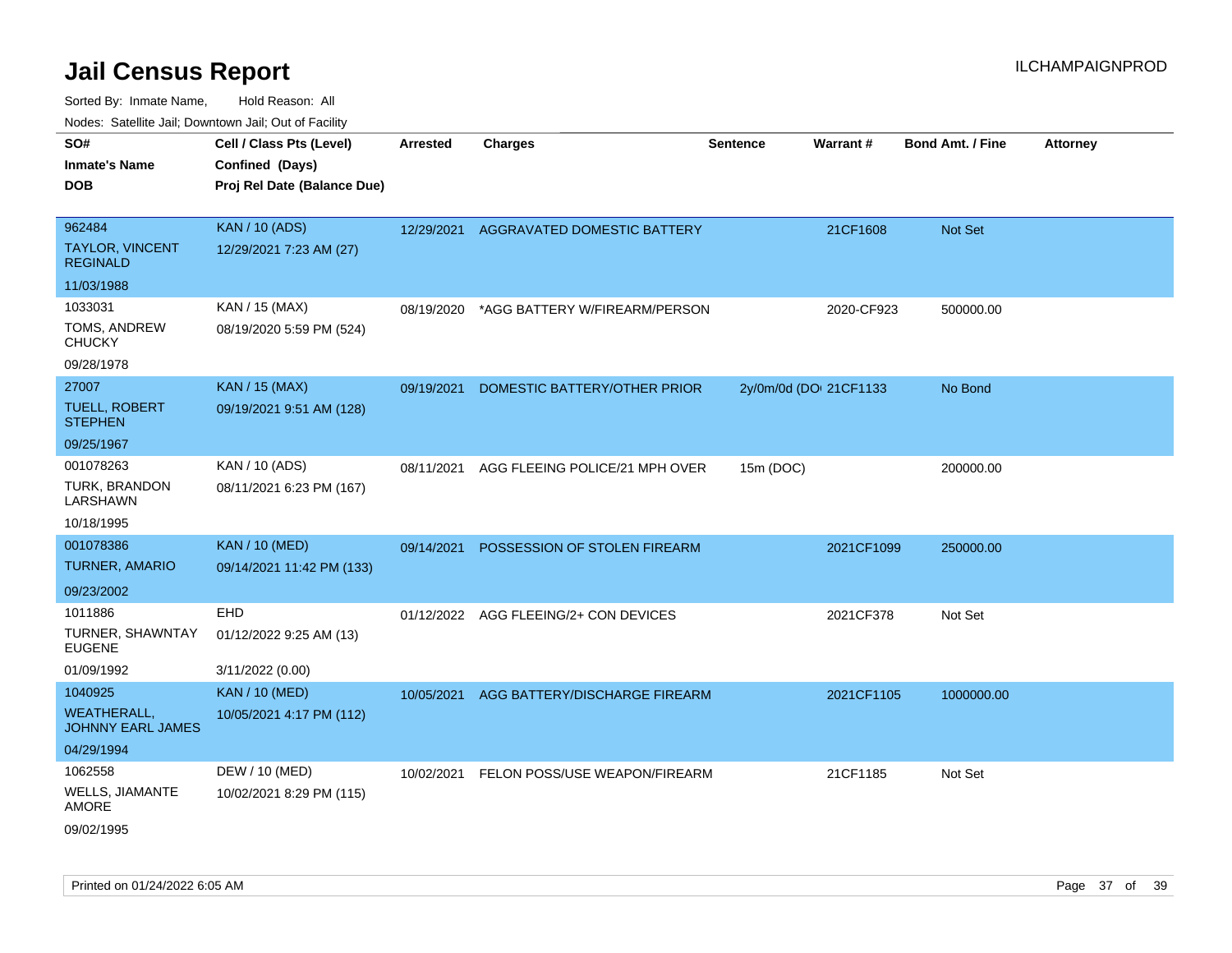| SO#<br><b>Inmate's Name</b><br><b>DOB</b>                           | Cell / Class Pts (Level)<br>Confined (Days)<br>Proj Rel Date (Balance Due) | <b>Arrested</b>                                                    | <b>Charges</b>                                                                                                                                              | <b>Sentence</b> | <b>Warrant#</b>                                                               | <b>Bond Amt. / Fine</b>                                                    | <b>Attorney</b>    |
|---------------------------------------------------------------------|----------------------------------------------------------------------------|--------------------------------------------------------------------|-------------------------------------------------------------------------------------------------------------------------------------------------------------|-----------------|-------------------------------------------------------------------------------|----------------------------------------------------------------------------|--------------------|
| 1002033<br><b>WEST, ANTONIO</b><br><b>DEONTA</b>                    | <b>KAN / 15 (MAX)</b><br>09/08/2021 11:01 PM (139)                         | 09/08/2021<br>09/08/2021<br>09/08/2021<br>09/08/2021<br>09/08/2021 | DRIVING ON SUSPENDED LICENSE<br>ARMED ROBBERY/ARMED W/FIREARM<br>AGG UNLAWFUL USE OF WEAPON/VEH<br>OBSTRCT JUSTICE/LEAVE STATE<br>ARMED VIOLENCE/CATEGORY I |                 | 2019-TR-11944<br>2020-CF-1406<br>2021-CF-AWOW<br>2021-CF-AWOW<br>2021-CF-AWOW | 5000.00<br>500000.00<br><b>Not Set</b><br><b>Not Set</b><br><b>Not Set</b> |                    |
| 04/15/1992                                                          |                                                                            |                                                                    |                                                                                                                                                             |                 |                                                                               |                                                                            |                    |
| 1022068<br><b>WILKINS, MICHAEL</b><br>CARL<br>07/10/1992            | KAN / 15 (ADS)<br>10/10/2021 5:07 AM (107)                                 | 10/10/2021                                                         | FELON POSS/USE WEAPON/FIREARM                                                                                                                               |                 | 21CF1212                                                                      | Not Set                                                                    |                    |
| 001077508                                                           | <b>DEW / 15 (ADS)</b>                                                      | 12/10/2020                                                         | MURDER/STRONG PROB KILL/INJURE                                                                                                                              | 55y (DOC)       | 2020CF1293                                                                    | No Bond                                                                    |                    |
| <b>WILLIAMS, CALVIN</b><br><b>TIMOTHY</b>                           | 12/10/2020 8:55 PM (411)                                                   |                                                                    |                                                                                                                                                             |                 |                                                                               |                                                                            |                    |
| 10/23/2002                                                          |                                                                            |                                                                    |                                                                                                                                                             |                 |                                                                               |                                                                            |                    |
| 539662<br>WILLIAMS, JAVONTAE<br><b>DEMAR</b><br>07/28/1991          | KAN / 10 (MED)<br>08/14/2021 1:28 AM (164)                                 | 08/14/2021<br>08/14/2021<br>08/14/2021<br>08/14/2021               | <b>AGGRAVATED BATTERY</b><br>AGGRAVATED DOMESTIC BATTERY<br>DOM BTRY/CONTACT/1-2 PRECONV<br><b>CITY OV ARREST</b>                                           |                 | 21CF979<br>2020CF1098<br>2021CF770<br>2017OV893                               | No Bond<br>25000.00<br>250000.00<br>1000.00                                |                    |
| 1037579<br><b>WILLIAMS, STEVEN</b><br>PATRICK, Second<br>11/25/1994 | <b>KAN / 10 (MED)</b><br>08/17/2021 8:16 PM (161)                          | 08/17/2021                                                         | <b>FELON POSS/USE WEAPON/FIREARM</b>                                                                                                                        |                 | 2019CF73                                                                      | No Bond                                                                    |                    |
| 545746<br><b>WOODS, MICHAEL</b><br><b>LACKENDRICK</b><br>10/06/1996 | KAN / 15 (ADS)<br>08/07/2021 8:40 AM (171)                                 | 08/07/2021<br>08/07/2021                                           | FELON POSS/USE WEAPON/FIREARM<br><b>BURGLARY</b><br>08/07/2021 WARRANT OUT OF COUNTY                                                                        |                 | 21CF949<br>2020CF597<br>2020TR9119                                            | Not Set<br>50000.00<br>5000.00                                             |                    |
| 001078539<br><b>WRIGHT, AMARION</b><br><b>MALIK</b><br>10/31/2002   | <b>KAN / 15 (MAX)</b><br>10/27/2021 7:31 AM (90)                           | 10/27/2021                                                         | AGG DISCHARGE FIREARM                                                                                                                                       |                 | 21CF1296                                                                      | 750000.00                                                                  |                    |
| <b>Total Out of Facility: 77</b>                                    |                                                                            | Males: 74                                                          | Females: 3<br>Unknown: 0                                                                                                                                    |                 |                                                                               |                                                                            |                    |
| Printed on 01/24/2022 6:05 AM                                       |                                                                            |                                                                    |                                                                                                                                                             |                 |                                                                               |                                                                            | Page 38 of<br>- 39 |